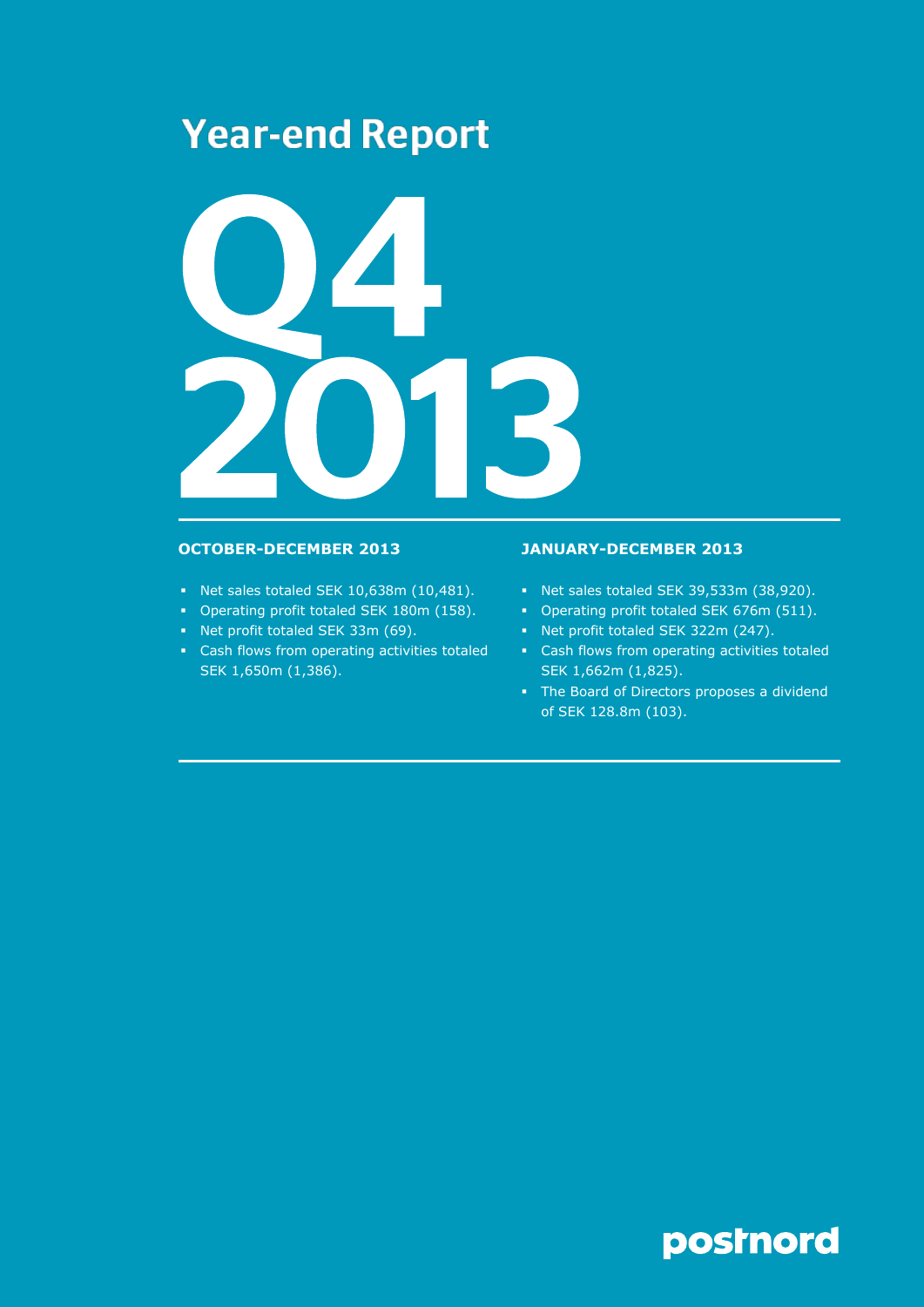# **Contents**

| 01 Message from the CEO              | P <sub>2</sub> |
|--------------------------------------|----------------|
| 02 Highlights                        | <b>P4</b>      |
| <b>03 PostNord Group</b>             | P7             |
| <b>04 Business operations</b>        | <b>P12</b>     |
| 05 Consolidated financial statements | <b>P16</b>     |
| <b>06 Parent company</b>             | <b>P33</b>     |
| 07 Quarterly data                    | <b>P35</b>     |
| 08 Calendar/Contacts                 | <b>P36</b>     |

PostNord offers communication and logistics solutions to, from and within the Nordic region. A Nordic leader in our field, we meet our customers under the Posten, Post Danmark, PostNord Logistics and Strålfors brands.

PostNord was formed in 2009 through the merger of Post Danmark A/S and Posten AB. The parent company, PostNord AB, is a Swedish public company headquartered in Solna, Sweden. PostNord is owned 40% by the Danish State and 60% by the Swedish State. Votes are allocated 50/50 between the owners.

Operations are run in three areas: Mail (business areas Mail Denmark and Mail Sweden), Logistics and Strålfors. In 2013, PostNord had sales of approximately SEK 40 billion and 39,000 employees.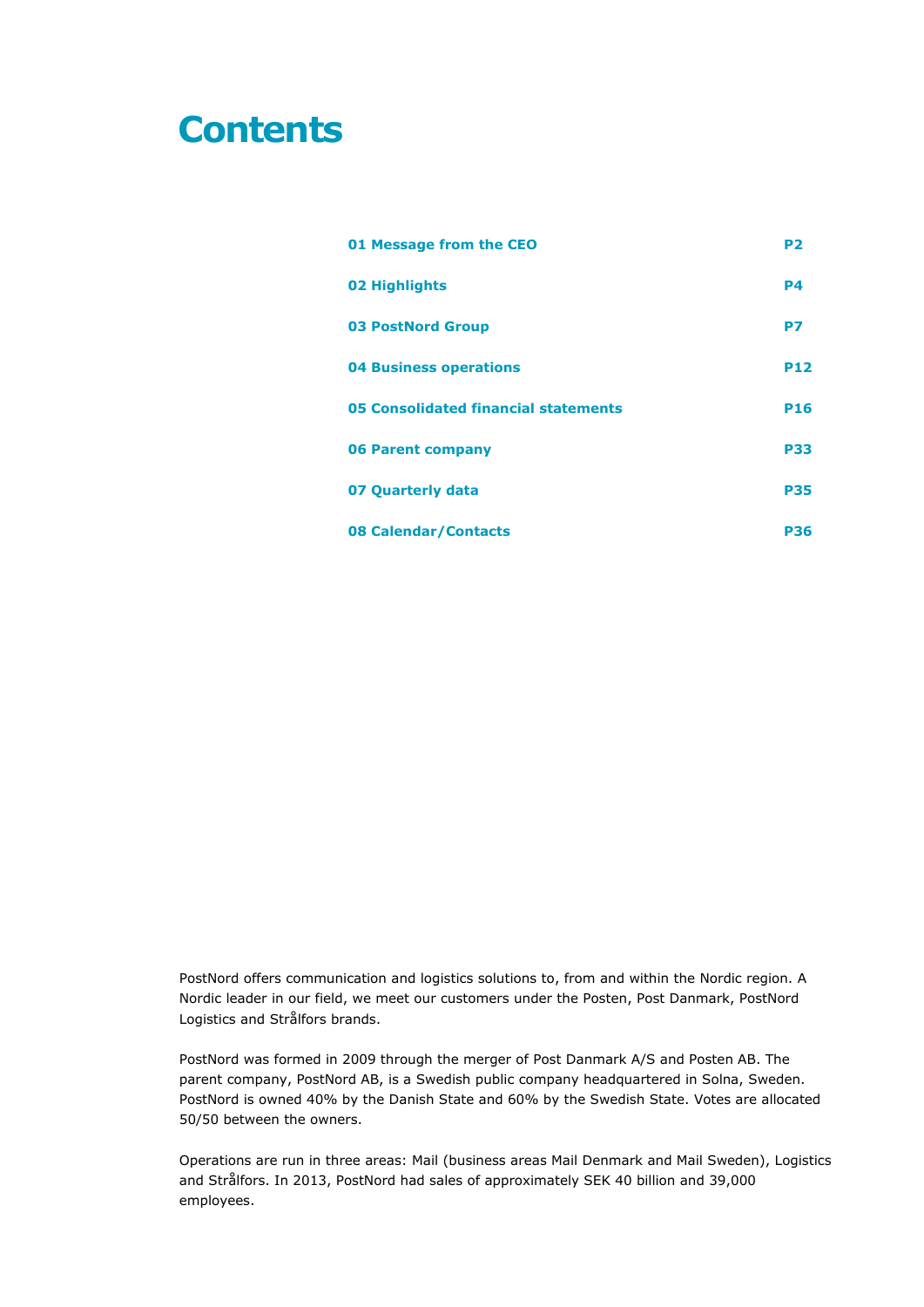# **01 Message from the CEO**

# **WE NEED TO STEP UP THE PACE OF OUR STREAMLINING EFFORTS AND SERVICE DEVELOPMENT**

PostNord reported improved results for 2013. Net sales increased 3 percent excluding currency effects. Operating profit was strengthened. We are going through a phase of significant change. The major structural changes we are implementing are aimed at securing profitability within Mail, developing our logistics business and capitalizing on opportunities in markets undergoing dramatic changes.

PostNord Group reported a 1 percent increase in year-on-year net sales during the fourth quarter and a 2 percent increase for full-year 2013. The increase is attributable mainly to acquisitions and organic growth within the logistics business due to the strong development of e-commerce. Sales growth slackened due to the continued decline in mail volumes.

We continue to grow within logistics. During the year we acquired additional businesses that strengthen our position in the Nordic region, including within thermal transports. Organic growth was driven mainly by the e-commerce trend, with strong volume growth for B2C parcels. Growth was also impacted by increased demand for outsourcing services. We will counter increasing price pressure and falling margins with continued and increased streamlining efforts to strengthen the business area's profitability.

Digitization and the substitution of alternative communication methods continued to put pressure on results for the Mail business areas. We have implemented extensive efficiency measures to meet the development. Although business area Mail Denmark did report profitability during the fourth quarter, the business is still challenged by the comprehensive digitization in the market. We welcome the new postal legislation enacted by the Danish Parliament on February 18th. It will enable the business to make additional market adjustments. Business area Mail Sweden reported increased e-commerce-related volumes and a stable underlying operating profit for both periods, despite declining overall mail volumes. Strålfors reported improved operating profit for both the quarter and the full year.

As expected, the PostNord Group reported improved full-year operating profit. The operating margin improved to 1.7 percent for both periods due to increased net sales, continued streamlining efforts in the businesses and lower restructuring costs. Nevertheless, results are not satisfactory. Profitability is too weak in all business areas and the group's earnings are insufficient. We need to step up the pace of implementing our streamlining efforts and service development throughout the entire group. Additional structural measures are now being made to enable PostNord to meet the challenging market trend and create greater financial value.

During late 2013 and early 2014 we further developed the group's strategy and direction going forward. We are continuing to implement key conversion efforts with production development, streamlining our communication solutions offer for our Mail customers, to secure profitability in this area despite declining mail volumes. The logistics business will continue to grow and profitability will be improved. Growth will mainly occur organically, based on our goal of becoming the leading logistics partner in the Nordic region. Profitability for Strålfors will be improved.

We already hold a strong position as the leading e-commerce partner in the Nordic region, and we will be focusing on developing our service offer in this area. We can capitalize more on our unique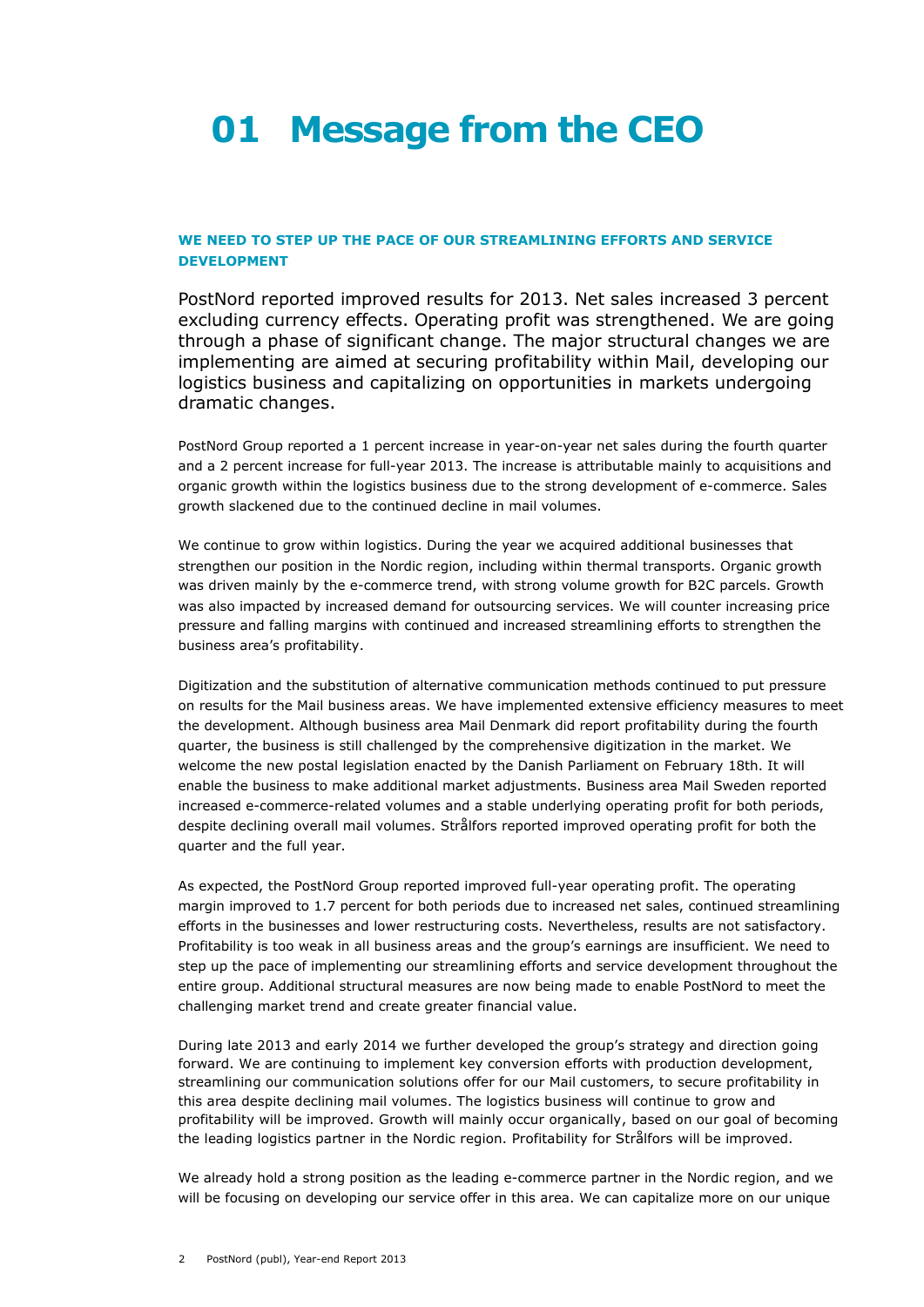structure and regional scope. This structure also enables us to further develop attractive offers for different types of home deliveries and other service logistics.

We are continuing to work to strengthen our competitiveness by reducing expenses and increasing the share of variable costs. We are also making changes to our organization to provide greater uniformity for our customers, increase our focus on e-commerce and create potential for greater synergies in the business. In addition, we are making a change to the brand structure that will clarify the PostNord brand and give us greater uniformity in meeting our customers.

*Håkan Ericsson President & CEO*

# **FINANCIAL OVERVIEW AND KEY RATIOS**

|                                                        | Oct-Dec Oct-Dec | Jan-Dec Jan-Dec        |        |                  |                         |        |
|--------------------------------------------------------|-----------------|------------------------|--------|------------------|-------------------------|--------|
| SEKm, unless otherwise specified                       | 2013            | 2012                   | Δ      | 2013             | 2012                    | Δ      |
| <b>INCOME STATEMENT</b>                                |                 |                        |        |                  |                         |        |
| Net sales                                              | 10,638          | 10,481                 | 1%     | 39,533           | 38,920                  | 2%     |
| Other income                                           | 69              | 62                     | 11%    | 233              | 253                     | -8%    |
| Income                                                 | 10,707          | 10,543                 | 2%     | 39,766           | 39,173                  | 2%     |
| Operating expenses                                     | $-10,087$       | $-9,735$ <sup>1)</sup> | $-4%$  | $-37,452$        | $-36,770$ <sup>1)</sup> | $-2%$  |
| Participations in the earnings of associated companies | $\mathbf{1}$    | 2                      | $-50%$ | 10 <sup>10</sup> | 7                       | 43%    |
| <b>Operating profit (EBITDA)</b>                       | 621             | $810^{-1}$             | $-23%$ | 2,324            | $2,410^{-1}$            | $-4%$  |
| Depreciation and impairments                           | $-441$          | $-652$                 | 32%    | $-1,648$         | $-1,899$                | 13%    |
| <b>Operating profit (EBIT)</b>                         | 180             | $158$ <sup>1)</sup>    | 14%    | 676              | $511^{-1}$              | 32%    |
| Net financial items                                    | $-59$           | $-36^{11}$             | $-64%$ | $-208$           | $-144$ <sup>1)</sup>    | $-44%$ |
| Profit before tax                                      | 121             | $122$ <sup>1)</sup>    | $-1%$  | 468              | $367$ <sup>1)</sup>     | 28%    |
| Tax                                                    | $-88$           | $-53$ <sup>1)</sup>    | -66%   | $-146$           | $-120$ <sup>1)</sup>    | $-22%$ |
| Net profit                                             | 33              | $69-1$                 | $-52%$ | 322              | $247^{11}$              | 30%    |
| <b>CASH FLOWS</b>                                      |                 |                        |        |                  |                         |        |
| Cash flows from operating activities                   | 1,650           | $1,386$ <sup>1)</sup>  |        | 1,662            | $1,825$ <sup>1)</sup>   |        |
| <b>FINANCIAL POSITION</b>                              |                 |                        |        |                  |                         |        |
| Cash and cash equivalents                              | 1,973           | 3,046                  | $-35%$ | 1,973            | 3,046                   | $-35%$ |
| Equity                                                 | 9,063           | $7,533$ <sup>1)</sup>  | 20%    | 9,063            | $7,533$ <sup>1)</sup>   | 20%    |
| Net debt                                               | 2,991           | $4,299$ <sup>1)</sup>  | 30%    | 2,991            | $4,299$ <sup>1)</sup>   | 30%    |
| <b>KEY RATIOS</b>                                      |                 |                        |        |                  |                         |        |
| Operating margin (EBIT), %                             | 1.7             | $1.5$ <sup>1)</sup>    |        | 1.7              | 1.3 <sup>1</sup>        |        |
| Operating margin (EBITDA), %                           | 5.8             | 7.7 <sup>1</sup>       |        | 5.8              | 6.2 <sup>1</sup>        |        |
| Return on equity, rolling 12-month, %                  | 3.9             | 2.6                    |        | 3.9              | 2.6                     |        |
| Return on operating capital, rolling 12-month, %       | 5.7             | 4.7                    |        | 5.7              | 4.7                     |        |
| Earnings per share, SEK                                | 0.02            | $0.03-1$               |        | 0.16             | $0.12-1$                |        |
| Net debt/EBITDA, rolling 12-month, times               | 1.3             | 1.8                    |        | 13               | 1.8                     |        |
| Financial preparedness                                 | 3,973           | 5,046                  |        | 3,973            | 5,046                   |        |
| Equity-Assets ratio, end of period, %                  | 35              | $27^{11}$              |        | 35               | $27^{-1}$               |        |
| A verage number of employees                           | 39.137          | 39,929                 |        | 39,305           | 39,713                  |        |

<sup>1)</sup> Restated due to IAS 19 Revised, Employee Benefits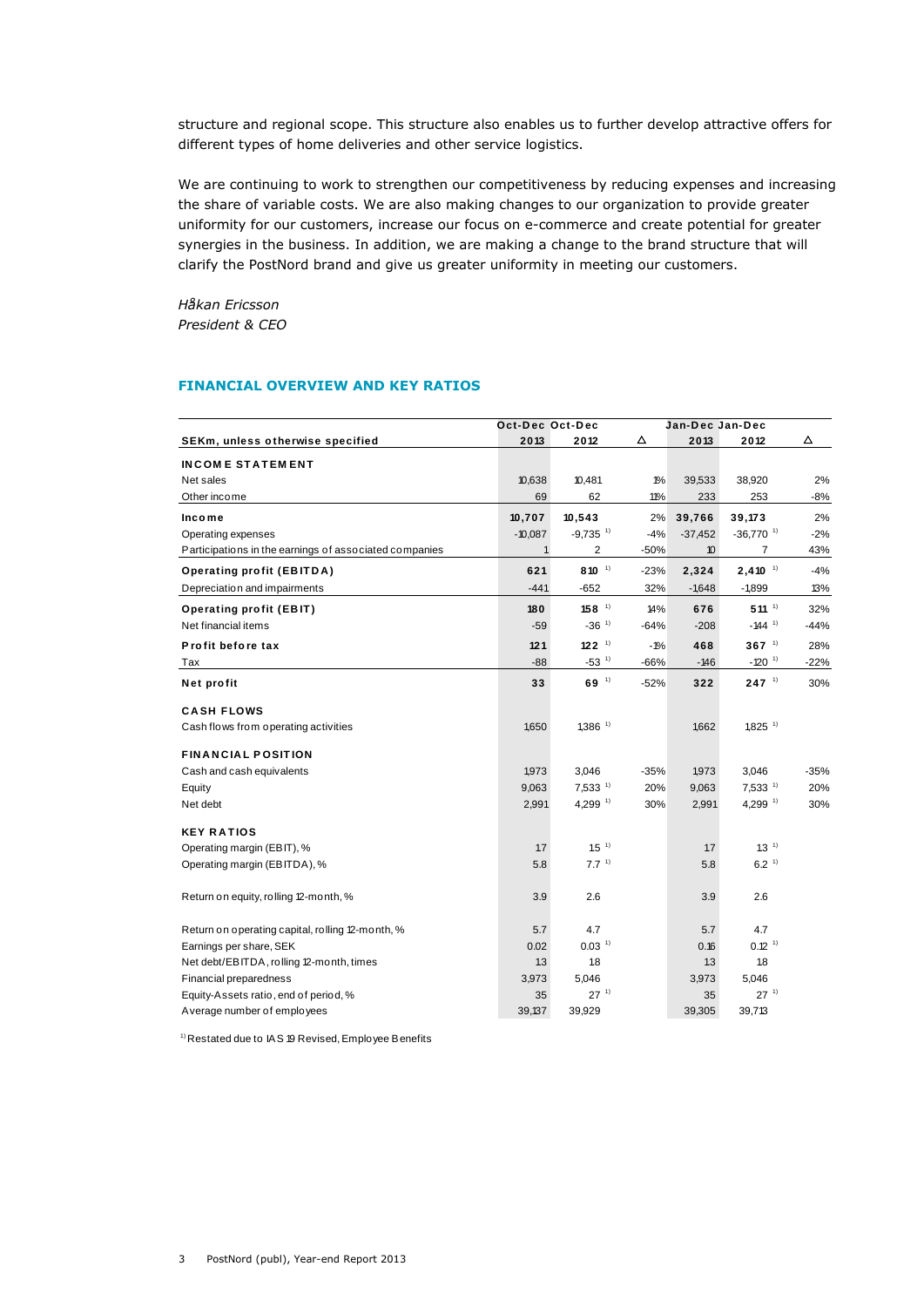# **02 Highlights**

# **HIGHLIGHTS**

#### Danish parcel distribution agreement

On April 18, 2013 Post Danmark and Coop signed an agreement on a new parcel concept. Around 300 automatic parcel machines will be set up in Coop stores in Denmark, making it even easier to receive and send parcels.

#### 2013 Annual General Meeting

PostNord's 2013 Annual General Meeting was held on April 18, 2013. The AGM resolved that the board shall be comprised of eight AGM-elected members and no deputies. Jens Moberg was newly elected as chairman of the board. The AGM reelected board members Mats Abrahamsson, Gunnel Duveblad, Jonas Iversen and Torben Janholt. The AGM elected Christian Ellegaard, Sisse Fjelsted Rasmussen and Anitra Steen as new board members. The AGM also resolved to distribute a dividend of SEK 103m (368) to the shareholders; this distribution was made on April 22, 2013. Accounting firm KPMG AB was newly elected as auditor through the close of next year's AGM, with authorized public accountant Helene Willberg as auditor in charge.

#### PostNord issues bonds of SEK 400m

On June 5, 2013 PostNord issued bonds totaling SEK 400m. The bond loan has a 6-year duration and falls due on June 12, 2019. The loan carries a variable interest rate of 3-months STIBOR + 125 basis points.

#### Launch of new logistics brand

On September 2, 2013 PostNord launched a new umbrella brand – PostNord Logistics – for the group's Nordic logistics offer. The brand will be established in stages during 2013-14.

#### Letter postage raised in Denmark

On September 30, 2013 Post Danmark announced a change in letter postage as of January 1, 2014. The postage rate for priority mail weighing up to 50 grams was raised by 1.00 DKK to 9.00 DKK and postage for non-priority letters was raised by 0.50 DKK to 6.50 DKK.

### Dispute regarding Posten's licensing requirements

On September 27, 2013 the Administrative Court in Stockholm issued a ruling on the 2012 Licensing Requirements, upholding the extremely stringent Post and Telecom Agency (PTS) pricing transparency requirements which would harm Posten's competitiveness. Posten appealed the ruling to the Administrative Court of Appeals. On September 11, PTS issued new licensing requirements effective October 1, 2013 through September 30, 2015. The transparency requirements in the new version are less stringent than the 2011 requirements, but PTS reserves the right to amend the requirements following final judicial review of the 2012 version.

#### Enhanced cooperation between Ellos Group and PostNord

On November 19, 2013 PostNord announced the signing of a new three-year contract with Ellos Group, one of the group's largest customers. Under the contract, PostNord will ensure maximally efficient solutions as Ellos Group's Nordic logistics partner.

#### Sweden sued over VAT on postal services

On November 20, 2013 the European Commission brought an action against Sweden in the Court of Justice of the European Union concerning VAT on certain postal services. The Commission's position is that, under EU law, Sweden as a country should not charge VAT on these services. On the postal services at issue, PostNord has imposed VAT in Sweden in accordance with Swedish law.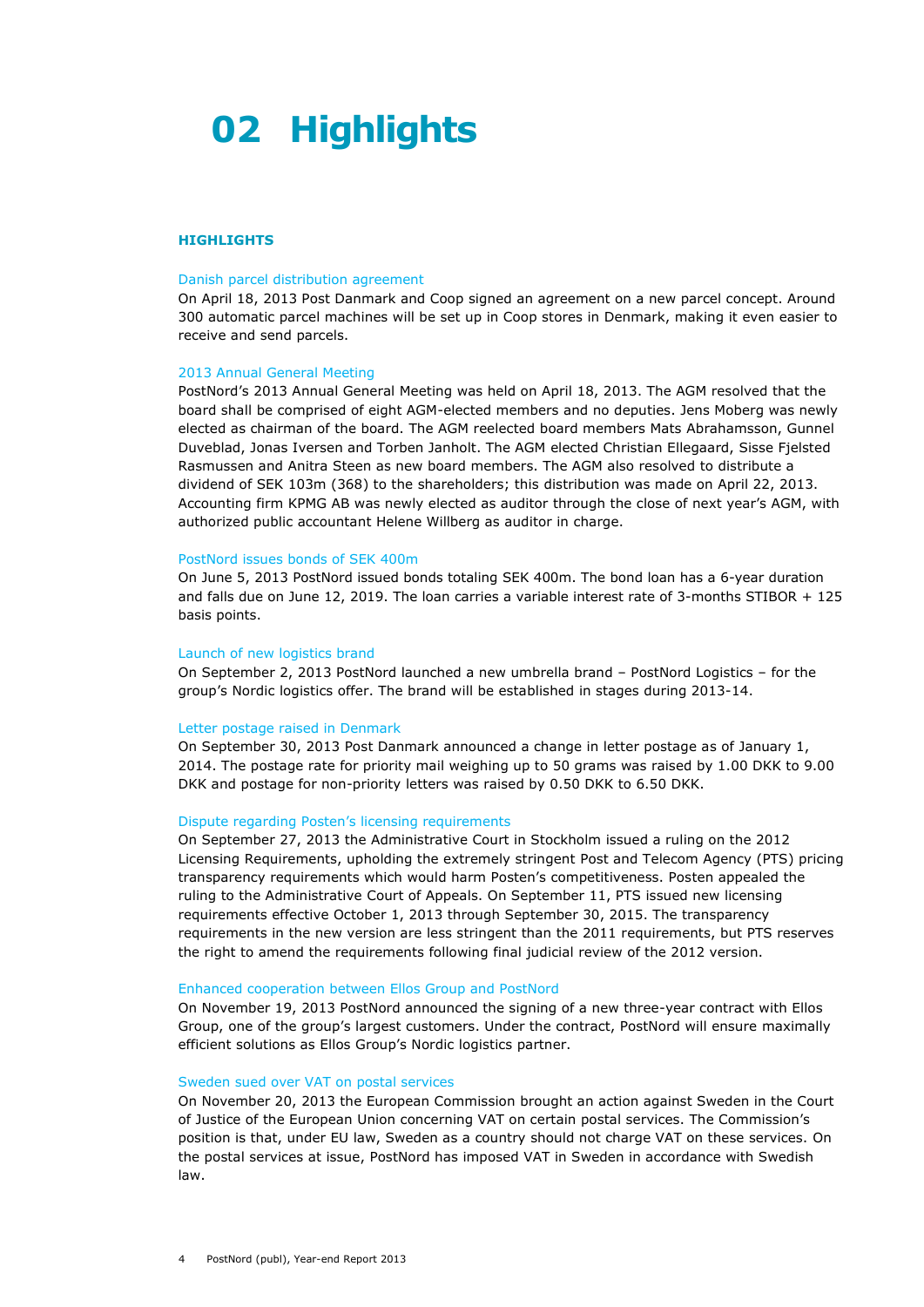### Changes to group management

- On July 23, 2013 Håkan Ericsson was announced as PostNord's new President & CEO. Ericsson took up the post on October 1.
- On Januari 21, 2013 Finn Hansen was appointed new head of Group HR.
- On October 7, 2013 Henrik Höjsgaard announced his resignation as head of business area Logistics. Mats Johansson was appointed acting head of the business area. Recruitment of a successor is underway.

### Completed acquisitions

PostNord made the following material acquisitions in 2013:

- On January 2, 2013 the acquisition of Distribution Services A/S was completed and the company became a wholly-owned part of business area Mail Denmark. Distribution Services A/S specializes in the packaging and management of unaddressed mail.
- Acquisition of Norwegian Byrknes Auto AS operations. The acquisition strengthens PostNord's position in the Nordic logistics market, particularly within thermal transports.
- Acquisition of all operations of ISS Document A/S and the digitization service and document management assets of Aditro. The two acquisitions strengthen the group's integrated offer and position in the growing Nordic scanning market and create synergy opportunities with existing communication businesses.
- Acquisition of Itella's printing and inserting business in Poland. The acquisition strengthens Strålfors' position in the Polish market.
- On June 12, 2013 the acquisition of Bilfrakt Bothnia AB's subsidiaries Nordisk Kyl Logistik AB and Transbothnia AB, with operations in northern Sweden – was finalized, broadening the group's logistics business in Sweden within mixed cargo, consignment cargo and thermal transports.

# **SUBSEQUENT EVENTS**

#### Strategy development

PostNord's strategy is based on the strategy established in 2011. It was developed at year-end 2013/2014 with respect to the group's prioritized areas and is now comprised of six strategic components:

- 1. Secure profitability for Mail & Communication.
- 2. Take the position as the Nordic region's leading logistics operator.
- 3. Secure the position as the leading e-commerce service partner in the Nordic region.
- 4. Develop attractive and profitable service logistics solutions.
- 5. Increase competitiveness reduced costs, stable IT operation and integrated production model.
- 6. Winning culture stronger delivery culture and sharper sustainability profile

### Organizational changes

On February 3, 2014 PostNord announced the implementation of a new organization in 2014. The objectives of the change include creating greater uniformity for customers, increasing focus on ecommerce and expanding potential synergies for the business.

The change involves, among other things, the introduction of a matrix organization. Country units will be formed (Sweden, Denmark and Norway/Finland) to allow for greater uniformity for customers and the establishment of integrated production models. At the same time, a Nordic Mail & Communication business area and a corporate strategic unit for e-commerce (responsible for market and service development in each Nordic area) are being formed. Strålfors will continue to operate as a subsidiary and will be strongly aligned with business area Mail & Communication.

The new organization will be introduced as of March 31, 2014. Financial reporting will mainly be done on the basis of the business areas and Strålfors.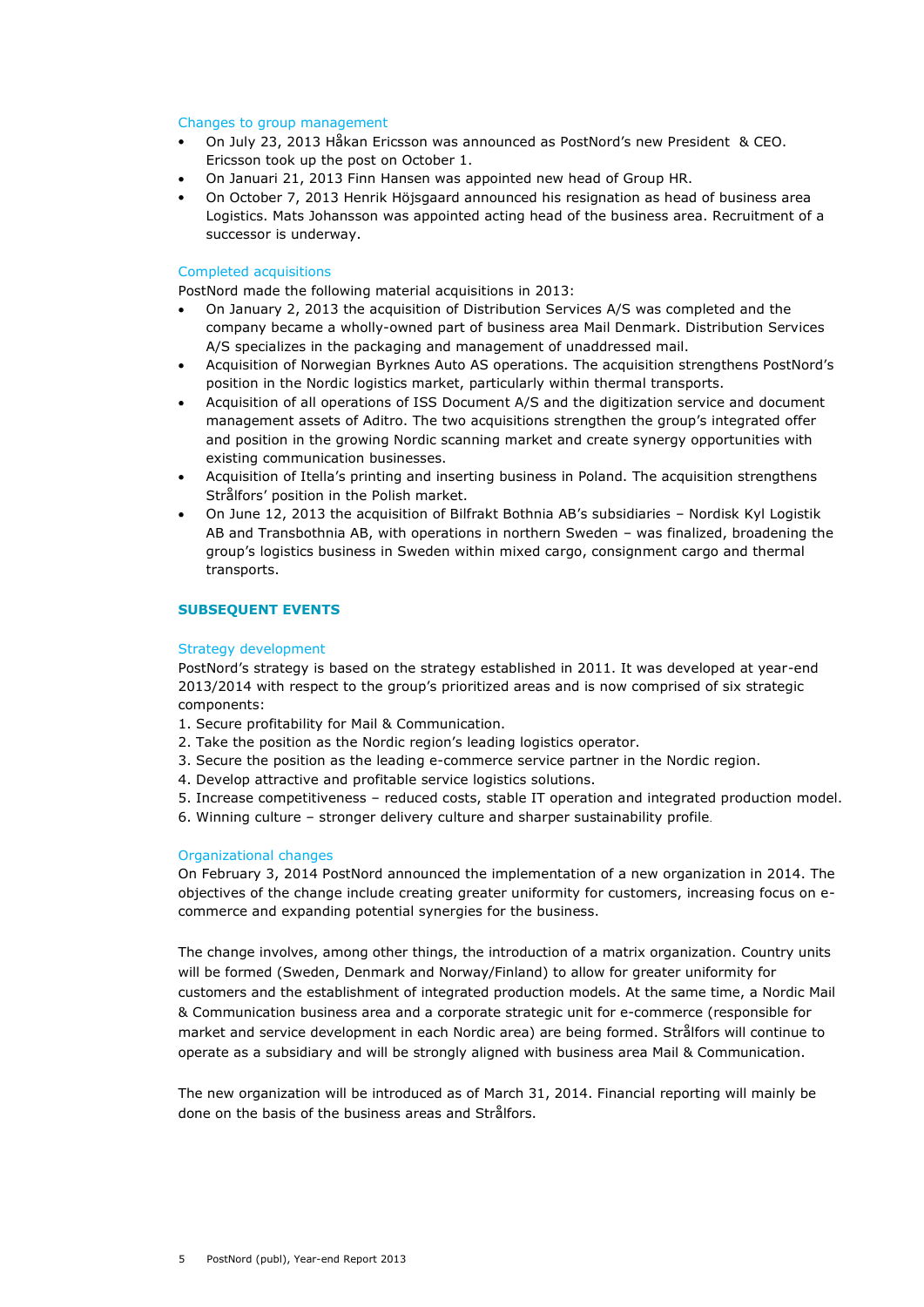The organizational change also involves changes to group management. A Group Executive Team was introduced on February 1, 2014:

- Håkan Ericsson, President & Group CEO
- K. B. Pedersen, Executive Vice President and Deputy CEO
- Andreas Falkenmark, Head of Business Area PostNord Mail & Communication
- Mats Johansson, Acting Head of Business Area PostNord Logistics
- Per Samuelson, President of Strålfors
- Annemarie Gardshol, Head of E-commerce & Corporate Clients and Chief Strategy Officer
- Anders Holm, Head of PostNord Sweden
- Henning Christensen, Head of PostNord Denmark
- Robin Olsen, Head of PostNord Norway and PostNord Finland
- Henrik Rättzén, Chief Financial Officer
- Per Mossberg, Chief Communications Officer
- Joss Delissen, Chief Information Officer
- Finn Hansen, Chief HR Officer
- Johanna Allert, Chief Technical Officer

# Changes to PostNord Group brand structure

PostNord announced on February 3, 2014 that the group's commercial brand symbols will be integrated with PostNord's logo as of 2014 in order to capitalize on the strengths of the existing commercial brands and improve clarity and uniformity by giving the PostNord brand greater scope in the group's marketing communication. Implementation of the new commercial brands will be done on an ongoing basis over a three-year period.

# Changes to the Board of Directors

On February 14, 2014 Jonas Iversen resigned as board member. Patrik Jonsson, deputy director at the Ministry of Finance, has been co-opted into the board for the period through the April 23rd AGM.

# Decision on new Danish postal legislation

On June 26, 2013 the Danish Ministry of Transport announced that a broad parliamentary majority supports amendments to the Danish Postal Act aimed at maintaining good service in view of the substantial drop in mail volumes. The proposed law was approved by the Danish Parliament on February 18, 2014. Under the new Danish Postal Act, new licensing terms for Post Danmark A/S will take effect as of March 1, 2014. Under the proposal, terms and conditions will be amended and entail market adjustments for Post Danmark A/S as the national postal operator.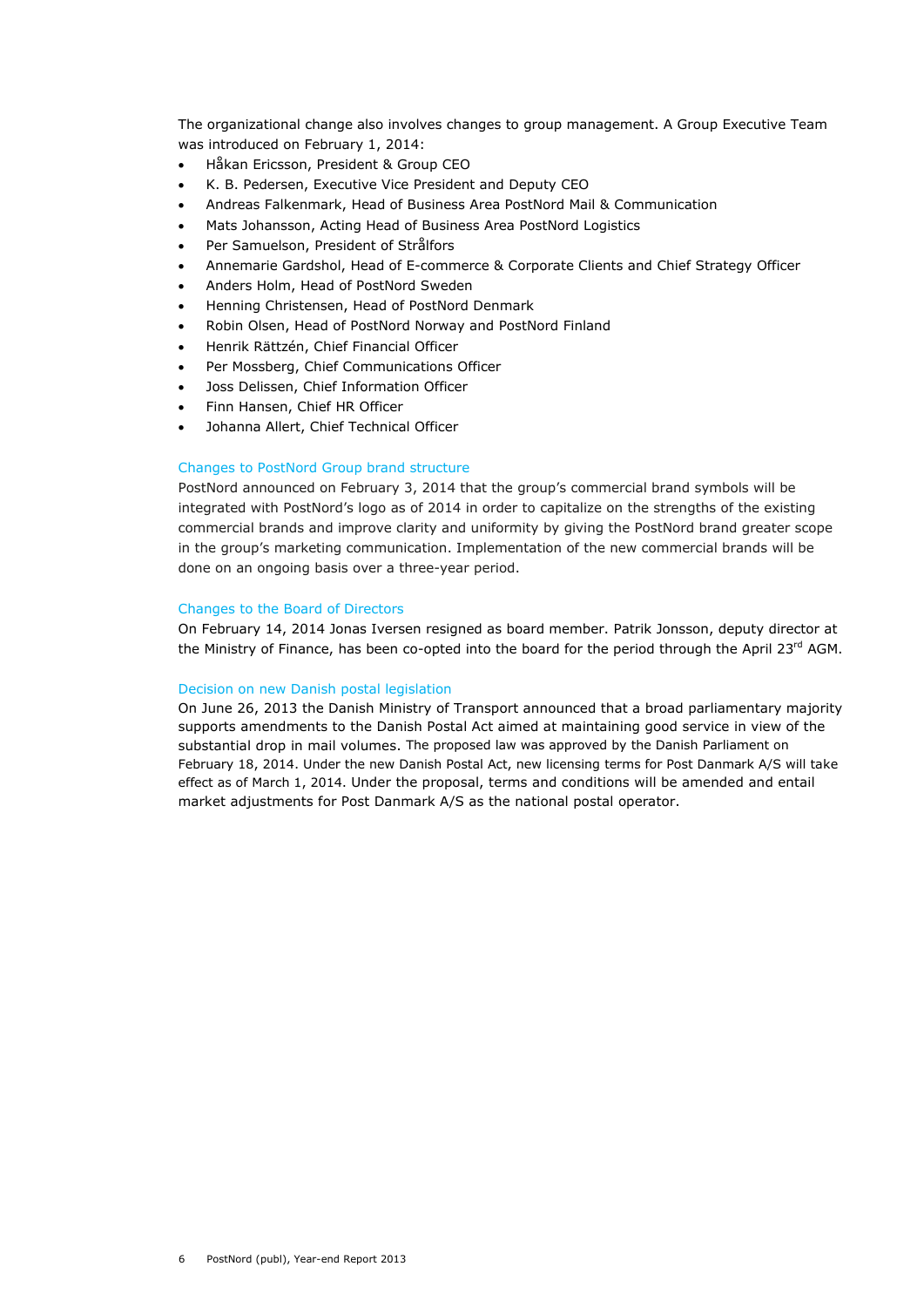# **03 PostNord Group**

### **POSTNORD GROUP PROFIT**

| <b>POSTNORD GROUP PROFIT</b> |           |                         |        |                 |                              |                 |                                                   |
|------------------------------|-----------|-------------------------|--------|-----------------|------------------------------|-----------------|---------------------------------------------------|
|                              |           |                         |        |                 | Of which.                    |                 |                                                   |
| <b>SEKm</b>                  | 2013      | 2012                    | Change |                 | Acquisitions/<br>divestments | Currency        | Excl acquisitions,<br>divestments and<br>currency |
| Oct-Dec                      |           |                         |        |                 |                              |                 |                                                   |
| Net sales                    | 10,638    | 10.481                  | 157    | 10 <sub>0</sub> | 3%                           | $-1\%$          | -1%                                               |
| Operating expenses           | $-10,528$ | $-10.387$ <sup>1)</sup> | $-141$ | -1%             | $-4%$                        | 10 <sub>0</sub> | $1\%$                                             |
| Operating profit (EBIT)      | 180       | 158 <sup>1</sup>        | 22     | 14%             | $-1\%$                       | $-14%$          | 28%                                               |
| Jan-Dec                      |           |                         |        |                 |                              |                 |                                                   |
| Net sales                    | 39,533    | 38.920                  | 613    | 2%              | 4%                           | $-1%$           | $-2%$                                             |
| Operating expenses           | $-39,100$ | $-38,669$ <sup>1)</sup> | $-431$ | $-1%$           | $-4%$                        | 10 <sub>0</sub> | 2%                                                |
| Operating profit (EBIT)      | 676       | $511^{11}$              | 165    | 32%             | 4%                           | $-5%$           | 34%                                               |

 $|$ <sup>1)</sup> Restated due to IAS 19 Revised, Employee Benefits

### October-December

PostNord's net sales rose 1% during the fourth quarter of 2013. The growth took place within business area Logistics, which had an increase in net sales of 9% due to acquisitions and organic growth. Market growth within e-commerce continues to generate increased demand for the distribution of goods via mail and parcel post. Group parcel volumes increased a total of 8%, with B2C parcel volumes up 14%. Mail volumes fell 4%.

Operating expenses rose 1% during the quarter. Excluding acquisitions and exchange rate effects, expenses fell 1% due to personnel cutbacks and lower restructuring costs. Restructuring costs totaled SEK 294m (407). Depreciation and impairments declined due to write-downs of SEK 207m during the comparative period. Transport expenses increased, due primarily to acquisitions.

Group operating profit improved to SEK 180m (158) and the operating margin to 1.7 (1.5) %.

Net financial items totaled SEK -59m (-36). The change was primarily attributable to non-recurring interest income during the previous year and a lower average level of cash and cash equivalents during the year.

Of the quarter's tax expense of SEK 88m (53), current tax totaled SEK 20m (47) and deferred tax SEK 68m (6). Deferred tax expense was primarily affected by the fact that tax losses can no longer be utilized due to the merger of group companies.

Net profit totaled SEK 33m (69). Return on equity, rolling 12-month, totaled 3.9%.

#### January-December

PostNord's net sales rose 2% in 2013. The growth took place within business area Logistics, which had an increase in net sales of 14% due to acquisitions and organic growth. Market growth within e-commerce continues to generate increased demand for the distribution of goods via mail and parcel post. Group parcel volumes increased a total of 6%, with B2C parcel volumes up 12%. Mail volumes fell 5%.

Operating expenses increased 1%. Excluding acquisitions and exchange rate effects, expenses fell 2% due to personnel cutbacks and lower restructuring costs. The average number of employees totaled 39,305 (39,713). Excluding acquisitions, the average number of employees was reduced by approximately 1,500 during the year. Restructuring costs totaled SEK 717m (1,171). Depreciation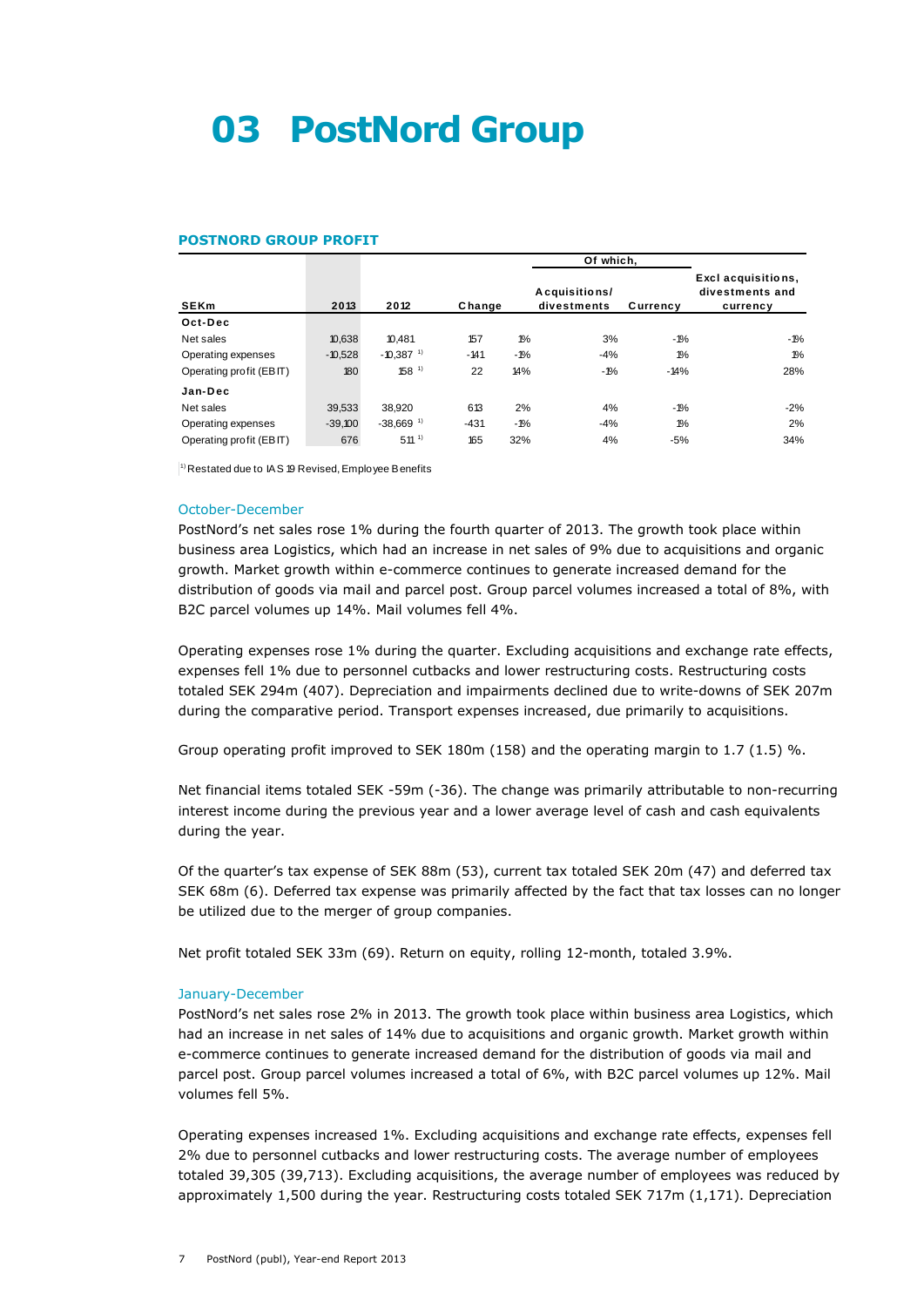and impairments declined due to write-downs of SEK 207m during the comparative period. Transport expenses increased, due primarily to acquisitions but also to volume increases in business area Logistics.

Group operating profit improved to SEK 676m (511) and the operating margin to 1.7 (1.3) %.

Net financial items totaled SEK -208m (-144). The change was primarily attributable to a lower average level of cash and cash equivalents during the year.

Of the year's tax expense of SEK 146m (120), current tax totaled SEK 18m (119) and deferred tax SEK 128m (1). Deferred tax expense was primarily affected by the fact that tax losses can no longer be utilized due to the merger of group companies.

Net profit totaled SEK 322m (247). Return on equity, rolling 12-month, totaled 3.9%.

# **FINANCIAL POSITION**

PostNord reported an improved financial position, with a reduction in net debt as of December 31, 2013. The maintenance of a strong and sustainable financial position is a priority for the group. PostNord's financial policy also stipulates that the group shall maintain strong financial preparedness. This is aimed at enabling the group to finance its strategy and create financial flexibility in the long term, so that it can seize business opportunities and manage the refinancing of maturing debt.

|                                  | <b>Dec 31</b> | <b>Dec 31</b> |
|----------------------------------|---------------|---------------|
| <b>SEKm</b>                      | 2013          | 2012          |
| Cash and cash equivalents        | 1.973         | 3,046         |
| Interest-bearing liabilities     | 4.589         | 4.312         |
| Pension provisions <sup>1)</sup> | 375           | $3,033^{2}$   |
| Net debt                         | 2.991         | 4.299         |

<sup>1)</sup> Including assets under management.

<sup>2)</sup> Restated due to IAS 19 Revised, Employee Benefits

Net debt was reduced year-on-year by SEK 1,308m. Net debt was impacted by a rise in mortgage bond rates, which constitute the reference rate for calculating the present value of pension commitments. The interest rate was changed by 0.5 percentage points, resulting in a SEK 1,224m reduction in pension liabilities. Excess return on pension assets contributed an additional SEK 597m to net debt reduction.

The net debt/EBITDA ratio, rolling 12-month, was 1.3. The net debt reduction and equity replenishment improved the net debt ratio to 33%. The equity-assets ratio improved to 35% during the year.

Financial preparedness totaled SEK 3,973m (5,046), consisting of cash and cash equivalents of SEK 1,973m (3,046) and unutilized committed credit of SEK 2,000m. A liquidity position was built in 2012 through the issuance of interest-bearing securities. Cash and cash equivalents decreased in 2013 due to the continued high level of investment activity. As of December 31, 2013, PostNord had SEK 200m in outstanding commercial paper maturing within 12 months.

Equity increased by SEK 1,530m to SEK 9,063m (7,533) as of December 31, 2013. The change is chiefly attributable to the above-mentioned revaluation of pension liabilities. Equity was negatively affected by translation effects of SEK 107m following exchange rate changes.

During 2013 PostNord identified additional potential for capital efficiency. The capital efficiency program includes working capital as well as invested capital and is aimed at further strengthening the financing of group strategy.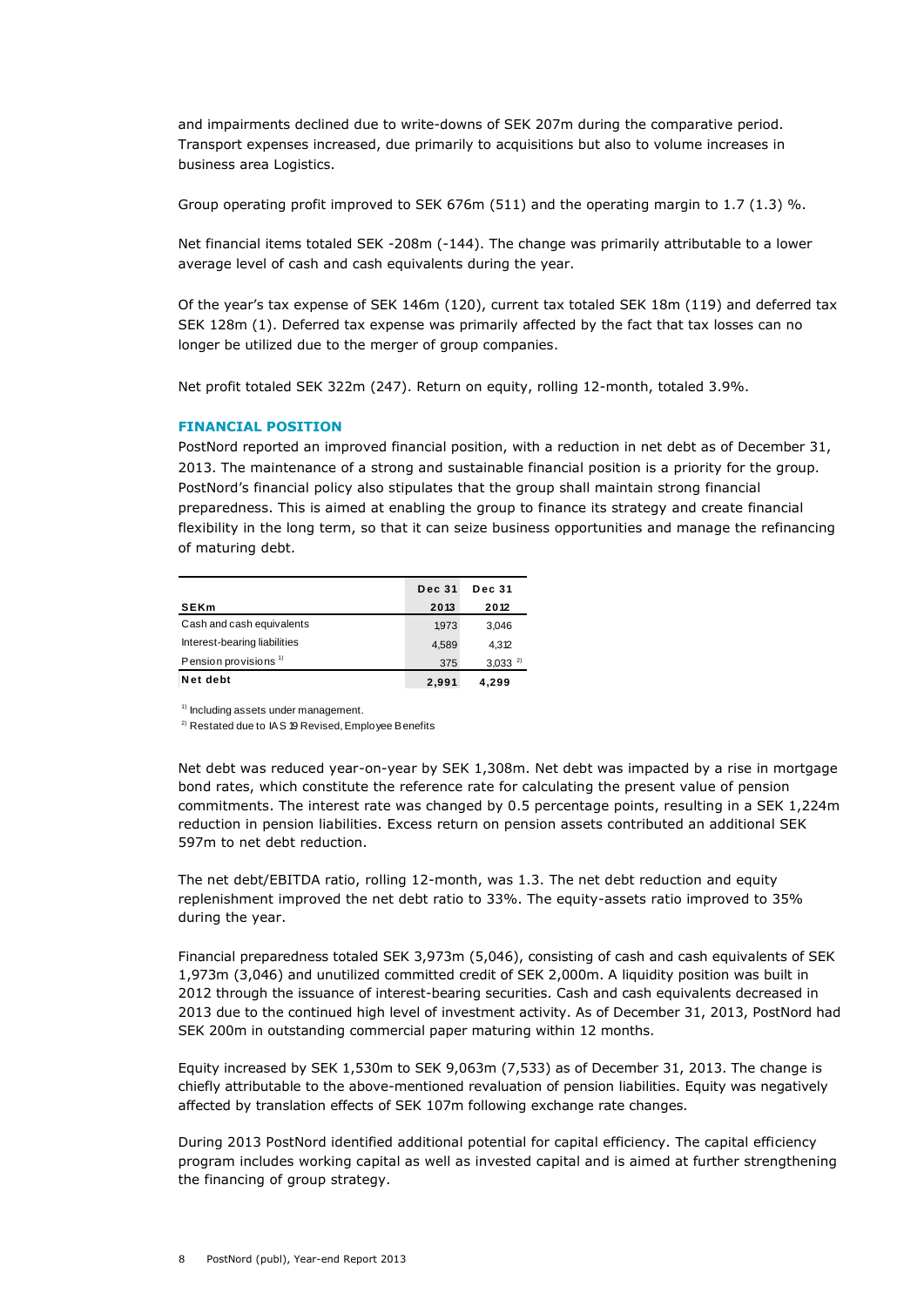#### **CASH FLOWS**

#### October-December

Cash flows from operating activities totaled SEK 1,650m (1,386). Pension payments totaled SEK 265m (270). PostNord received a premium rebate of SEK 111m (122) from Posten's Insurance Association. The liquidity effect as regards utilized provisions totaled SEK 110m (91). Other changes in provisions during the period were mainly attributable to adaptation of production; see also Note 5, Other Expenses.

Changes in working capital totaled SEK 592m (490).

Cash flows from investing activities totaled SEK 883m (1,085). Investments in tangible fixed assets totaled SEK 647m (871). Investments were primarily made in production vehicles, transport and sorting equipment and facilities in connection with the establishment of the new terminals in Sweden. Investments in intangible fixed assets totaled SEK 90m (106) and were primarily attributable to development expenditures for the integration of joint IT solutions.

Cash flows from financing activities totaled SEK -82m (-878). During the period, the group did not raise any new loans and no loans were amortized. During the corresponding period last year, new loans totaling SEK 1,714m were raised and loan amortization totaled SEK 930m. Transfers of value of pension benefits totaled SEK -132m (-130). Transfer of pension commitments to Posten's Pension of SEK 111m (199) was made and SEK 0m (79) was received.

#### January-December

Cash flows from operating activities totaled SEK 1,662m (1,825). Changes in working capital totaled SEK 112m (49). Working capital was affected by an increase in accounts payable, settlement vis-à-vis foreign postal companies and a decrease in accounts payable owing to calendar effects. Pension payments totaled SEK 1,070m (1,081). Pension liabilities were impacted mainly by lower provisions for early retirement pensions. The liquidity effect with regard to utilized provisions totaled SEK 428m (405). Other changes to provisions during the period were primarily attributable to adjustments to production; see also Note 5, Other Costs.

Cash flows from investing activities totaled SEK 2,653m (3,533). Investments in tangible fixed assets totaled SEK 1,896m (1,994). Investments in intangible fixed assets totaled SEK 345m (337) and were primarily attributable to development expenditures for joint IT solutions. The net liquidity effect of the acquisition of subsidiaries totaled SEK 336m (1,420). Green Cargo Logistics was acquired during the comparative period. See also Note 12, Acquisitions and Divestments.

Cash flows from financing activities totaled SEK -82m (2,654). The group raised loans of SEK 400m (5,419), through PostNord's MTN program. Loan amortization totaled SEK 219m (2,137) during the period. Transfer of pension commitments to Posten's Pension Fund of SEK 111m (482) was made and SEK 0m (360) was received.

# **RISKS AND UNCERTAINTIES**

Risk management at PostNord is integrated in the strategy work, operational governance and operating activities. The overarching objective is to ensure that the risks affecting the group's strategy and goals are identified and managed in an effective, systematic and value-creating way. PostNord's risk management process ensures the uniformity and comparability of risks, which enables the group to prioritize risks, actions and risk management. PostNord strives for an optimization between prevention and risk-limiting measures and the transfer of risks through insurance and contractual procedures.

During 2013 PostNord worked on giving tangible shape to the level of ambition and the direction of group-wide risk management work. An Enterprise Risk Management (EMR) policy and an ERM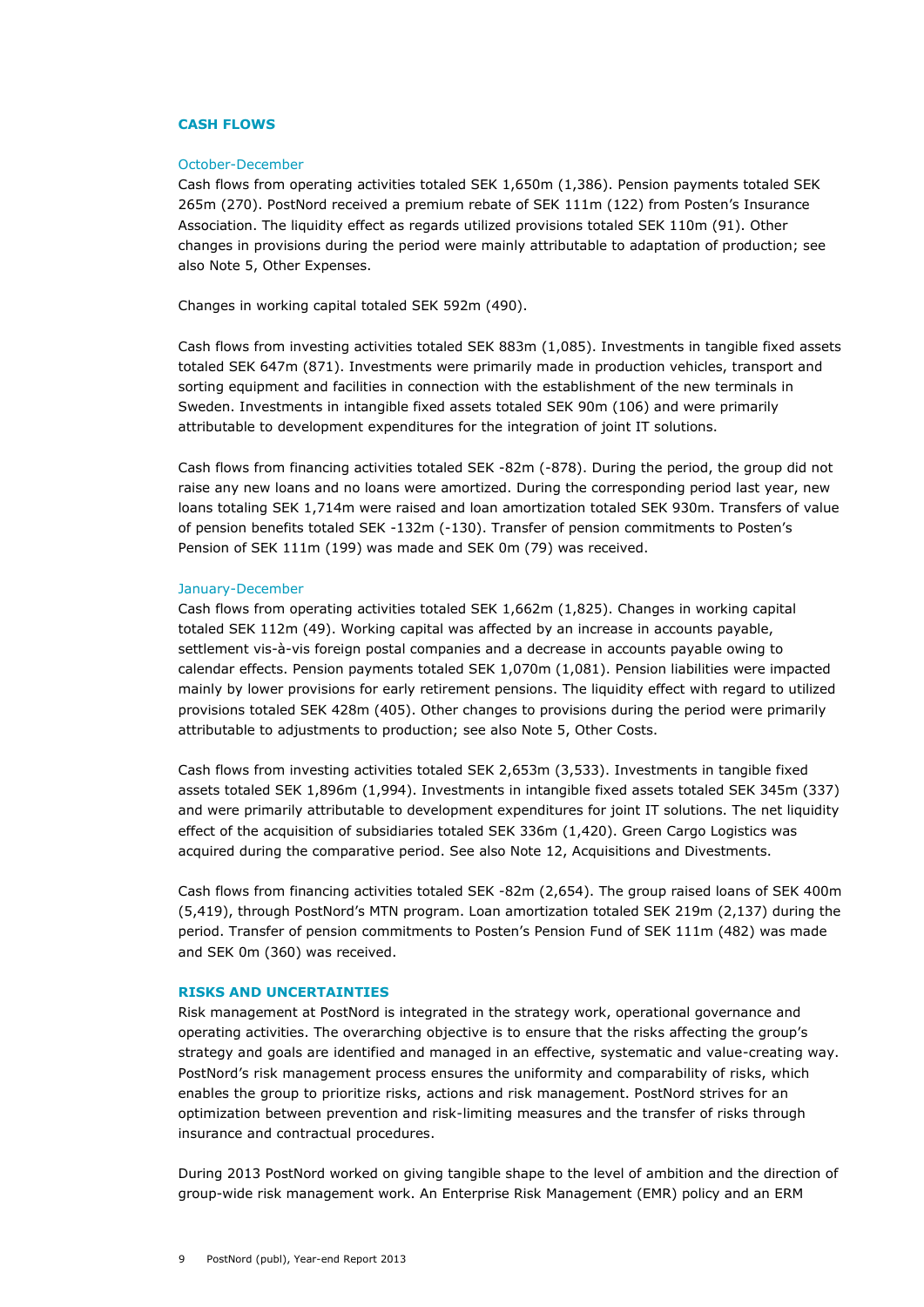manual will be adopted and implemented by the business in 2014. The following risk areas are deemed to have the greatest effect on the group's business, results and financial position.

#### Risks resulting from changed market conditions

PostNord operates in a competitive market, where market changes and position shifts may present challenges to PostNord's competitive advantage and profitability. 2013 was characterized by increased competition and price pressure in several business areas and in several markets – e.g., logistics services and some mail services. PostNord must respond to and adapt the business to changes in customer behavior, changes in market demand and technological developments, and increased levels of digitization. Coordinated public and business sector initiatives to increase the level of digitization present a risk of increased use of digital channels rather than physical mail.

PostNord's strategy to manage these risk areas includes investments in structural changes to the Mail businesses, expansion within Logistics, e-commerce investments and efforts to reduce expenses and capture group synergies within business operations and administration.

PostNord initiated and completed a number of acquisitions in 2013 which involve risks related to integration and coordination. The group is working to capture synergies and ensure a good earnings trend in line with the plan for these acquisitions.

#### Regulatory risks

Unforeseen changes to legislation and regulatory requirements impact PostNord's situation and risk exposure, and consequently the group's strategic position in terms of business models, competition, service offer, pricing and sustainability-related issues such as environmental strategy and employee issues. PostNord is commissioned to provide universal postal services in Sweden and Denmark, and changes to terms and/or licenses on the European or national level can have a significant impact on the group. PostNord manages these risks with market and scenario analyses; dialog with society, owners and supervisory authorities in Denmark and Sweden; and the adaptation of the businesses.

In 2013 the European Commission brought an action against Sweden in the Court of Justice of the European Union concerning VAT on certain postal services. On the postal services at issue, PostNord has imposed VAT in Sweden in accordance with Swedish law and a claim against PostNord cannot be ruled out.

### Operational risks

PostNord is exposed to several operational risks, the most critical of which relate to the fulfilment of conversion programs, cost savings, IT delivery quality and continuity, structural changes and adaptation of personnel and organization, sustainability and the environment. PostNord also has risks related to fixed assets and the group's infrastructure. PostNord's goal is that high quality, efficiency, security, continuity and sustainability characterize the group's services, deliveries and internal work. Ensuring continued high levels of continuity and efficiency is a key component of the conversion efforts being conducted by the business. IT risks include internal and external delivery problems and disturbances that may affect the group's production, customer deliveries and PostNord's financial reporting. Risk analyses and continuity programs ensure PostNord's capacity to manage the consequences of any undesired events, disturbances and quality problems and thereby safeguard critical processes and deliveries.

#### Financial risks

PostNord's operations include financial risks that may affect its profitability and financial position. Market changes and PostNord's business development strategy involve significant investments and major non-recurring restructuring costs that will burden the group's cash flows and profit in 2014. Financing is secured through improvements to operative cash flows and the maintenance of an effective capital structure that includes the utilization of external financing. Improvements to cash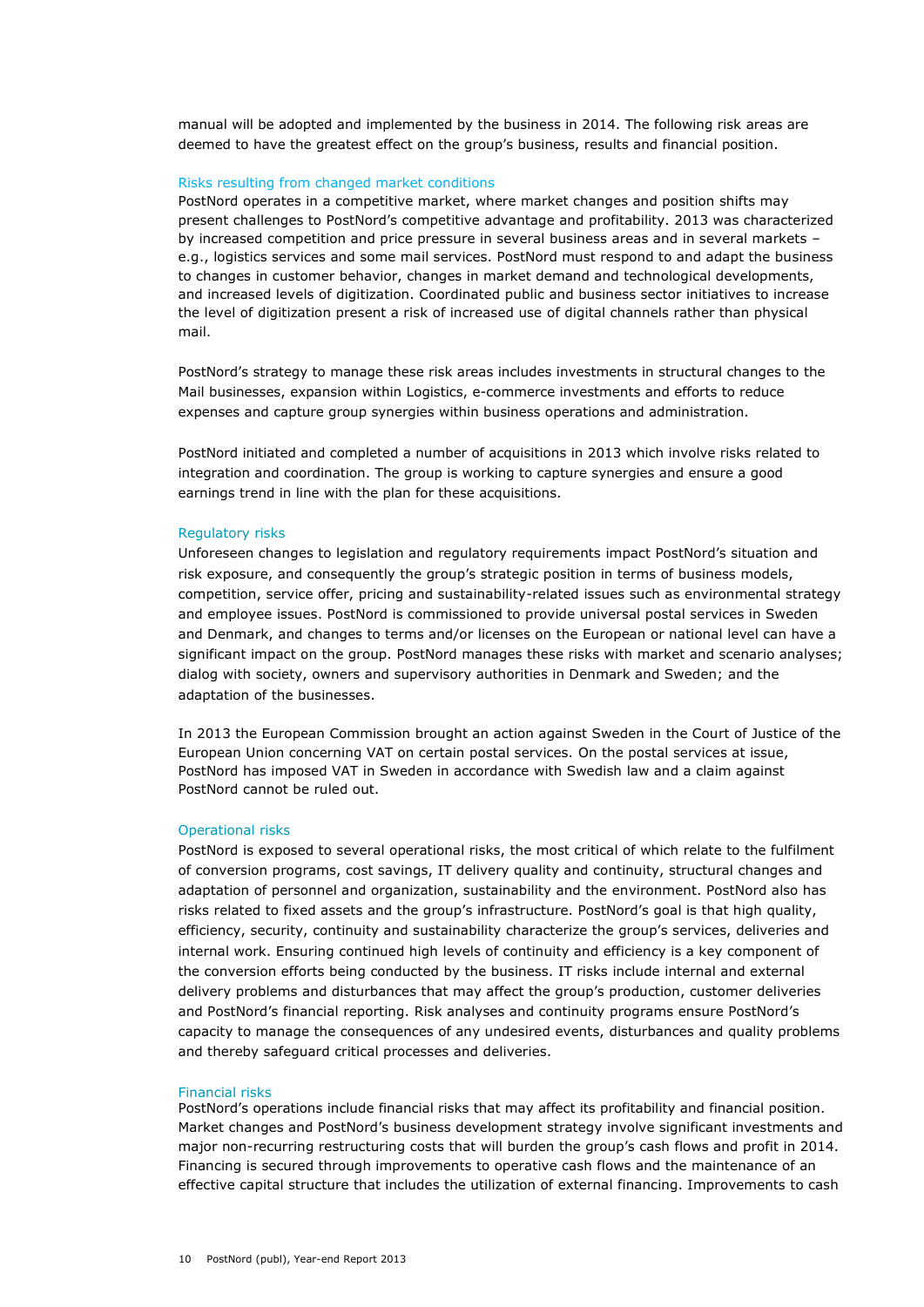flows from operating activities will be achieved through the gradual improvement of the businesses' operating profit and by releasing capital through improved capital efficiency. During 2013 PostNord identified additional potential for capital efficiency.

Apart from risks associated with the management of financial preparedness, financial risks are, in short, limited and risk management is focused on good diversification of credit risks, limiting effects of interest rate and currency changes, prudent asset allocation, and balanced compensation for pension payments. Financial risks are managed centrally based on the Financial Policy adopted by the Board of Directors, and pension-related risks are managed through supervision of pension governance, derivative solutions and scenario planning to assess pension commitments.

# **OUTLOOK**

Continued strong growth for e-commerce in the Nordic countries is projected for 2014, with positive effects for parcel and goods distribution volumes within Mail and Logistics.

PostNord anticipates sharp volume reductions for mail in Denmark and Sweden due to competition from digital alternatives. PostNord estimates that the decline in mail volumes will be 4-5% in Sweden and 9-11% in Denmark in 2014.

PostNord's group strategy includes the repositioning of group operations in relation to market changes, securing profitability within Mail and developing the group's position in the Nordic logistics market. This also involves focusing on cost reductions, the effective use of capital and continued financial stability.

During the 2014-16 period, PostNord's total investments are expected to amount to 3-5% of group revenues.

The continued development of the business is expected to generate improved profitability and cash flows in coming years.

PostNord's ambition is to maintain its standing as an investment grade company.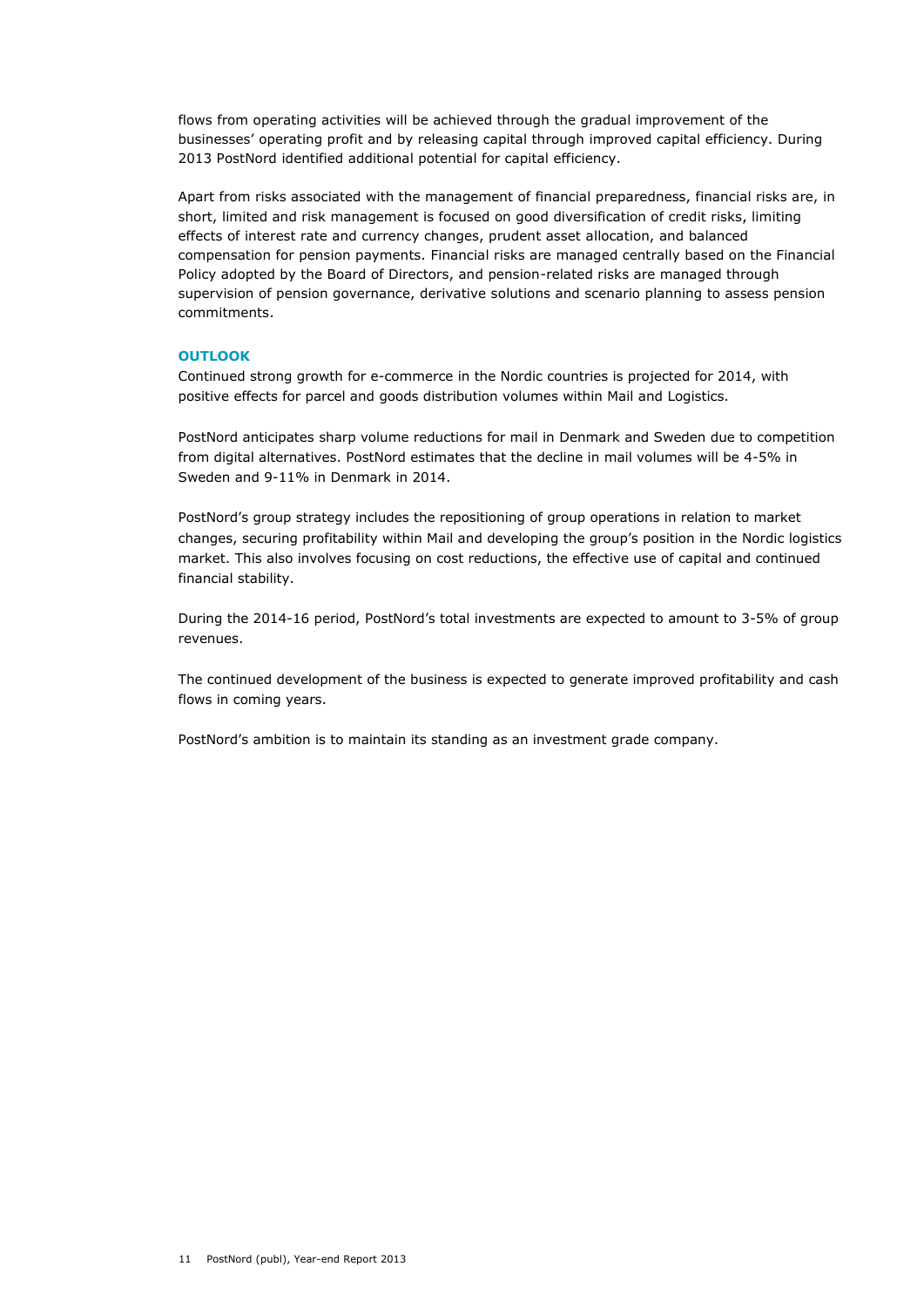# **04 Business operations**

#### **OCTOBER-DECEMBER**

|                                   |        |                       |        |          | Of which,                    |          |                                                   |
|-----------------------------------|--------|-----------------------|--------|----------|------------------------------|----------|---------------------------------------------------|
| Oct-Dec, SEKm                     | 2013   | 2012                  | Change |          | Acquisitions/<br>divestments | Currency | Excl acquisitions,<br>divestments and<br>currency |
| M ail                             |        |                       |        |          |                              |          |                                                   |
| Net sales $1$                     | 6,516  | $6,654$ <sup>4)</sup> | $-138$ | $-2%$    | 0%                           | 0%       | $-2%$                                             |
| of which, Mail Denmark            | 2,534  | 4)<br>2,635           | $-101$ | $-4%$    | 1%                           | $-1%$    | $-4%$                                             |
| of which, Mail Sweden             | 4,067  | 4,094                 | $-27$  | $-1%$    |                              | 0%       | $-1%$                                             |
| Operating profit (EBIT)           | 251    | 359 $4$               | $-108$ | $-30%$   | $1\%$                        | $-2%$    | $-29%$                                            |
| of which, Mail Denmark            | 60     | 4)<br>-18             | 78     | $>100\%$ | 14%                          | >100%    | $>100\%$                                          |
| of which, Mail Sweden             | 191    | 377                   | $-186$ | $-49%$   |                              | 0%       | $-49%$                                            |
| Operating margin, % <sup>2)</sup> | 3.7    | 5.2 <sup>4</sup>      |        |          |                              |          |                                                   |
| Logistics                         |        |                       |        |          |                              |          |                                                   |
| Net sales                         | 3,599  | $3,300^{4}$           | 299    | 9%       | 10%                          | $-2%$    | $1\%$                                             |
| Operating profit (EBIT)           | 9      | $93^{4}$              | $-84$  | $-90%$   | $-4%$                        | $-1%$    | $-86%$                                            |
| Operating margin, $\%^{2}$        | 0.2    | 2.6 <sup>4</sup>      |        |          |                              |          |                                                   |
| <b>Strålfors</b>                  |        |                       |        |          |                              |          |                                                   |
| Net sales                         | 675    | 682                   | $-7$   | $-1%$    | 0%                           | $-1%$    | 0%                                                |
| Operating profit (EBIT)           | 10     | 9                     | 1      | 11%      | 0%                           | $-4%$    | 15%                                               |
| Operating margin, $\%^{2}$        | 1.5    | 1.3                   |        |          |                              |          |                                                   |
| <b>Other &amp; Eliminations</b>   |        |                       |        |          |                              |          |                                                   |
| Net sales $1$                     | $-152$ | $-155$                | 3      | 2%       |                              |          |                                                   |
| Operating profit (EBIT)           | $-90$  | $-303$ <sup>3)</sup>  | 213    | 70%      |                              |          |                                                   |

 $<sup>1)</sup>$  Within M ail, internal transactions between business areas have been eliminated.</sup> <sup>1)</sup> Within Mail, internal transactions between business areas have been elir<br><sup>2)</sup> Calculation of margins includes other income; see Quarterly Data table.

2) Calculation of margins includes other income; see Q<br><sup>3)</sup> Restated due to IAS 19 Revised, Employee Benefits.

<sup>3)</sup> Restated due to IAS 19 Revised, Employee Benefits.<br><sup>4)</sup> Restated due to reorganization of the group's parcel business in Denmark; see also Note 3.

#### Mail

Net sales fell 2% during the quarter due mainly to decreases in revenue within Mail Denmark. Mail volumes fell a total of 4%. Operating expenses were unchanged. Operating profit totaled SEK 251m (359) and the operating margin was 3.7 (5.2) %.

#### *Mail Denmark*

Net sales for business area Mail Denmark fell 4%, due primarily to the continued decrease in volumes owing to the extensive digitization in the Danish market. Mail volumes fell a total of 10% during the quarter. The impact of net sales was partially countered by price changes for mail. Revenues from Advertising and Newspapers fell due to a continued weak direct mail market and increased competition. Parcel volumes for the business area were unchanged. Parcel revenues fell somewhat year-on-year due to price pressure in the market.

Expenses fell 6%, both before and after acquisitions and exchange rate effects. The change was attributable to streamlining efforts within production and administration, chiefly through personnel cutbacks. Restructuring costs fell to SEK 1m (76). Operating profit totaled SEK 60m (-18) and the operating margin was 2.3 (neg) %.

# *Mail Sweden*

Net sales for business area Mail Sweden fell 1%. Mail volumes fell 3% during the quarter due to continued digitization. The volume development was positively impacted by the strong development of e-commerce-related services, as evidenced by an increase in light parcel volumes and the number of mail items distributed at partner outlets. Direct mail revenues were negatively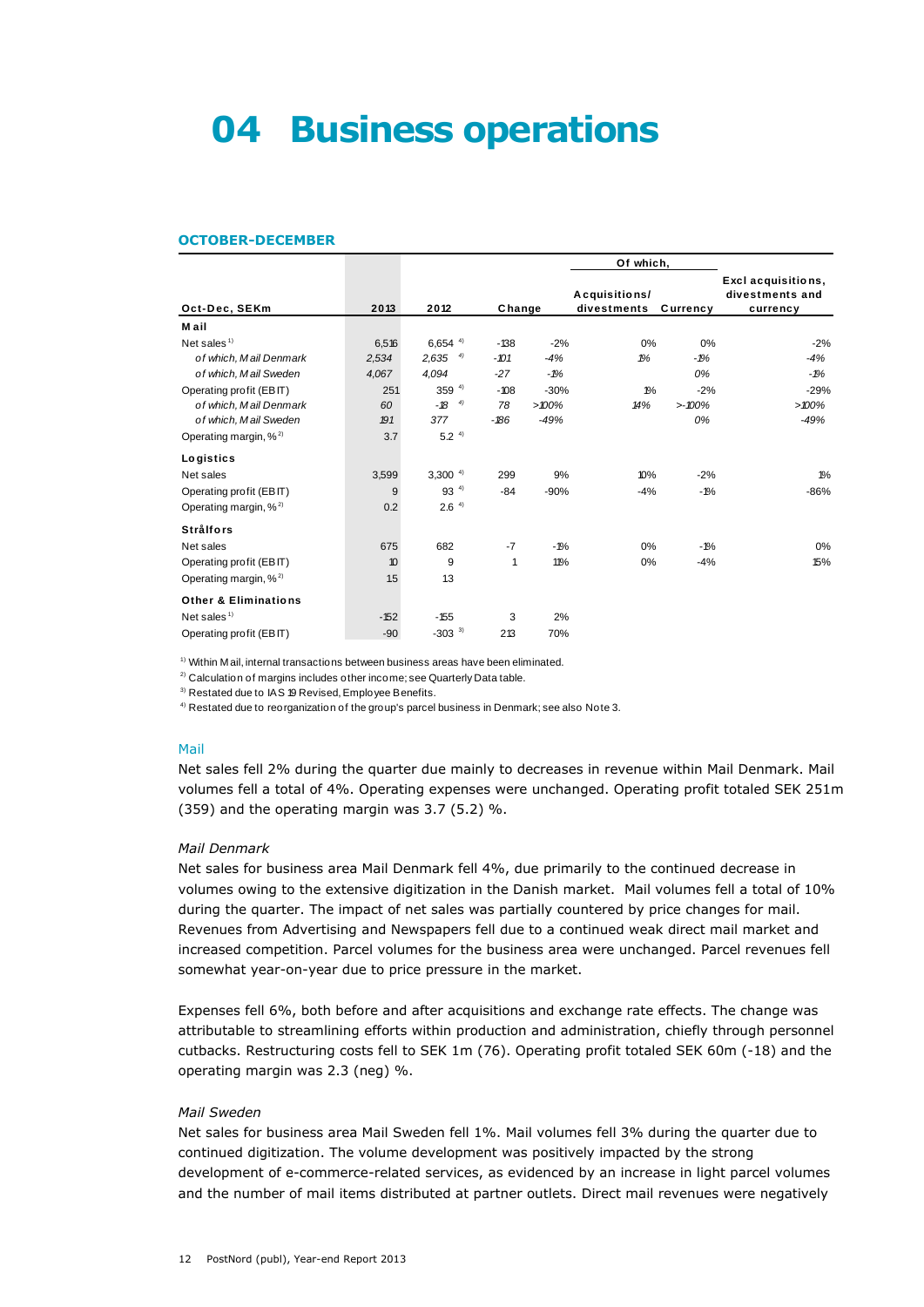affected by a continued weak advertising market. Newspaper revenues fell, due primarily to a lower number of newspaper subscriptions.

Expenses increased 5%. Restructuring costs increased to SEK 97m (62) and were attributable to personnel cutbacks. Expenses for the comparative period were positively impacted by pension effects. Adjusted for these items, personnel expenses fell 2% as a result of rationalizations and adjustments to reduced mail volumes. Increased international e-commerce volumes resulted in increased expenses. Operating profit fell to SEK 191m (377) and the operating margin to 4.4 (8.8) %.

# **Logistics**

Net sales for business area Logistics increased 9%, due primarily to completed acquisitions. Excluding acquisitions and exchange rate effects, the business area's net sales increased 1%. Sales in Sweden were affected by a negative price trend for the major services due to the prevailing price pressure in the market. The growth of e-commerce generated a significant increase in volumes from B2C parcel volumes. Growth in the business area's Norwegian business decreased significantly compared with previous quarters due to increased competition and slower market development. The business in Germany reported strong growth due to rising e-commerce volumes. The Danish business also reported growth, while the Finnish business fell back somewhat. Demand for thirdparty logistics services continued to develop positively for both new and existing customers.

Expenses increased 10%, mainly due to completed acquisitions. Excluding acquisitions and exchange rate effects, expenses rose 2% due to volume increases. Restructuring costs totaled SEK 20m (55). Operating profit totaled SEK 9m (93) and the operating margin fell to 0.2 (2.6) %. Activities have been initiated in Norway and Sweden to secure a sustainable long-term cost level.

# **Strålfors**

Net sales for Strålfors fell 1% year-on-year. Excluding acquisitions and exchange rate effects, net sales were unchanged. Net sales continued to improve in growth divisions Data Management, Marketing Communication and Service Fulfilment. Net sales declined in the Business Communication division, the area of the business that is most exposed to competition from digital alternatives.

Expenses were unchanged, both before and after acquisitions and exchange rate effects. The increase in expenses in the growth divisions was countered with reductions within Business Communication. Restructuring costs totaled SEK 6m (16). Operating profit increased to SEK 10m (9) and the operating margin to  $1.5$  (1.3) %.

# Other and Eliminations

The profit improvement within Other and Eliminations is attributable to pension effects. In addition, last year's operating profit was charged with a SEK 55m write-down.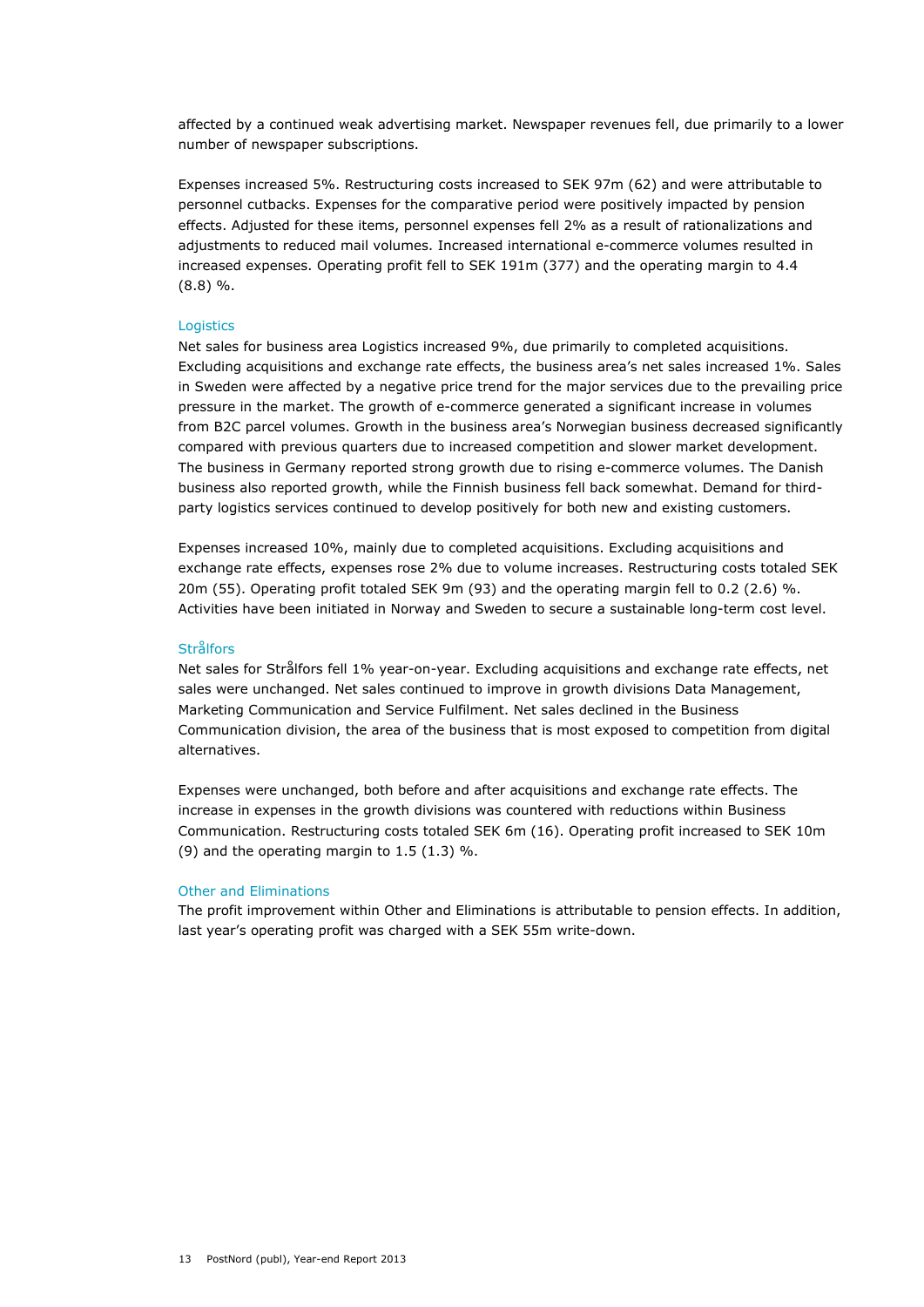#### **JANUARY-DECEMBER**

|                                                                                                                                                                                         |        |                        |        |        | Of which,                    |          |                                                   |
|-----------------------------------------------------------------------------------------------------------------------------------------------------------------------------------------|--------|------------------------|--------|--------|------------------------------|----------|---------------------------------------------------|
| Jan-Dec, SEKm                                                                                                                                                                           | 2013   | 2012                   | Change |        | Acquisitions/<br>divestments | Currency | Excl acquisitions,<br>divestments and<br>currency |
| M ail                                                                                                                                                                                   |        |                        |        |        |                              |          |                                                   |
| Net sales $1$                                                                                                                                                                           | 24,103 | 25,022 4)              | $-919$ | $-4%$  | $1\%$                        | $-1%$    | $-4%$                                             |
| of which, Mail Denmark                                                                                                                                                                  | 9,364  | $10,165$ <sup>4)</sup> | $-801$ | $-8%$  | 0%                           | $-2%$    | $-7%$                                             |
| of which, Mail Sweden                                                                                                                                                                   | 15,050 | 15,137                 | $-87$  | $-1%$  | 1%                           | 0%       | $-1%$                                             |
| Operating profit (EBIT)                                                                                                                                                                 | 494    | $616^{4}$              | $-122$ | $-20%$ | 4%                           | $-1%$    | $-23%$                                            |
| of which, Mail Denmark                                                                                                                                                                  | $-89$  | $-177$ $4)$            | 88     | 50%    | 10%                          | $-2%$    | 42%                                               |
| of which, Mail Sweden                                                                                                                                                                   | 583    | 793                    | $-210$ | $-26%$ | 1%                           | 0%       | $-27%$                                            |
| Operating margin, % <sup>2)</sup>                                                                                                                                                       | 2.0    | $2.4^{4}$              |        |        |                              |          |                                                   |
| Logistics                                                                                                                                                                               |        |                        |        |        |                              |          |                                                   |
| Net sales                                                                                                                                                                               | 13,432 | 11,762 $4$             | 1,670  | 14%    | 13%                          | $-2%$    | 3%                                                |
| Operating profit (EBIT)                                                                                                                                                                 | 197    | $272^{4}$              | $-75$  | $-28%$ | $-2%$                        | $-3%$    | $-22%$                                            |
| Operating margin, % <sup>2)</sup>                                                                                                                                                       | 1.3    | 2.1 <sup>4</sup>       |        |        |                              |          |                                                   |
| <b>Strålfors</b>                                                                                                                                                                        |        |                        |        |        |                              |          |                                                   |
| Net sales                                                                                                                                                                               | 2,612  | 2.665                  | $-53$  | $-2%$  | 0%                           | $-2%$    | $-1%$                                             |
| Operating profit (EBIT)                                                                                                                                                                 | 16     | $-25$                  | 41     | >100%  | 0%                           | $1\%$    | $>100\%$                                          |
| Operating margin, % <sup>2)</sup>                                                                                                                                                       | 0.6    | neg                    |        |        |                              |          |                                                   |
| Other and eliminations                                                                                                                                                                  |        |                        |        |        |                              |          |                                                   |
| Net sales $1$                                                                                                                                                                           | $-614$ | $-529$                 | $-85$  | $-16%$ |                              |          |                                                   |
| Operating profit (EBIT)                                                                                                                                                                 | $-31$  | $-352$ <sup>3)</sup>   | 321    | 91%    |                              |          |                                                   |
| <sup>1)</sup> Within M ail, internal transactions between business areas have been eliminated.<br><sup>2)</sup> Calculation of margins includes other income; see Quarterly Data table. |        |                        |        |        |                              |          |                                                   |

<sup>2)</sup> Calculation of margins includes other income; see Quarterly Data table.<br><sup>3)</sup> Restated due to IAS 19 Revised, Employee Benefits.

<sup>4)</sup> Restated due to reorganization of the group's parcel business in Denmark; see also Note 3.

#### Mail

Net sales for Mail fell 4%, due primarily to declining revenues within Mail Denmark. Mail volumes fell a total of 5%. Operating expenses fell 3%, chiefly due to personnel cutbacks. Operating profit totaled SEK 494m (616) and the operating margin was 2.0 (2.4) %.

#### *Mail Denmark*

Net sales for business area Mail Denmark fell 8%, due primarily to continued decreases in mail volumes. Excluding acquisitions and exchange rate effects, net sales fell 7%. Net sales were impacted by the continued extensive digitization in the Danish market and weak economic development in the country during the year. Mail volumes fell a total of 10% in 2013. The impact on net sales was partially countered by price changes for mail. Revenues from Advertisements and Newspapers fell due to a continued weak direct mail market and increased competition. Parcel revenues increased during the year, while revenues decreased somewhat due to price pressure in the market.

Expenses fell 8%. Excluding acquisitions and exchange rate effects, expenses fell 7%. The change was attributable to streamlining efforts within production and administration, primarily through personnel cutbacks. The average number of employees was decreased to 12,311 (12,730). Restructuring costs totaled SEK 42m (296). The operating profit totaled SEK -89m (-177).

#### *Mail Sweden*

Net sales for business area Mail Sweden fell 1%, both before and after acquisitions and exchange rate effects. Mail volumes fell 3% in 2013 due to continued digitization. The volume trend was positively impacted by the strong development of e-commerce-related services, as evidenced by an increase in light parcel volumes and the number of mail items distributed at partner outlets in Sweden. There was also an increase in international e-commerce volumes. Direct mail revenues were negatively affected by a weak advertising market. Newspaper revenues rose in 2013 due to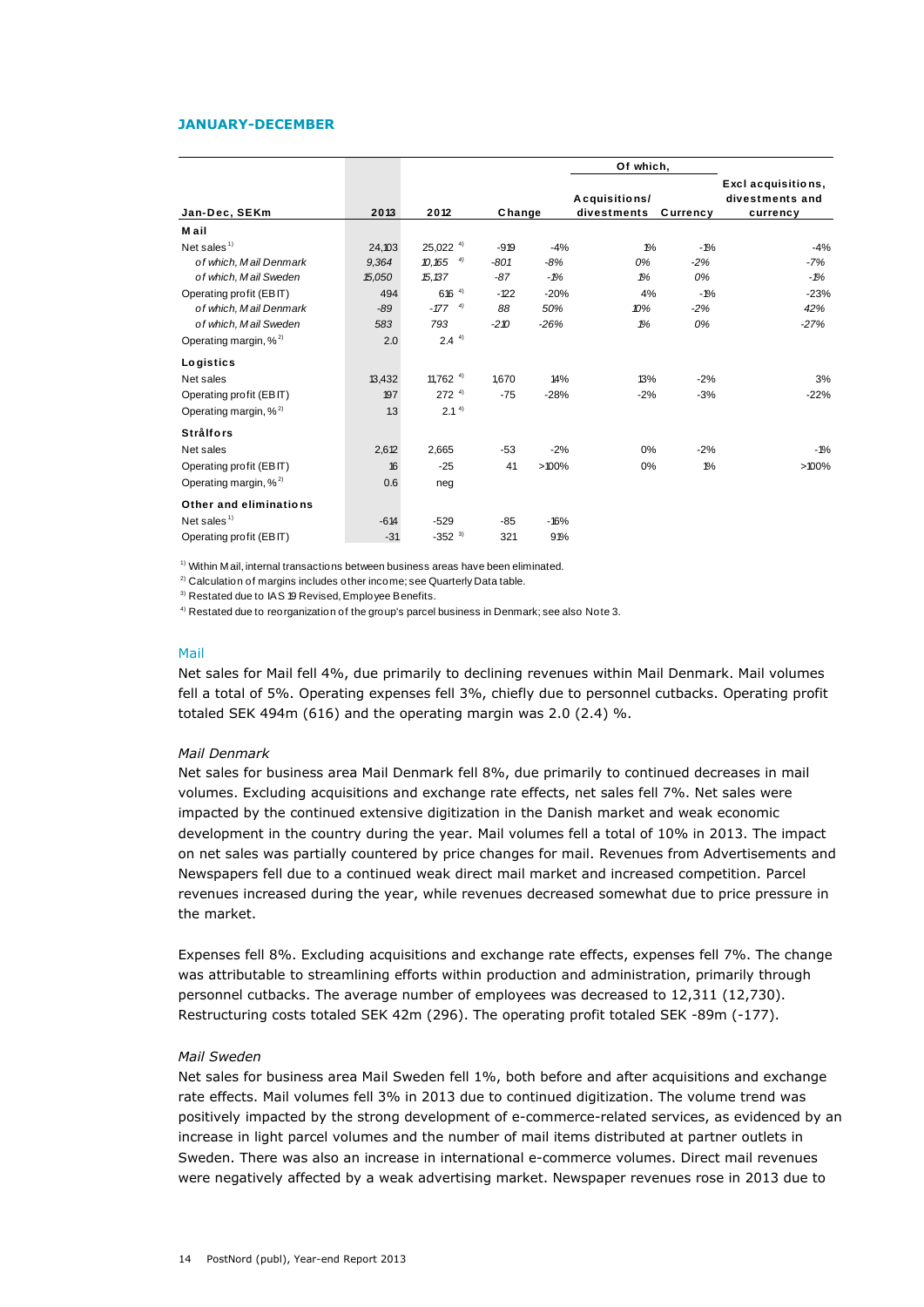volume growth for free newspapers and the takeover of Svensk Morgondistribution operations in June 2012.

Expenses increased 1%. Restructuring costs increased to SEK 434m (419) and were attributable to personnel cutbacks. Expenses for the comparative period were positively impacted by pension effects. Adjusted for these items and for the takeover of Svensk Morgondistribution operations, personnel expenses fell 2% as a result of rationalizations and adjustments to reduced mail volumes. The average number of employees was reduced to 17,167 (17,686). Increased international e-commerce volumes resulted in increased expenses. Operating profit fell to SEK 583m (793) and the operating margin to 3.7 (5.0) %.

### Logistics

Net sales for business area Logistics increased 14%, mainly due to completed acquisitions. The acquisitions were of Byrknes Auto AS, Nordisk Kyl Logistik AB and Transbothnia AB. Excluding acquisitions and exchange rate effects, the business area's net sales increased 3%. The growth of e-commerce generated a significant increase in volumes from B2C parcel services. Organic sales growth was somewhat weaker during the second half of the year due primarily to the trend in Norway, where the market was characterized by heavy price pressure from competitors and a sharp drop in demand. The business in Sweden reported continued growth but is also exposed to heavy price pressure. The business in Germany reported strong growth due primarily to rising ecommerce volumes. The businesses in Denmark and Finland also reported growth. Demand for third-party logistics services developed positively during the year, with organic growth of 12% from both new and existing customers.

Expenses increased 13%, due chiefly to completed acquisitions. Excluding acquisitions and exchange rate effects, expenses rose 3% due to volume increases. Restructuring costs totaled SEK 20m (137). Operating profit totaled SEK 197m (272) and the operating margin fell to 1.3 (2.1) %. Activities have been initiated in Norway and Sweden to secure a sustainable long-term cost level.

During the year the company refinanced Bulk Langhus 1, which owns a property in Norway where a new logistics terminal is being constructed. The company will take possession during the year.

# **Strålfors**

Net sales for Strålfors decreased 2% year-on-year. Excluding acquisitions and exchange rate effects, net sales fell 1%. An asset acquisition of Itella's printing and inserting business in Poland was made during the year. Net sales increased in growth divisions Data Management, Marketing Communication and Service Fulfilment. The Business Communication division had weak development and reduced revenues. Business Communication is the division that is most exposed to competition from digital alternatives.

Expenses fell 3%. Excluding acquisitions and exchange rate effects, expenses fell 2%. The decline is mainly attributable to lower restructuring costs, which totaled SEK 36m (102). Operating profit increased to SEK 16m (-25) and the operating margin to 0.6 (neg) %.

During the year, a loan was converted to shares in EsonPac AB for the purpose of securing an adequate asset base for the company's business development. Strålfors thereby increased its ownership interest in the company from 19.2% to 48%.

# Other and Eliminations

The profit improvement with Other and Eliminations is attributable to pension effects. In addition, last year's operating profit was impacted by higher restructuring costs for personnel reductions and by write-downs.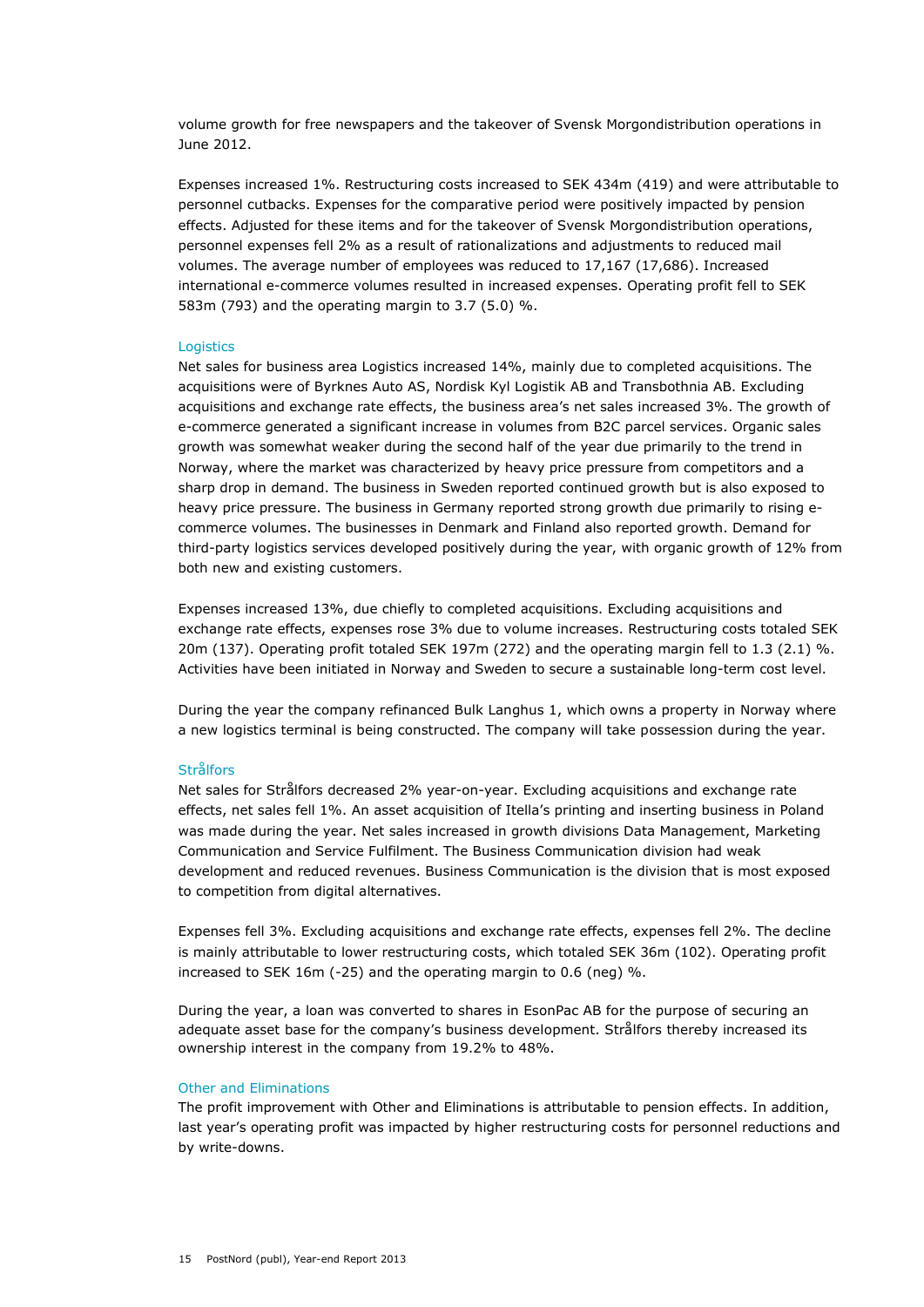# **05 Consolidated financial statements**

# **INCOME STATEMENT**

| <b>INCOME STATEMENT</b>                                |      |           |                         |        |                 |                         |        |
|--------------------------------------------------------|------|-----------|-------------------------|--------|-----------------|-------------------------|--------|
|                                                        |      |           | Oct-Dec Oct-Dec         |        | Jan-Dec Jan-Dec |                         |        |
| <b>SEKm</b>                                            | Note | 2013      | 2012                    | Δ      | 2013            | 2012                    | Δ      |
|                                                        | 1,2  |           |                         |        |                 |                         |        |
| Net sales                                              |      | 10,638    | 10,481                  | $1\%$  | 39,533          | 38,920                  | 2%     |
| Other income                                           |      | 69        | 62                      | 11%    | 233             | 253                     | $-8%$  |
| Income                                                 | 3    | 10,707    | 10,543                  | 2%     | 39,766          | 39,173                  | 2%     |
| Personnel expenses                                     | 4    | $-4,906$  | $-4,666$ <sup>1)</sup>  | $-5%$  | $-18,623$       | $-18,338$ <sup>1)</sup> | $-2%$  |
| Transport expenses                                     |      | $-2,399$  | $-2,165$                | $-11%$ | $-8,953$        | $-8,084$                | $-11%$ |
| Other expenses                                         | 5    | $-2,782$  | $-2.904$                | 4%     | $-9,876$        | $-10,348$               | 5%     |
| Depreciation and impairments                           |      | $-441$    | $-652$                  | 32%    | $-1,648$        | $-1,899$                | 13%    |
| <b>Expenses</b>                                        |      | $-10,528$ | $-10,387$ <sup>1)</sup> | $-1%$  | $-39,100$       | $-38,669$ <sup>1)</sup> | $-1%$  |
| Participations in the earnings of associated companies |      |           | $\overline{2}$          | $-50%$ | 10              | $\overline{7}$          | 43%    |
| <b>OPERATING PROFIT</b>                                |      | 180       | $158$ <sup>1)</sup>     | 14%    | 676             | $511^{-1}$              | 32%    |
| Financial income                                       |      | 9         | $87^{11}$               | $-90%$ | 50              | $238$ <sup>1)</sup>     | $-79%$ |
| <b>Financial expenses</b>                              |      | $-68$     | $-123$ <sup>1)</sup>    | $-45%$ | $-258$          | $-382$ <sup>1)</sup>    | 32%    |
| Net financial items                                    |      | $-59$     | $-36$ <sup>1)</sup>     | $-64%$ | $-208$          | $-144$ <sup>1)</sup>    | $-44%$ |
| Profit before tax                                      |      | 121       | $122^{11}$              | $-1%$  | 468             | $367$ <sup>1)</sup>     | 28%    |
| Tax                                                    |      | $-88$     | $-53$ <sup>1)</sup>     | $-66%$ | $-146$          | $-120$ <sup>1)</sup>    | $-22%$ |
| <b>NET PROFIT</b>                                      |      | 33        | 69 <sup>1</sup>         | $-52%$ | 322             | $247^{11}$              | 30%    |
| Attributable to                                        |      |           |                         |        |                 |                         |        |
| Parent company shareholders                            |      | 32        | $70^{-1}$               | $-54%$ | 319             | $245$ <sup>1)</sup>     | 30%    |
| M ino rity interests                                   |      | 1         | $-1$                    |        | 3               | 2                       |        |
| Earnings per share, SEK                                |      | 0.02      | $0.03$ <sup>1)</sup>    | $-52%$ | 0.16            | $0.12-1$                | 30%    |

# **COMPREHENSIVE INCOME STATEMENT**

|       |                      | Jan-Dec Jan-Dec       |                        |
|-------|----------------------|-----------------------|------------------------|
| 2013  | 2012                 | 2013                  | 2012                   |
| 33    | 69 <sup>1</sup>      | 322                   | $247^{11}$             |
|       |                      |                       |                        |
|       |                      |                       |                        |
| 76    | $210^{-1}$           | 1,821                 | $-1,232$ <sup>1)</sup> |
| $-17$ | $-108$ <sup>1)</sup> | $-401$                | $271^{11}$             |
| 59    | $102^{11}$           | 1,420                 | $-961^{11}$            |
|       |                      |                       |                        |
| $-16$ | 154                  | $-107$                | $-258$                 |
| 43    | 256                  | 1, 313                | $-1,219$               |
| 76    | $325$ <sup>1)</sup>  | 1,635                 | $-972$ <sup>1)</sup>   |
|       |                      |                       |                        |
|       | $326$ <sup>1)</sup>  | 1,632                 | $-974$ <sup>1)</sup>   |
|       |                      | Oct-Dec Oct-Dec<br>75 |                        |

 $1)$  Restated due to IAS 19 Revised, Employee Benefits.

 $2)$  Translation differences refer to the translation of group equity in foreign currencies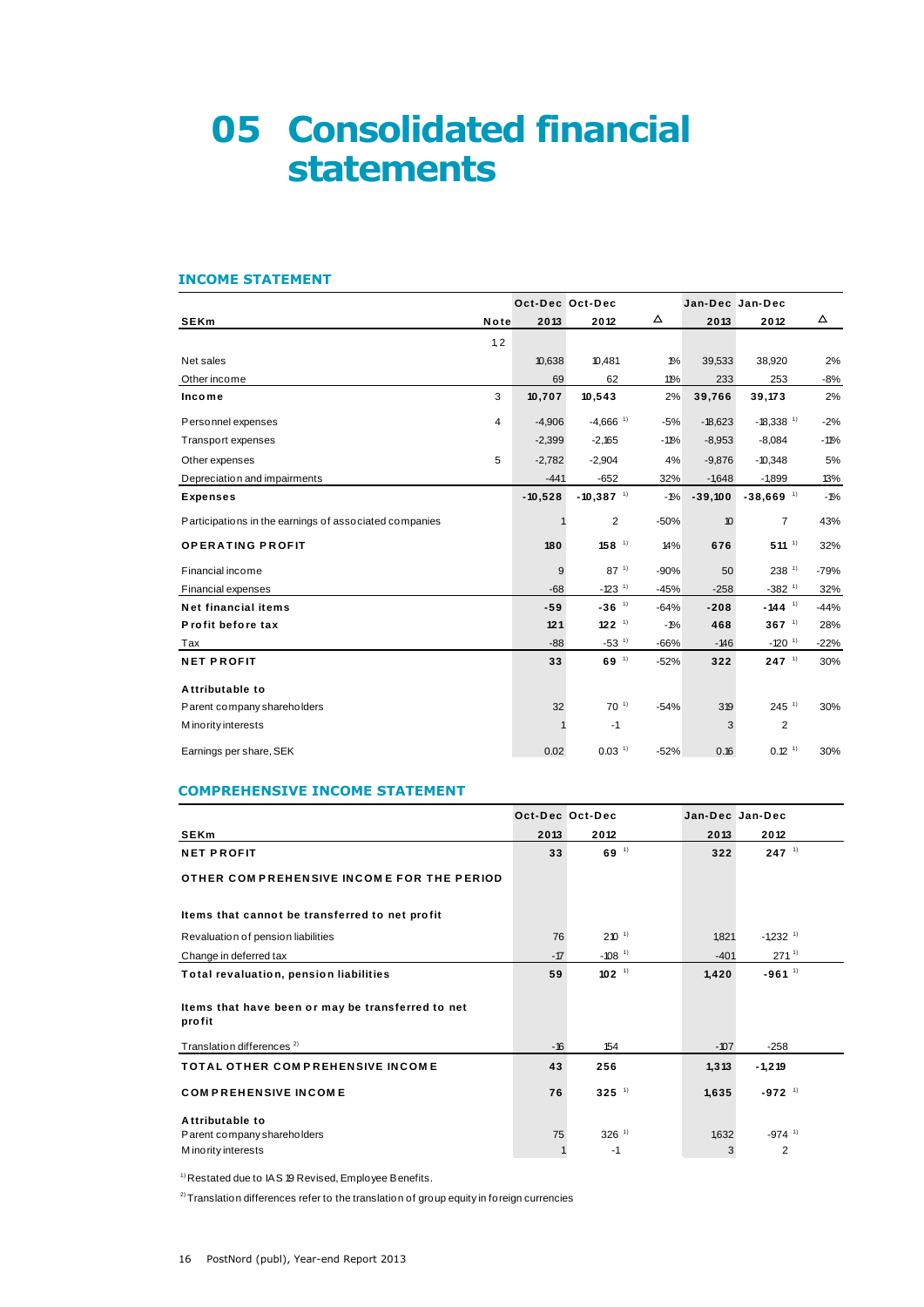# **BALANCE SHEETS**

| <b>BALANCE SHEETS</b>                                     |      |               |                        |
|-----------------------------------------------------------|------|---------------|------------------------|
|                                                           |      | <b>Dec 31</b> | <b>Dec 31</b>          |
| <b>SEKm</b>                                               | Note | 2013          | 2012                   |
|                                                           | 1, 2 |               |                        |
| <b>ASSETS</b>                                             |      |               |                        |
| Goodwill                                                  |      | 3,295         | 3,190                  |
| Other intangible assets                                   |      | 1,597         | 1,579                  |
| Tangible fixed assets                                     |      | 9,401         | 8,762                  |
| Participations in associated companies and joint ventures |      | 65            | 79                     |
| <b>Financial investments</b>                              | 8    | 211           | 216                    |
| Long-term receivables                                     |      | 1,015         | $1,014$ <sup>1)</sup>  |
| Deferred tax assets                                       |      | 540           | $1,413$ <sup>1)</sup>  |
| <b>Total fixed assets</b>                                 |      | 16,124        | 16,253                 |
| <b>Inventories</b>                                        |      | 227           | 193                    |
| <b>Taxassets</b>                                          |      | 169           | 278                    |
| Accounts receivable                                       | 8    | 4,632         | 4,718                  |
| Prepaid expenses and accrued income                       |      | 1,526         | 1,122                  |
| Other receivables                                         |      | 514           | 1,092                  |
| Short-term investments                                    | 8    | 163           | 4                      |
| Cash and cash equivalents                                 | 8    | 1,973         | 3,046                  |
| Assets held for sale                                      |      | 390           | 100                    |
| <b>Total current assets</b>                               |      | 9,594         | 10,553                 |
| <b>TOTAL ASSETS</b>                                       |      | 25,718        | 26,806                 |
| <b>EQUITY AND LIABILITIES</b>                             |      |               |                        |
| <b>EQUITY</b>                                             |      |               |                        |
| Capital stock                                             |      | 2,000         | 2,000                  |
| Other contributed equity                                  |      | 9,954         | 9,954                  |
| Reserves                                                  |      | $-1,917$      | $-1,810$               |
| Retained earnings                                         |      | $-978$        | $-2,614$ <sup>1)</sup> |
| Total equity attributable to parent company shareholders  |      | 9,059         | 7,530                  |
| <b>Minority interests</b>                                 |      | 4             | 3                      |
| <b>TOTAL EQUITY</b>                                       |      | 9,063         | 7,533                  |
| <b>LIABILITIES</b>                                        |      |               |                        |
| Long-term interest-bearing liabilities                    | 8    | 4,315         | 3,845                  |
| Other long-term liabilities                               |      | 79            | 37                     |
| Pension provisions                                        |      | 375           | $3,033$ <sup>1)</sup>  |
| Other provisions                                          | 6    | 1,386         | $1,585$ <sup>1)</sup>  |
| Deferred tax liabilities                                  |      | 1,017         | $1,393$ <sup>1)</sup>  |
| <b>Total long-term liabilities</b>                        |      | 7,172         | 9,893                  |
| Current interest-bearing liabilities                      | 8    | 274           | 467                    |
| Accounts payable                                          |      | 2,879         | 2,514                  |
| <b>Tax liabilities</b>                                    |      | 88            | 78                     |
| Other current liabilities                                 |      | 1,775         | 1,897                  |
| Accrued expenses and prepaid income                       | 7    | 3,912         | 4,065                  |
| Other provisions                                          | 6    | 555           | 359                    |
| <b>Total current liabilities</b>                          |      | 9,483         | 9,380                  |
| <b>TOTAL LIABILITIES</b>                                  |      | 16,655        | 19,273                 |
| TOTAL EQUITY AND LIABILITIES                              |      | 25,718        | 26,806                 |

For information on the group's pledged assets and contingent liabilities, see Note 9.

 $1)$  Restated due to IAS 19 Revised, Employee Benefits.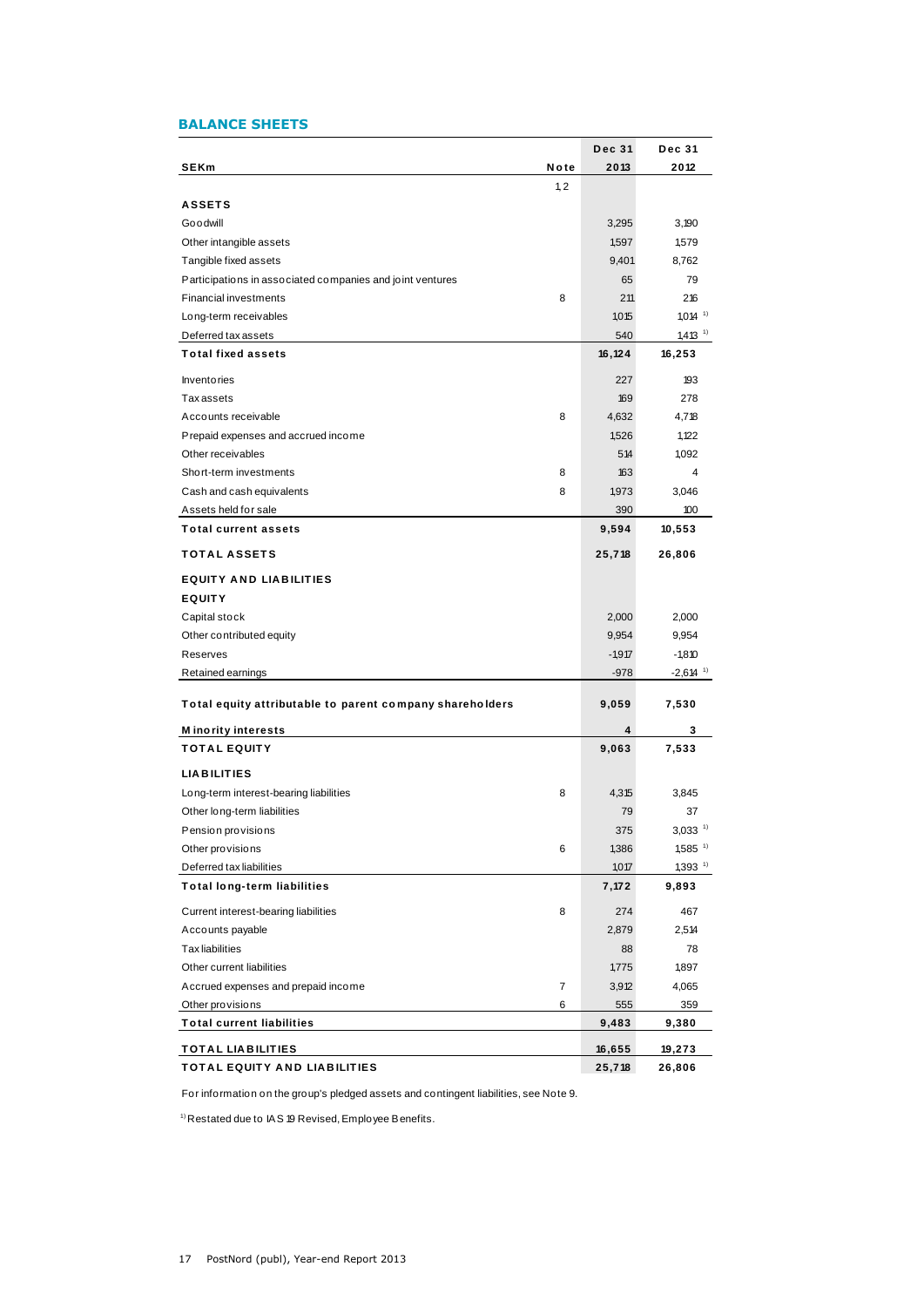# **STATEMENT OF CASH FLOWS**

|                                                                                                       |                | Oct-Dec Oct-Dec                                        |          | Jan-Dec Jan-Dec      |
|-------------------------------------------------------------------------------------------------------|----------------|--------------------------------------------------------|----------|----------------------|
| <b>SEKm</b>                                                                                           | 2013           | 2012                                                   | 2013     | 2012                 |
| <b>OPERATING ACTIVITIES</b>                                                                           |                |                                                        |          |                      |
| Profit before tax                                                                                     | 121            | $\left( \begin{array}{c} 1 \end{array} \right)$<br>122 | 468      | - 1)<br>367          |
| Adjustments for non-cash items:                                                                       |                |                                                        |          |                      |
| Reversal of depreciation and impairments                                                              | 441            | 652                                                    | 1,648    | 1,899                |
| Profit from sale of subsidiaries                                                                      |                |                                                        | $-1$     | -5                   |
| Capital gain/loss on sale of fixed assets                                                             | 13             | $-18$                                                  | 61       | 17                   |
| Change in pension liability                                                                           | 286            | 1)<br>162                                              | 426      | 1)<br>597            |
| Other provisions                                                                                      | 121            | 159                                                    | 402      | 579                  |
| Other items not affecting liquidity                                                                   | 6              | -1                                                     |          | -8                   |
| Pensions paid                                                                                         | $-265$         | $-270$                                                 | $-1,070$ | $-1,081$             |
| Other provisions, liquidity effect                                                                    | $-110$         | $-91$                                                  | $-428$   | $-405$               |
| Tax paid                                                                                              | 445            | 181                                                    | 44       | $-184$               |
| Cash flows from operating activities before changes in working                                        |                |                                                        |          |                      |
| capital                                                                                               | 1,058          | 896                                                    | 1,550    | 1,776                |
| Cash flows from changes in working capital                                                            |                |                                                        |          |                      |
| Increase(-)/decrease(+) in inventories                                                                | -6             | 10                                                     | $-34$    | 27                   |
| Increase(-)/decrease(+) in other operating receivables                                                | $-210$         | $-587$                                                 | 55       | $-558$               |
| Increase(+)/decrease(-) in other operating liabilities                                                | 857            | 1,004                                                  | 56       | 536                  |
| Other changes in working capital                                                                      | $-49$          | 63                                                     | 35       | 44                   |
| Changes in working capital                                                                            | 592            | 490                                                    | 112      | 49                   |
| Cash flows from operating activities                                                                  | 1,650          | 1,386                                                  | 1,662    | 1,825                |
| <b>INVESTING ACTIVITIES</b>                                                                           |                |                                                        |          |                      |
| Purchase of tangible fixed assets                                                                     | $-647$         | $-871$                                                 | $-1,896$ | $-1,994$             |
| Sale of tangible fixed assets                                                                         | 31             | 113                                                    | 62       | 201                  |
| Capitalized development expenditures                                                                  | $-87$          | $-99$                                                  | $-234$   | $-301$               |
| Purchase of other intangible assets                                                                   | -3             | -7                                                     | $-111$   | $-36$                |
| A cquisition of subsidiaries, net liquidity effect                                                    | $\overline{7}$ | $-179$                                                 | $-336$   | $-1,420$             |
| Sale of subsidiaries, net liquidity effect                                                            |                |                                                        |          | 46                   |
| Change in financial assets                                                                            | $-184$         | $-42$                                                  | $-138$   | $-29$                |
| Cash flows from investing activities                                                                  | $-883$         | $-1,085$                                               | $-2,653$ | $-3,533$             |
| <b>FINANCING ACTIVITIES</b>                                                                           |                |                                                        |          |                      |
| Amortized loans                                                                                       |                | $-1,714$                                               | $-219$   | $-2,137$             |
| New loans raised                                                                                      |                | 930                                                    | 400      | 5,419                |
| Change in finance leasing liabilities                                                                 | $-19$          | $-25$                                                  | $-61$    | $-25$                |
| Dividend paid to parent company owners                                                                |                |                                                        | $-103$   | $-368$               |
| Dividend paid to minority interests                                                                   |                |                                                        | $-2$     | $-2$                 |
| Transfers of value of pension benefits                                                                | $-132$         | $-130$ <sup>1)</sup>                                   | $-194$   | $-200$ <sup>1)</sup> |
| Increase(+)/decrease(-) in other interest-bearing liabilities                                         | 69             | 61                                                     | 97       | $-33$                |
| Cash flows from financing activities                                                                  | -82            | $-878$                                                 | -82      | 2,654                |
| <b>CASH FLOWS FOR THE PERIOD</b>                                                                      |                |                                                        | $-1,073$ | 946                  |
|                                                                                                       | 685<br>1,286   | -577                                                   | 3,046    | 2,107                |
| Cash and cash equivalents, beginning of period<br>Translation difference in cash and cash equivalents | $\overline{2}$ | 3,622<br>1                                             | 0        | $-7$                 |
|                                                                                                       |                |                                                        |          |                      |

 $1)$  Restated due to IAS 19 Revised, Employee Benefits.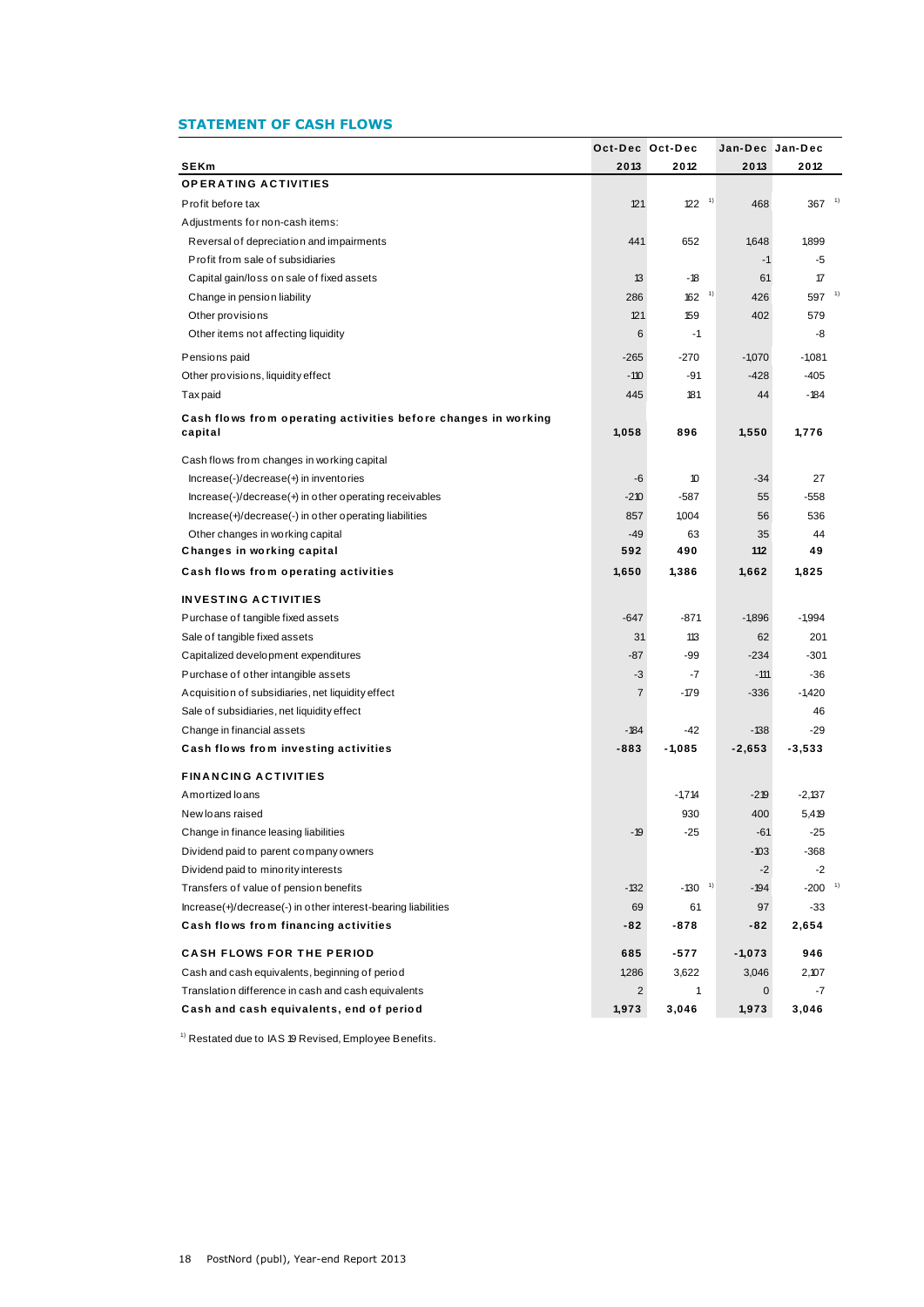### **STATEMENT OF CHANGES IN EQUITY**

|                                                                                                                                                                                                                                                                                                                                                                                                                                                                                                                                                 |                                | Equity attributable to parent company shareholders |                                         |                                                  |                   |                                |                                                 |  |
|-------------------------------------------------------------------------------------------------------------------------------------------------------------------------------------------------------------------------------------------------------------------------------------------------------------------------------------------------------------------------------------------------------------------------------------------------------------------------------------------------------------------------------------------------|--------------------------------|----------------------------------------------------|-----------------------------------------|--------------------------------------------------|-------------------|--------------------------------|-------------------------------------------------|--|
| <b>SEKm</b>                                                                                                                                                                                                                                                                                                                                                                                                                                                                                                                                     | Capital<br>stock <sup>1)</sup> | Contributed<br>equity                              | Translation<br>differences<br>in equity | Retained<br>earnings                             | Total             | <b>M</b> ino rity<br>interests | Total<br>equity                                 |  |
| Beginning balance as of 01-01-2012                                                                                                                                                                                                                                                                                                                                                                                                                                                                                                              | 2,000                          | 9,954                                              | -1,552                                  | 1,525                                            | 11,927            | 3                              | 11,930                                          |  |
| Change to BB due to IAS 19<br>New beginning balance as of 01-01-2012                                                                                                                                                                                                                                                                                                                                                                                                                                                                            | 2,000                          | 9,954                                              | $-1,552$                                | $-3,055$ <sup>2)</sup><br>$-1,530$ <sup>2)</sup> | $-3,055$<br>8,872 | 3                              | $-3,055$ <sup>2)</sup><br>$8,875$ <sup>2)</sup> |  |
| Revaluation that cannot be transferred to                                                                                                                                                                                                                                                                                                                                                                                                                                                                                                       |                                |                                                    |                                         |                                                  |                   |                                |                                                 |  |
| net profit                                                                                                                                                                                                                                                                                                                                                                                                                                                                                                                                      |                                |                                                    |                                         |                                                  |                   |                                |                                                 |  |
| Revaluation of pension liabilities<br>Deferred tax                                                                                                                                                                                                                                                                                                                                                                                                                                                                                              |                                |                                                    |                                         | $-1,231$ <sup>2)</sup><br>$271^{2}$              | $-1,231$<br>271   |                                | $-1.231$ <sup>2)</sup><br>$271^{2}$             |  |
| Items that have been or may be                                                                                                                                                                                                                                                                                                                                                                                                                                                                                                                  |                                |                                                    |                                         |                                                  |                   |                                |                                                 |  |
| transferred to net profit<br>Other translation differences <sup>3)</sup>                                                                                                                                                                                                                                                                                                                                                                                                                                                                        |                                |                                                    | -258                                    |                                                  | -258              | -1                             | -259                                            |  |
| Total other comprehensive income                                                                                                                                                                                                                                                                                                                                                                                                                                                                                                                |                                |                                                    | $-258$                                  | 2)<br>-960                                       | $-1,218$          | $-1$                           | $-1,219$                                        |  |
| Net profit                                                                                                                                                                                                                                                                                                                                                                                                                                                                                                                                      |                                |                                                    |                                         | $244^{2}$                                        | 244               | 3                              | $247^{2}$                                       |  |
| Dividend <sup>4)</sup><br>Ending balance as of 12-31-2012                                                                                                                                                                                                                                                                                                                                                                                                                                                                                       | 2,000                          | 9,954                                              | $-1,810$                                | $-368$<br>2)<br>$-2,614$                         | $-368$<br>7,530   | -2<br>3                        | $-370$<br>2)<br>7,533                           |  |
| Revaluation that cannot be attributed to                                                                                                                                                                                                                                                                                                                                                                                                                                                                                                        |                                |                                                    |                                         |                                                  |                   |                                |                                                 |  |
| net profit                                                                                                                                                                                                                                                                                                                                                                                                                                                                                                                                      |                                |                                                    |                                         |                                                  |                   |                                |                                                 |  |
| Revaluation of pension liabilities                                                                                                                                                                                                                                                                                                                                                                                                                                                                                                              |                                |                                                    |                                         | 1,821                                            | 1,821             |                                | 1,821                                           |  |
| Deferred tax<br>Items that have been or may be                                                                                                                                                                                                                                                                                                                                                                                                                                                                                                  |                                |                                                    |                                         | $-401$                                           | $-401$            |                                | $-401$                                          |  |
| transferred to net profit                                                                                                                                                                                                                                                                                                                                                                                                                                                                                                                       |                                |                                                    |                                         |                                                  |                   |                                |                                                 |  |
| Other translation differences <sup>3)</sup><br>Total other comprehensive income                                                                                                                                                                                                                                                                                                                                                                                                                                                                 |                                |                                                    | $-107$<br>$-107$                        | 1,420                                            | -107<br>1,313     |                                | $-107$<br>1,313                                 |  |
| Net profit                                                                                                                                                                                                                                                                                                                                                                                                                                                                                                                                      |                                |                                                    |                                         | 319                                              | 319               | 3                              | 322                                             |  |
| Dividend <sup>4)</sup><br>Ending balance as of 12-31-2013                                                                                                                                                                                                                                                                                                                                                                                                                                                                                       | 2,000                          | 9,954                                              | $-1,917$                                | $-103$<br>$-978$                                 | $-103$<br>9,059   | $-2$<br>4                      | $-105$<br>9,063                                 |  |
| <b>NOTES</b><br>Note 1 Accounting principles<br>Compliance with legislation and regulations<br>The consolidated financial statements were prepared in accordance with International Financial                                                                                                                                                                                                                                                                                                                                                   |                                |                                                    |                                         |                                                  |                   |                                |                                                 |  |
| Reporting Standards (IFRS), issued by the International Accounting Standards Board (IASB),<br>together with interpretation statements from the International Financial Reporting Interpretations<br>Committee (IFRIC), to the extent that they have been approved by the European Commission for<br>application within the European Union. In addition to IFRS, additional rules from the Swedish<br>Annual Accounts Act and the Swedish Financial Reporting Board's RFR 1, Supplemental Financial<br>Statements for Groups, were also applied. |                                |                                                    |                                         |                                                  |                   |                                |                                                 |  |
| Consolidated financial statements<br>The group's interim report is prepared in accordance with IAS 34, Interim Financial Reporting, and<br>with additional rules from the Annual Accounts Act. The same accounting principles and methods of<br>calculation were used in this interim report as in the 2012 Annual Report, except as otherwise<br>specified below with respect to changes in accounting principles.                                                                                                                             |                                |                                                    |                                         |                                                  |                   |                                |                                                 |  |
| Changes in accounting principles<br>Changes in accounting principles applicable as of January 1, 2013 due to changes to IFRS are<br>described below. Other changes to IFRS valid as of 2013 have not had any material effect on the<br>company's or the group's reporting.                                                                                                                                                                                                                                                                      |                                |                                                    |                                         |                                                  |                   |                                |                                                 |  |
| IAS 19 Revised, Employee Benefits. The "corridor method" will be removed under the amendment.<br>Actuarial gains and losses that have not previously been reported to the extent that they were not<br>amortized during the coming year have been reported as of 01-01-2013 in "other comprehensive<br>income". The new regulations also stipulate that reporting of return on assets under management                                                                                                                                          |                                |                                                    |                                         |                                                  |                   |                                |                                                 |  |

# **NOTES**

# Note 1 Accounting principles

#### *Compliance with legislation and regulations*

#### *Consolidated financial statements*

#### *Changes in accounting principles*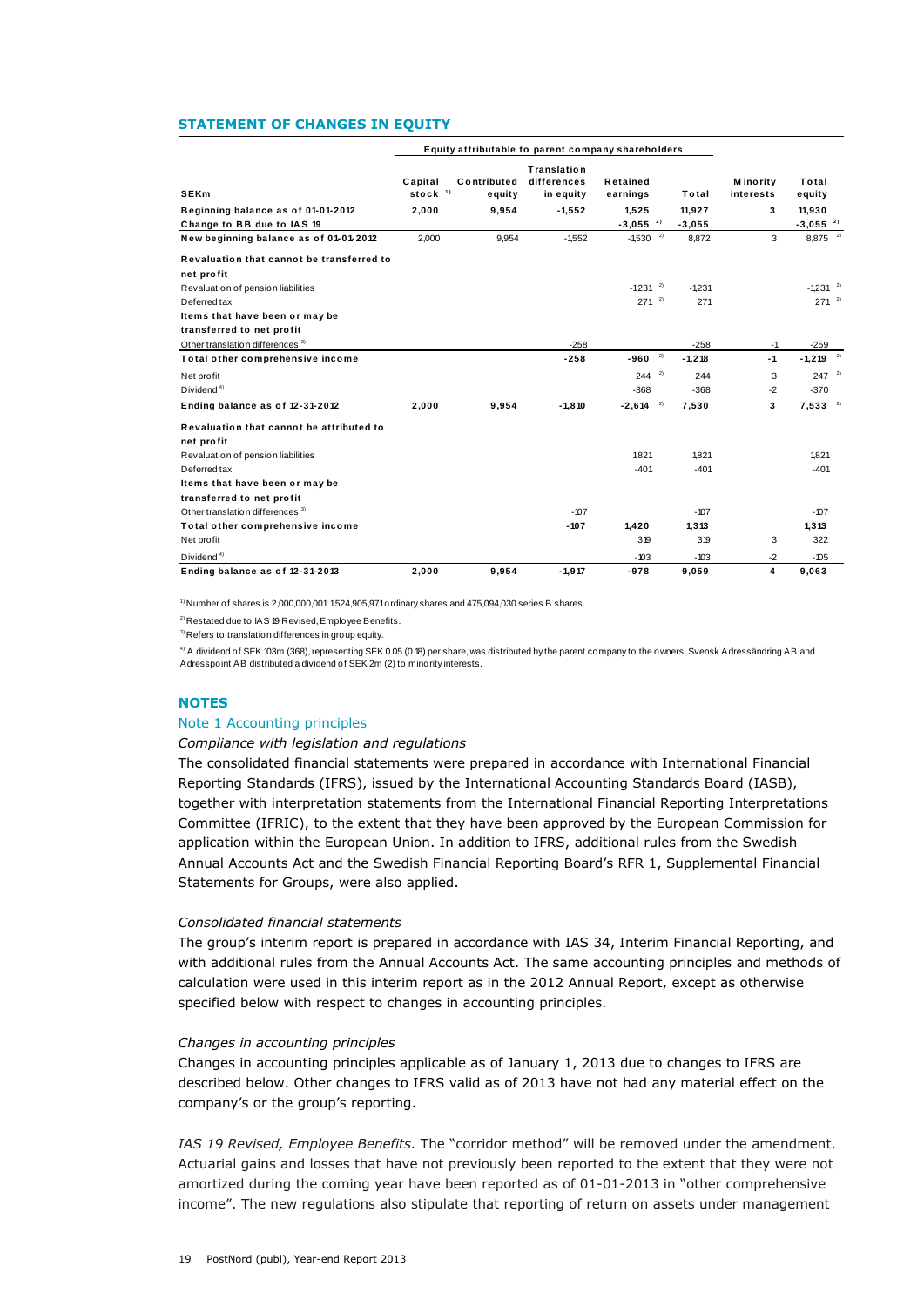for pension benefits shall be based on the discount rate used to calculate pension commitments. The difference between actual return and estimated return has therefore been reported in "other comprehensive income". The change affected the group's "operating profit" (EBIT), as amortization of actuarial gains and losses is no longer reported as part of personnel expenses. In the current situation, with unreported actuarial losses, the change had a positive effect on "operating profit". Net financial items were adversely affected as compared to current reporting, as the presumed return is and has been 1 percentage point over the discount rate. The impact on equity and other comprehensive income may produce major fluctuations due primarily to varying discount rates between reporting periods. The change has been applied as of January 1, 2013, with comparative figures for 2012. The effect of the transition to the new rule is shown in the tables.

|                                     | <b>Dec 31</b> |            | <b>IAS 19</b> | <b>Dec 31</b> |            | <b>IAS 19</b> |
|-------------------------------------|---------------|------------|---------------|---------------|------------|---------------|
| <b>Balance sheets, SEKm</b>         | 2011          | Adjustment | Revised       | 2012          | Adjustment | Revised       |
| Financial receivables, pensions     | 3.967         | $-2.972$   | 995           | 4.894         | $-3.931$   | 963           |
| Deferred tax assets                 |               | 1.042      | 1.042         | 134           | 1.279      | 1,413         |
| Other assets                        | 21.443        |            | 21,443        | 24,430        |            | 24,430        |
| <b>Total assets</b>                 | 25,410        | $-1.930$   | 23,480        | 29.458        | $-2.652$   | 26,806        |
| Equity                              | 11.930        | $-3.055$   | 8.875         | 11.559        | $-4.026$   | 7.533         |
| Pension liabilities                 | 2.590         | 944        | 3,534         | 2.772         | 1.231      | 4.003         |
| Deferred tax liabilities            |               | 181        | 181           | 1.250         | 143        | 1393          |
| Other liabilities                   | 10.890        |            | 10,890        | 13,877        |            | 13,877        |
| <b>Total liabilities and equity</b> | 25,410        | $-1.930$   | 23,480        | 29,458        | $-2,652$   | 26,806        |

|                                          | Jan-Dec   |                 | <b>IAS 19</b>  |
|------------------------------------------|-----------|-----------------|----------------|
| Income statement, SEKm                   | 2012      | Adjustment      | Revised        |
| <b>Income</b>                            | 39,173    |                 | 39,173         |
| Expenses                                 | $-38,816$ | 147             | $-38,669$      |
| of which, pension expenses               | $-555$    | 147             | $-408$         |
| Participations in associated companies   | 7         |                 | $\overline{7}$ |
| Operating profit                         | 364       | 147             | 511            |
| Net financial items                      | 16        | $-160$          | $-144$         |
| of which, pensions                       | 72        | $-160$          | $-87$          |
| Tax                                      | $-123$    | 3               | $-120$         |
| Net profit                               | 257       | $-10$           | 247            |
| Comprehensive income statement, SEKm     |           |                 |                |
| Revaluation of net pension liabilities   |           |                 |                |
| Change in assets                         |           | $-383$          | $-383$         |
| Change in liabilities                    |           | $-849$          | $-849$         |
| Change in deferred tax                   |           | 271             | 271            |
| Total revaluaiton of pension liabilities |           | $-961$          | $-961$         |
| <b>Translation differences</b>           | $-258$    |                 | $-258$         |
| <b>Comprehensive income</b>              | $-1$      | $-971$          | $-972$         |
|                                          | Jan-Dec   |                 | <b>IAS 19</b>  |
| Statement of cach flows SFKm             |           | 2012 Adjustmant | <b>Davicad</b> |

|                               | Jan-Dec |                 | <b>IAS 19</b> |
|-------------------------------|---------|-----------------|---------------|
| Statement of cash flows, SEKm |         | 2012 Adiustment | Revised       |
| <b>OPERATING ACTIVITIES</b>   |         |                 |               |
| Profit before tax             | 380     | -13             | 367           |
| Adjustment for non-cash items |         |                 |               |
| Pension provisions            | 506     | 13              | 519           |

*IFRS 13 Fair Value Measurement* is a new standard to establish uniform principles for ways in which fair value measurements should be conducted. It clarifies and describes the valuation methods' precedence and validity for fair value and has been applied as of January 1, 2013.

*IAS 1 Presentation of Financial Statements*. Amended so that "other comprehensive income" items are divided into two categories: items that will be reclassified as net profit and items that will not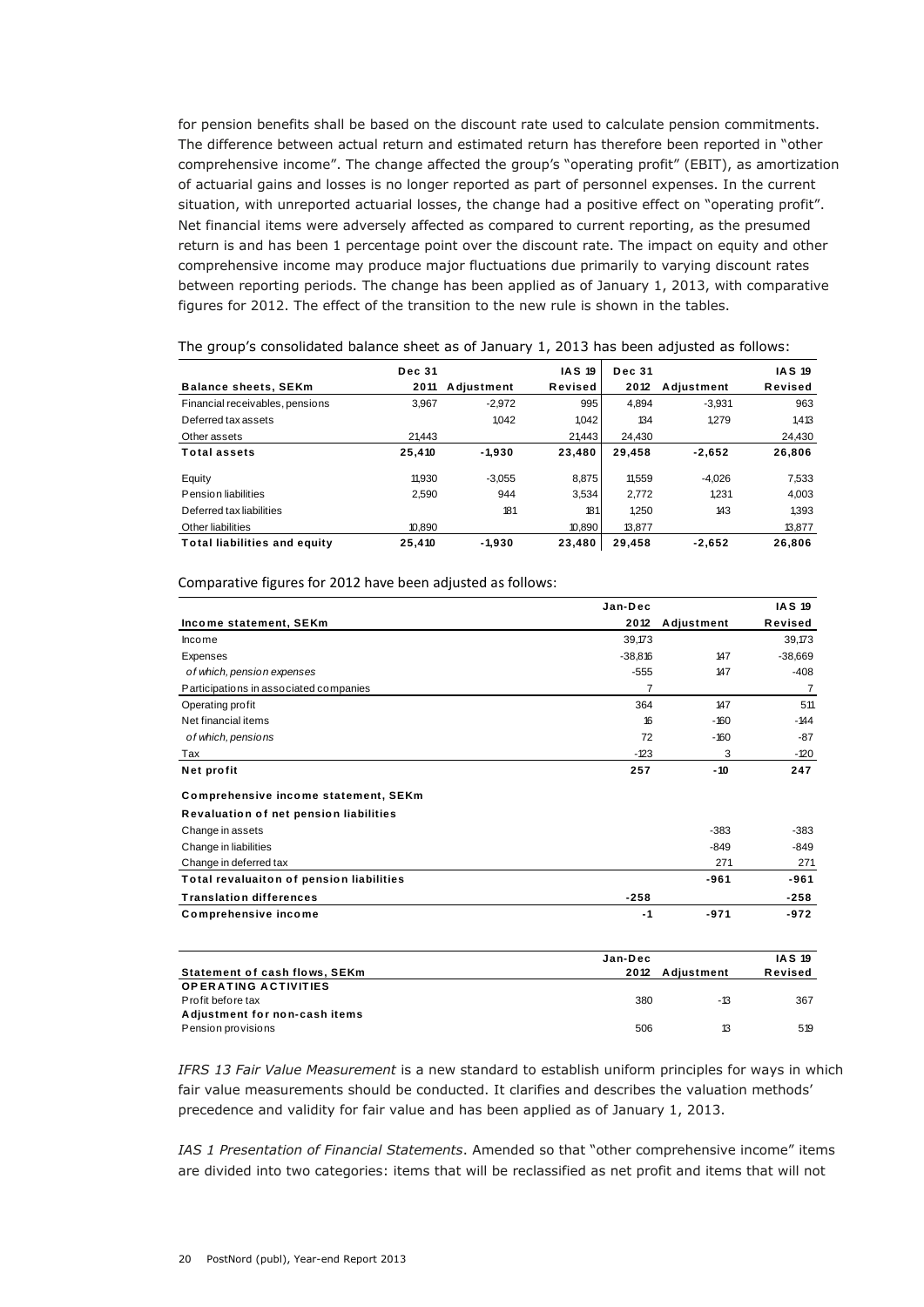be reclassified. Items to be reclassified include translation differences and gains and losses for cash flow hedges. The amendment has been applied as of January 1, 2013.

*Future changes to accounting principles that take effect in 2014 or later* Several new IFRS standards take effect during forthcoming financial years. The amended standards that are expected to impact the group are listed below. These IFRS standards have not been applied in advance.

*IFRS 10 Consolidated Financial Statements* is a new standard with new principles for assessing when control exists over an investee that must thereby be included in the consolidated financial statements. Control requires that the parent company have exposure or rights to variable returns by virtue of its involvement with the investee and the ability to affect those returns through power over an investee. The EU requires the application of IFRS 10 as of January 1, 2014. Based on current conditions, it is not considered that IFRS 10 will have an effect on the group's consolidation of subsidiaries.

*IFRS 11 Joint Arrangements* is a new standard outlining the accounting by joint ventures and joint operations. The proportional method or equivalent is use for joint operations, while the equity method is used for reporting joint ventures. It will no longer be permissible to use the proportional method for joint ventures. The EU requires the application of the standard as of January 1, 2014. Based on current conditions, it is considered that the standard will have an insignificant effect on the group.

*IFRS 12 Disclosure of Interests in Other Entities* is a new standard for information on investments in subsidiaries, joint ventures, associated companies and separate unconsolidated units. For the group, the standard chiefly involves increased requirements for information concerning risks. The standard is to be applied as of January 1, 2014.

*IFRS 9 Financial Instruments* will replace the current IAS 39, Financial Instruments: Recognition and Measurement, with application tentatively required as of 2017 at the earliest. IFRS 9 deals with classification and valuation of financial assets and liabilities and hedge accounting. IFRS 9 will be supplemented with new regulations on the amortization of financial assets. IFRS 9 has not yet been approved for application by the EU, and such approval is not anticipated until the EU has made a decision on a complete IFRS 9 that also includes regulations on amortization. The company has therefore decided to wait with doing an impact analysis and making a decision on early application.

Changes to other future standards have not been applied to the parent company or group's accounting. The company has chosen not to apply new and amended future accounting principles, interpretations or improvements ("Improvements to IFRSs") in advance.

# Note 2 Estimates and assessments

In preparing these financial reports, group management has made assessments, estimates and assumptions that affect the group's reported accounts. These estimates and assumptions are based on what is known at the time the financial reports are presented, as well as historical experience and assumptions that group management considers reasonable under the current circumstances. The conclusions drawn by group management form the basis for the reported values in the accounts. Actual future values, estimates and assessments in future financial reports may differ from those in this report, due to changing environmental factors and new knowledge and experience. The most significant estimates and assessments for PostNord have been made in the areas described below.

# *Provision for stamps sold but unutilized, SEK 403m (398)*  PostNord's postal obligation is calculated for stamps which have been sold but not used.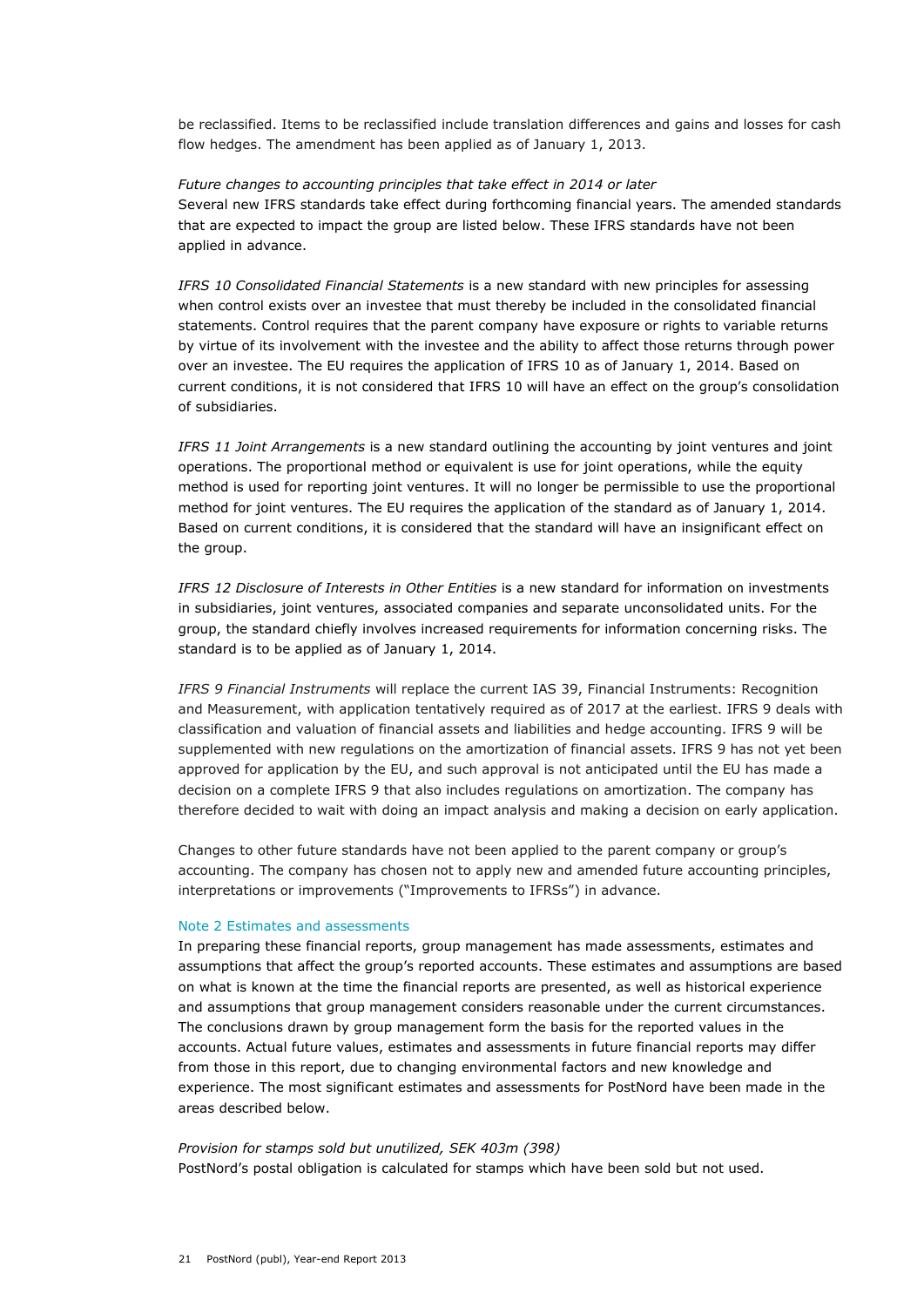Assumptions used in calculating the postal obligation affect the size of the obligation. Assumptions are based on the number of stamps sold but not used in Sweden and Denmark. Investigations are conducted in Sweden and Denmark to ensure that the assumptions are reasonable. The size of the obligation may be affected in cases where investigations show changes in the behavior of the population or where a sample group is not representative of the population.

# *Intangible assets, SEK 4,892m (4,769)*

Assumptions are made about future conditions in order to calculate future cash flows that determine the recoverable value of goodwill, brand and customer relations. The recoverable value is compared with the reported value for these assets and forms the basis for possible impairment or reversals. The assumptions that affect the recoverable value most are future sales volume development, profit margin development, the discount rate and estimated useful life of the asset. If future environmental factors and circumstances change, these assumptions may be affected so that the reported values of intangible assets are changed.

# *Pension commitments, assets of SEK 609m (liabilities of SEK 2,070m)*

In the actuarial calculations of PostNord's pension commitments, a number of estimates are made in order to set reasonable assumptions. The most significant are the assumption of the discount rate, future expected return on assets under management, wage trends and inflation. Modifications of the assumptions due to changing environmental factors may influence PostNord's operating profit, net financial items and other comprehensive income as well as financial receivables and pension liabilities reported in the balance sheets. Modified assumptions affect forecasted expenses for the coming year.

# *Transition regulation provisions, SEK 746m (781)*

In its conversion into a corporation in Sweden in 1994, PostNord assumed a contingent liability (transition regulations) such that certain categories of the workforce may choose to retire early, at the age of 60 or 63. The contingent liability is reported as a provision in the balance sheet and is calculated based on previous experience of the proportion of persons who have chosen to exercise their right to early retirement in accordance with these provisions. If the number of those who choose this option should change, the liability will change accordingly. A change of 5 percentage points to the rate of utilization of this option leads to an impact on operating profit of SEK +/- 4m.

# *Deferred tax assets, SEK 540m (1,413)*

The capitalization of tax loss carry-forwards has been assessed based on business plans and estimates of future taxable profits that can utilize tax loss carry-forwards. Estimates have been made of non-deductible costs and nontaxable income in accordance with current tax regulations. Furthermore, consideration has been taken of financial results for foreseeable future in order to evaluate the reported tax claim at the currently applicable tax rate. Changes to tax legislation in Sweden and other countries where PostNord operates and changes in interpretation and application of applicable legislation may influence the size of the reported tax assets and liabilities. Changed circumstances that impact the assumptions will also influence net profit for the year.

# Note 3 Segment reporting

PostNord's organization into business units is based on the manner in which PostNord is governed and activities are reported to management. Market pricing applies to internal dealings between PostNord business units. There is no latitude for making external purchases where the service in question is available internally. In PostNord's operational structure, though not in its legal structure, cost distribution of corporate shared service functions is at cost price with full allocation of costs.

An organizational change to the group's parcel operations in Denmark was implemented as of January 1, 2013 to facilitate additional streamlining efforts and improve competitiveness for parcel distribution in the Danish market. Due to the reorganization, profit for the Danish parcel operations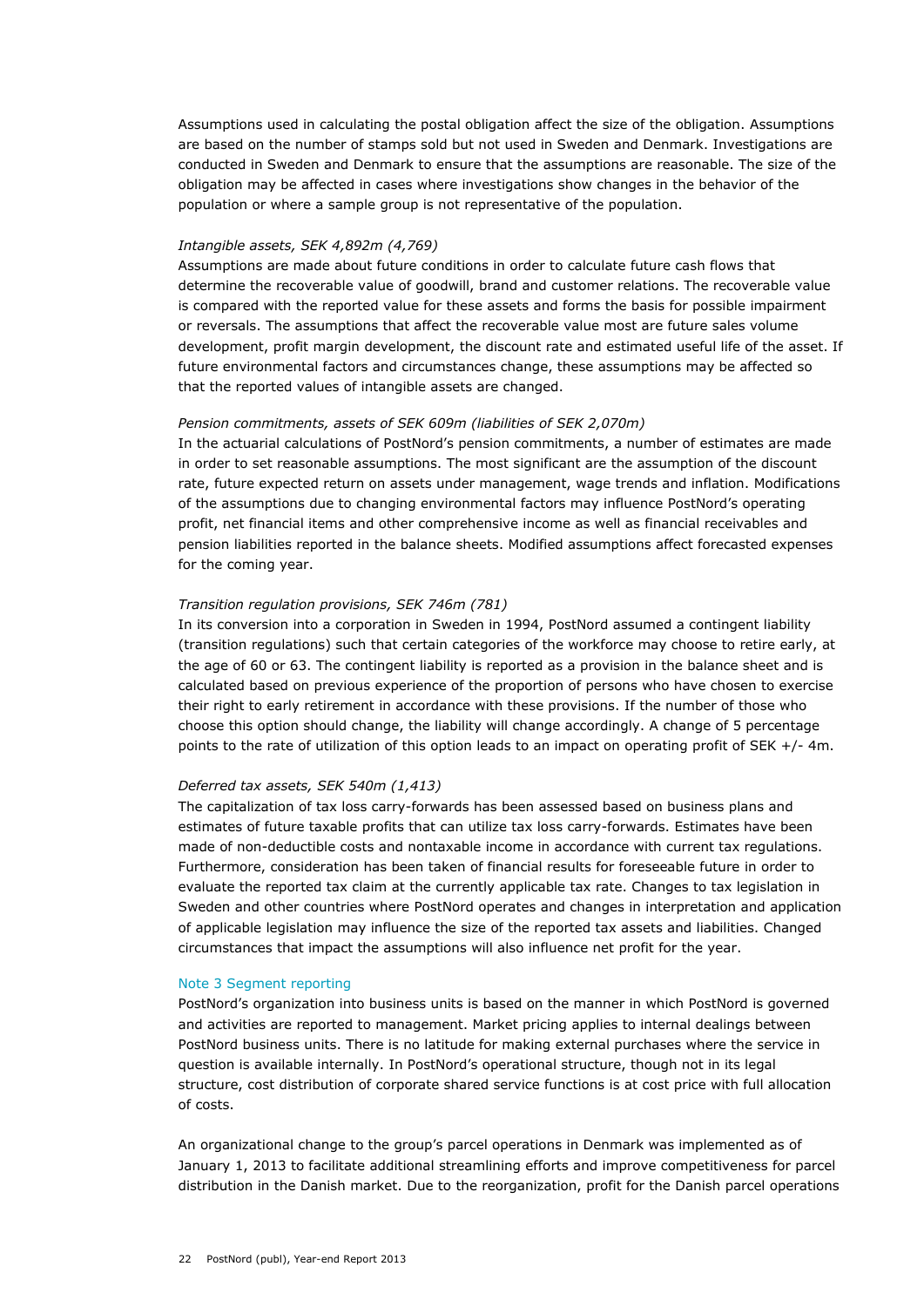is reported in Mail and Mail Denmark. Comparative figures for Mail Denmark and Logistics have been restated.

#### *Segments*

*Mail Denmark* provides distribution solutions in the Danish communication market through its nationwide distribution network. The business area offers physical and digital mail, direct mail and newspaper services, as well as facility management and parcel services.

*Mail Sweden* provides distribution solutions in the Swedish communication market through its nationwide distribution network. The business area offers physical and digital mail, direct mail and newspaper services, as well as drop-off and collection of parcels.

*Logistics* operates in the Nordic logistics market in the areas of parcels, messaging and express, consignment freight, mixed cargo, thermal, Air & Ocean and third-party logistics. Logistics has a comprehensive offering and distribution network for businesses and individual customers in the Nordic market. Parcel services in Denmark are handled by business area Mail Denmark.

*Strålfors* operates in the area of information logistics. The company develops and offers communication solutions that create stronger, more personal customer relationships for companies that have large customer bases. Strålfors is a Nordic leader in its field and has operations in the Nordic region and several other European countries.

#### *Other and Eliminations*

*Other* comprises shared services and corporate functions including the parent company, the Swedish Cashier Service, provisions for changes in group functions in Sweden and Denmark and group adjustments. The adjustments are IFRS adjustments regarding pensions in accordance with IAS 19, Employee Benefits, and finance leasing in accordance with IAS 17, Lease Agreements. From Other, service costs for shared services and corporate functions are allocated to the business areas. Cost allocations are taken up as income in Other under Other Income, Internal. Within the business areas, cost allocations are recognized in Other Expenses.

|                                                        |                     | <b>Mail</b>            |                    |          |          |                        |                  |        |                         |                |                            |                      |           |                         |  |
|--------------------------------------------------------|---------------------|------------------------|--------------------|----------|----------|------------------------|------------------|--------|-------------------------|----------------|----------------------------|----------------------|-----------|-------------------------|--|
|                                                        | <b>Mail Denmark</b> |                        | <b>Mail Sweden</b> |          |          | Logistics              | <b>Strålfors</b> |        |                         | Other          |                            | <b>Eliminations</b>  |           | PostNord Group          |  |
| Oct-Dec, SEKm                                          | 2013                | 2012                   | 2013               | 2012     | 2013     | 2012                   | 2013             | 2012   | 2013                    | 2012           | 2013                       | 2012                 | 2013      | 2012                    |  |
|                                                        |                     |                        |                    |          |          |                        |                  |        |                         |                |                            |                      |           |                         |  |
| Net sales, external                                    | 2.442               | $^{2}$<br>2.529        | 4.017              | 4.063    | 3.526    | 2)<br>3.238            | 650              | 649    | 3                       | $\overline{2}$ |                            |                      | 10.638    | 10,481                  |  |
| Net sales, internal                                    | 92                  | 2)<br>106              | 50                 | 31       | 73       | $62^{2}$               | 25               | 33     | $\mathbf{0}$            | 4              | $-240$                     | $^{2)}$<br>$-236$    | $\Omega$  | $^{\circ}$              |  |
| <b>Total net sales</b>                                 | 2,534               | 2.635                  | 4.067              | 4.094    | 3,599    | 3,300                  | 675              | 682    | $\overline{\mathbf{3}}$ | 6              | $-240$                     | $-236$               | 10,638    | 10.481                  |  |
| Other income, external                                 | 9                   | $-16$                  | 25                 | 12       | 11       | 13                     | 5                | $-2$   | 19                      | 55             |                            |                      | 69        | 62                      |  |
| Other income, internal                                 | 26                  | $23^{2}$               | 202                | 190      | 301      | $332^{2}$              | $\mathbf 0$      | 0      | 846                     | 1.213          | $-1375$                    | 2)<br>$-1758$        | $\Omega$  | $\mathbf 0$             |  |
| <b>Total income</b>                                    | 2,569               | $2,642$ <sup>2)</sup>  | 4,294              | 4.296    | 3.911    | $3,645$ <sup>2)</sup>  | 680              | 680    | 868                     | 1.274          | $-1.615$                   | $-1,994$<br>2)       | 10,707    | 10,543                  |  |
| Personnel expenses                                     | $-1521$             | $-1,401$ <sup>2)</sup> | $-2.038$           | $-1836$  | $-993$   | 2)<br>$-889$           | $-204$           | $-216$ | $-160$                  | $-331$         | $\boldsymbol{\mathcal{D}}$ | 2)<br>$\overline{7}$ | $-4,906$  | $-4,666$ <sup>1</sup>   |  |
| Transport expenses                                     | $-209$              | $-201^{2}$             | $-682$             | $-680$   | $-1.862$ | $-1,604$ <sup>2)</sup> | $-37$            | $-15$  | $-2$                    | $-4$           | 393                        | 2)<br>339            | $-2.399$  | $-2.165$                |  |
| Other expenses                                         | $-677$              | $-957$ <sup>2)</sup>   | $-1281$            | $-1.313$ | $-934$   | $-945$ <sup>2)</sup>   | $-378$           | $-383$ | $-724$                  | $-954$         | 1.212                      | $^{2)}$<br>1,648     | $-2,782$  | $-2,904$                |  |
| Depreciation and impairments                           | $-103$              | $-104$ <sup>2)</sup>   | $-102$             | $-90$    | $-113$   | $-114$ $2)$            | $-51$            | $-57$  | $-72$                   | $-287$         |                            |                      | $-441$    | $-652$                  |  |
| <b>Total expenses</b>                                  | $-2,510$            | $-2,663$<br>2)         | $-4,103$           | $-3,919$ | $-3,902$ | $-3,552$<br>2)         | $-670$           | $-671$ | $-958$                  | $-1,576$<br>1) | 1,615                      | 1,994<br>2)          | $-10.528$ | $-10,387$ <sup>1)</sup> |  |
| associated companies and joint                         |                     |                        |                    |          |          |                        |                  |        |                         |                |                            |                      |           |                         |  |
| ventures                                               |                     | 3                      |                    |          |          |                        |                  |        |                         | $-1$           |                            |                      |           | $\overline{2}$          |  |
| <b>OPERATING PROFIT</b>                                | 60                  | $-18$<br>2)            | 191                | 377      | 9        | $93^{2}$               | 10 <sup>10</sup> | 9      | $-90$                   | 1)<br>$-303$   | $\bf{0}$                   | 0                    | 180       | $158 - 1$               |  |
| Net financial items                                    |                     |                        |                    |          |          |                        |                  |        |                         |                |                            |                      | $-59$     | $-36$                   |  |
| Profit before tax                                      |                     |                        |                    |          |          |                        |                  |        |                         |                |                            |                      | 121       | $122$ <sup>1)</sup>     |  |
| Tax                                                    |                     |                        |                    |          |          |                        |                  |        |                         |                |                            |                      | $-88$     | $-53$ <sup>1</sup>      |  |
| Net profit                                             |                     |                        |                    |          |          |                        |                  |        |                         |                |                            |                      | 33        | 1)<br>69                |  |
|                                                        |                     |                        |                    |          |          |                        |                  |        |                         |                |                            |                      |           |                         |  |
| Operating capital                                      | 2,923               | 2,815                  | 1815               | 1.208    | 5,146    | 5.635                  | 1,507            | 1563   | 726                     | 191            | 46                         | 114                  | 12,163    | 11.526                  |  |
| Investments in tangible and intangible<br>fixed assets | 152                 | 183                    | 218                | 739      | 258      | 211                    | 17               | 24     | 92                      | $-180$         |                            |                      | 737       | 977                     |  |
|                                                        |                     |                        |                    |          |          |                        |                  |        |                         |                |                            |                      |           |                         |  |

*Eliminations* comprises the elimination of internal transactions.<br> **Mail** 

<sup>1)</sup> Restated due to IAS 19 Revised, Employee Benefits.

 $2)$  Restated due to the changed organization of the parcel business in Denmark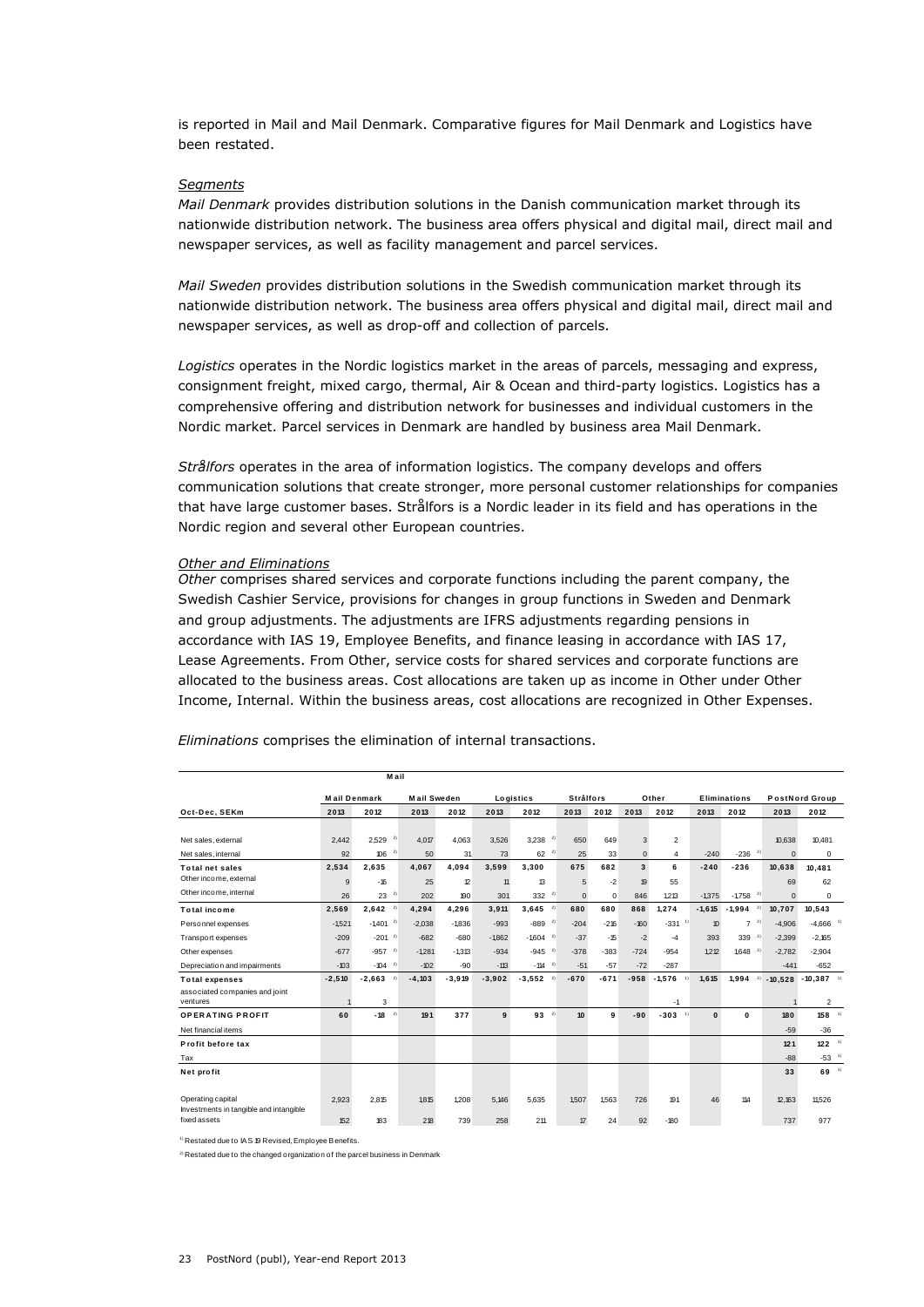|                                                                                                          |                | M ail                             |                    |              |              |                        |                  |                  |                      |                      |              |                        |                |                                                   |  |
|----------------------------------------------------------------------------------------------------------|----------------|-----------------------------------|--------------------|--------------|--------------|------------------------|------------------|------------------|----------------------|----------------------|--------------|------------------------|----------------|---------------------------------------------------|--|
|                                                                                                          |                | <b>Mail Denmark</b>               | <b>Mail Sweden</b> |              |              | Logistics              | <b>Strålfors</b> |                  |                      | Other                |              | <b>Eliminations</b>    |                | PostNord Group                                    |  |
| Jan-Dec, SEKm                                                                                            | 2013           | 2012                              | 2013               | 2012         | 2013         | 2012                   | 2013             | 2012             | 2013                 | 2012                 | 2013         | 2012                   | 2013           | 2012                                              |  |
| Net sales, external                                                                                      | 8,959          | $9,769$ <sup>2)</sup>             | 14.910             | 15.020       | 13,160       | $\mathbf{z}$<br>11,552 | 2.504            | 2.576            | $\mathbf 0$          | 3                    |              |                        | 39,533         | 38,920                                            |  |
| Net sales, internal                                                                                      | 405            | $396^{2}$                         | 140                | 117          | 272          | $210^{-2}$             | 108              | 89               | $\overline{4}$       | 6                    | $-929$       | $-818$                 | 2)<br>$\Omega$ | $\mathbf 0$                                       |  |
| <b>Total net sales</b><br>Other income, external                                                         | 9,364<br>28    | 10.165                            | 15,050<br>72       | 15.137<br>75 | 13,432<br>42 | 11.762<br>50           | 2,612<br>15      | 2.665<br>$\Pi$   | $\overline{4}$<br>76 | 9<br>111             | $-929$       | $-818$                 | 39,533<br>233  | 38.920<br>253                                     |  |
| Other income, internal                                                                                   | 71             | 55 <sup>2</sup>                   | 769                | 712          | 1.241        | $1,280$ <sup>2)</sup>  | $\Omega$         | 0                | 3.067                | 4.094                | $-5.148$     | $-6,141$ <sup>2)</sup> | $\Omega$       | $\mathbf 0$                                       |  |
| <b>Total income</b>                                                                                      | 9.463          | $10,220$ <sup>2)</sup>            | 15,891             | 15.924       | 14.715       | 2)<br>13,092           | 2.627            | 2.682            | 3.147                | 4,214                |              | $-6,077 -6,959$        | 2)<br>39,766   | 39.173                                            |  |
| Personnel expenses                                                                                       | $-5,702$       | $-5,730$ <sup>2)</sup>            | $-7,724$           | $-7,532$     | $-3,779$     | $-3,303$ <sup>2)</sup> | $-817$           | $-821$           | $-624$               | $-1009$              | 23           | 57                     | $-18,623$      | $-18,338$ <sup>1</sup>                            |  |
| Transport expenses                                                                                       | $-794$         | $-822$ <sup>2)</sup>              | $-2.577$           | $-2.608$     | $-6,911$     | $-5,934$ <sup>2)</sup> | $-113$           | $-67$            | $-8$                 | $-16$                | 1.450        | 1.363                  | 2)<br>$-8,953$ | $-8.084$                                          |  |
| Other expenses                                                                                           | $-2.663$       | $-3,443$ <sup>2)</sup>            | $-4.621$           | $-4.628$     | $-3.422$     | 2)<br>$-3,223$         | $-1.479$         | $-1593$          | $-2.295$             | $-3.000$             | 4.604        | $5,539^{2}$            | $-9,876$       | $-10.348$                                         |  |
| Depreciation and impairments                                                                             | $-403$         | $-409$ <sup>2)</sup>              | $-386$             | $-363$       | $-406$       | 2)<br>$-360$           | $-202$           | $-226$           | $-251$               | $-541$               |              |                        | $-1648$        | $-1.899$                                          |  |
| <b>Total expenses</b><br>Participations in the earnings of<br>associated companies and joint<br>ventures | $-9,562$<br>10 | 2)<br>$-10,404$<br>$\overline{7}$ | $-15,308$          | $-15.131$    | $-14,518$    | 2)<br>$-12,820$        |                  | $-2,611 - 2,707$ | $-3,178$             | $-4,566$             | 6,077        | 6.959                  | 10             | $-39,100 - 38,669$ <sup>1</sup><br>$\overline{7}$ |  |
| <b>OPERATING PROFIT</b>                                                                                  | $-89$          | $-177$ <sup>2)</sup>              | 583                | 793          | 197          | $272^{2}$              | 16               | $-25$            | $-31$                | $-352$ <sup>1)</sup> | $\mathbf{0}$ | 0                      | 676            | $511 - 1$                                         |  |
| Net financial items                                                                                      |                |                                   |                    |              |              |                        |                  |                  |                      |                      |              |                        | $-208$         | $-144$                                            |  |
| Profit before tax                                                                                        |                |                                   |                    |              |              |                        |                  |                  |                      |                      |              |                        | 468            | $367$ <sup>1)</sup>                               |  |
| Tax                                                                                                      |                |                                   |                    |              |              |                        |                  |                  |                      |                      |              |                        | $-146$         | $-120$ <sup>1)</sup>                              |  |
| Net profit                                                                                               |                |                                   |                    |              |              |                        |                  |                  |                      |                      |              |                        | 322            | $247 - 1$                                         |  |
| Operating capital<br>Investments in tangible and intangible                                              | 2,923          | 2.815                             | 1815               | 1,208        | 5.146        | 5.635                  | 1.507            | 1563             | 726                  | 191                  | 46           | 114                    | 12,163         | 11,526                                            |  |
| fixed assets                                                                                             | 359            | 463                               | 986                | 1.066        | 536          | 401                    | 94               | 89               | 266                  | 312                  |              |                        | 2,241          | 2,331                                             |  |

1) Restated due to IAS 19 Revised, Employee Benefits.

<sup>2)</sup> Restated due to the changed organization of the parcel business in Denmark

# Note 4 Personnel expenses

| Note 4 Personnel expenses                         |                 |             |                 |                       |
|---------------------------------------------------|-----------------|-------------|-----------------|-----------------------|
|                                                   | Oct-Dec Oct-Dec |             | Jan-Dec Jan-Dec |                       |
| <b>SEKm</b>                                       | 2013            | 2012        | 2013            | 2012                  |
| <b>Personnel expenses</b>                         |                 |             |                 |                       |
| Wages, salaries and other compensation            | 3,719           | 3,684       | 14,175          | 14,082                |
| Statutory social security contributions           | 724             | 703         | 2,715           | 2,628                 |
| Pension expenses                                  | 404             | 1)<br>232   | 1,498           | $1,551$ <sup>1)</sup> |
| Other personnel expenses                          | 59              | 47          | 235             | 77                    |
| Total                                             | 4,906           | 4,666       | 18,623          | 18,338                |
| Specification of pension expenses                 |                 |             |                 |                       |
| Cost of retirement pensions                       | 464             | - 1)<br>217 | 1,390           | $1,438$ <sup>1)</sup> |
| Net cost of early retirement pensions             | $-60$           | 15          | 108             | 113                   |
| of which, gross cost of early retirement pensions | $-113$          | 35          | 77              | 255                   |
| of which, changes in early retirement pensions    | $-10$           | $-20$       | $-32$           | $-142$                |
| Total                                             | 404             | 232         | 1,498           | 1,551                 |
| Average number of employees                       | 39,137          | 39,929      | 39,305          | 39,713                |

1) Restated due to IAS 19 Revised , Employee Benefits.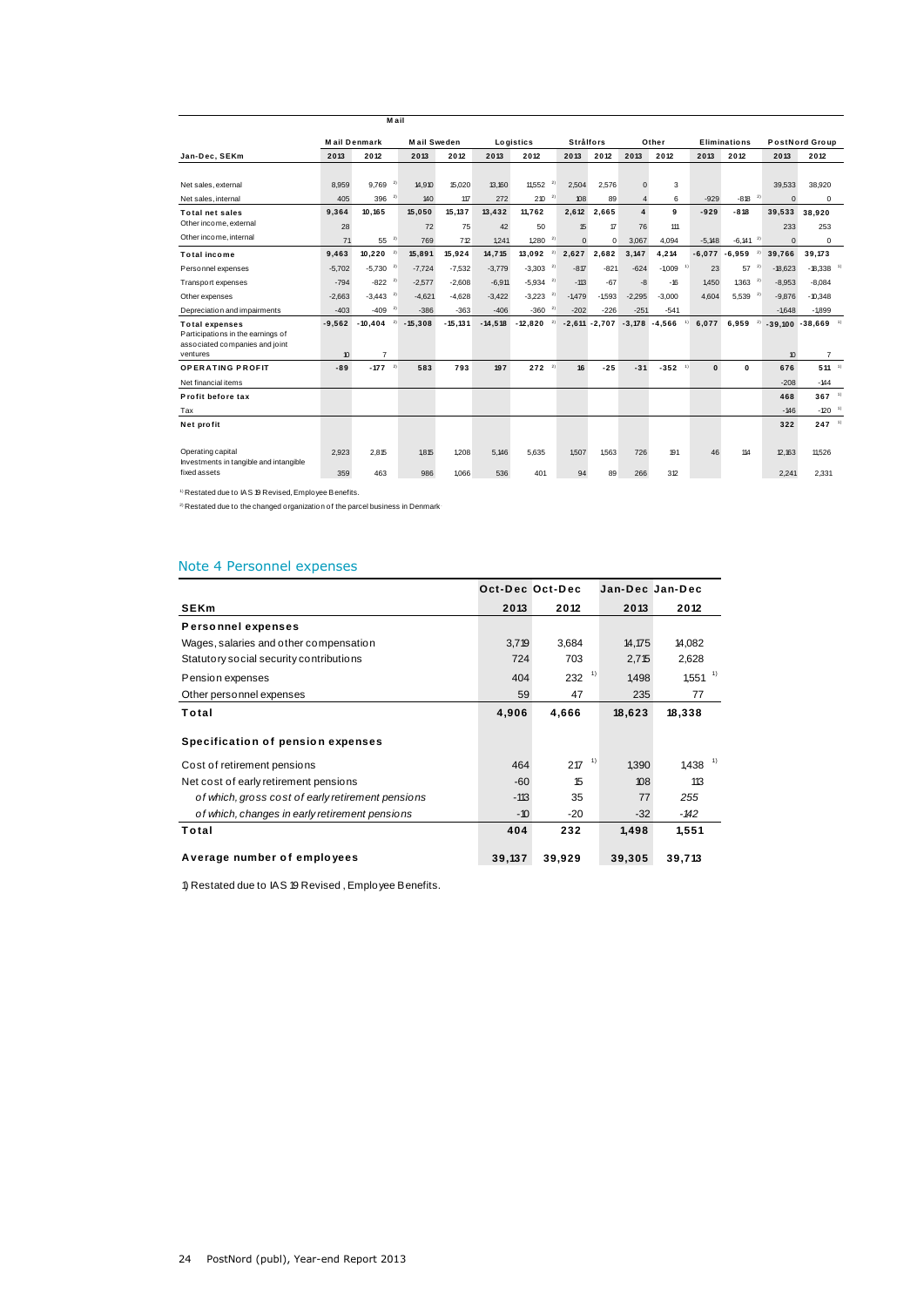#### Note 5 Other expenses

| Note 5 Other expenses                                                   |            |                                 |              |              |
|-------------------------------------------------------------------------|------------|---------------------------------|--------------|--------------|
|                                                                         |            | Oct-Dec Oct-Dec Jan-Dec Jan-Dec |              |              |
| <b>SEKm</b>                                                             | 2013       | 2012                            | 2013         | 2012         |
| Cost of premises<br>Provisions and reversals re: restructuring measures | 564<br>207 | 572<br>360                      | 2.204<br>441 | 2.158<br>898 |
| <b>Terminal fees</b>                                                    | 303        | 287                             | 1,024        | 1,031        |
| Cost of goods and materials                                             | 296        | 317                             | 1,099        | 1,177        |
| Purchased IT resources                                                  | 413        | 442                             | 1.472        | 1.481        |
| Work performed on own account and recognized under assets, IT           | $-47$      | $-41$                           | $-194$       | $-242$       |
| Other                                                                   | 1,046      | 967                             | 3,830        | 3,845        |
| Total                                                                   | 2.782      | 2,904                           | 9,876        | 10,348       |
|                                                                         |            |                                 |              |              |
| Specification of provisions and reversals re:<br>restructuring measures |            |                                 |              |              |
| Mail Denmark                                                            | $-3$       | 74                              | 56           | 187          |
| Mail Sweden                                                             | 14         | 4                               | 153          | 101          |
| Logistics                                                               | 13         | 43                              | 12           | 74           |
| Strålfors                                                               | 3          | 13                              | 30           | 83           |
| Other and Eliminations                                                  | 180        | 226                             | 190          | 453          |
| Total                                                                   | 207        | 360                             | 441          | 898          |

Available volumes in the printing and inserting market are declining due to substitution of digital alternatives. Strålfors' printing and inserting production capacity in Sweden will therefore be concentrated in Ljungby and the operations currently run in Tomteboda will be closed. Provisions have been made for this measure.

Provisions made by business area Mail Sweden include a provision for the new post terminal in Hallsberg. The provision concerns redundancy at the existing terminals in Västerås and Karlstad.

Provisions within the other business areas are mainly attributable to personnel expenses related to PostNord's cost reduction program.

Provisions in the Other & Eliminations segment are primarily attributable to early retirement pensions and admittance to agencies that handle redundant personnel. Personnel redundancies were primarily attributable to ongoing cost reduction programs within group functions.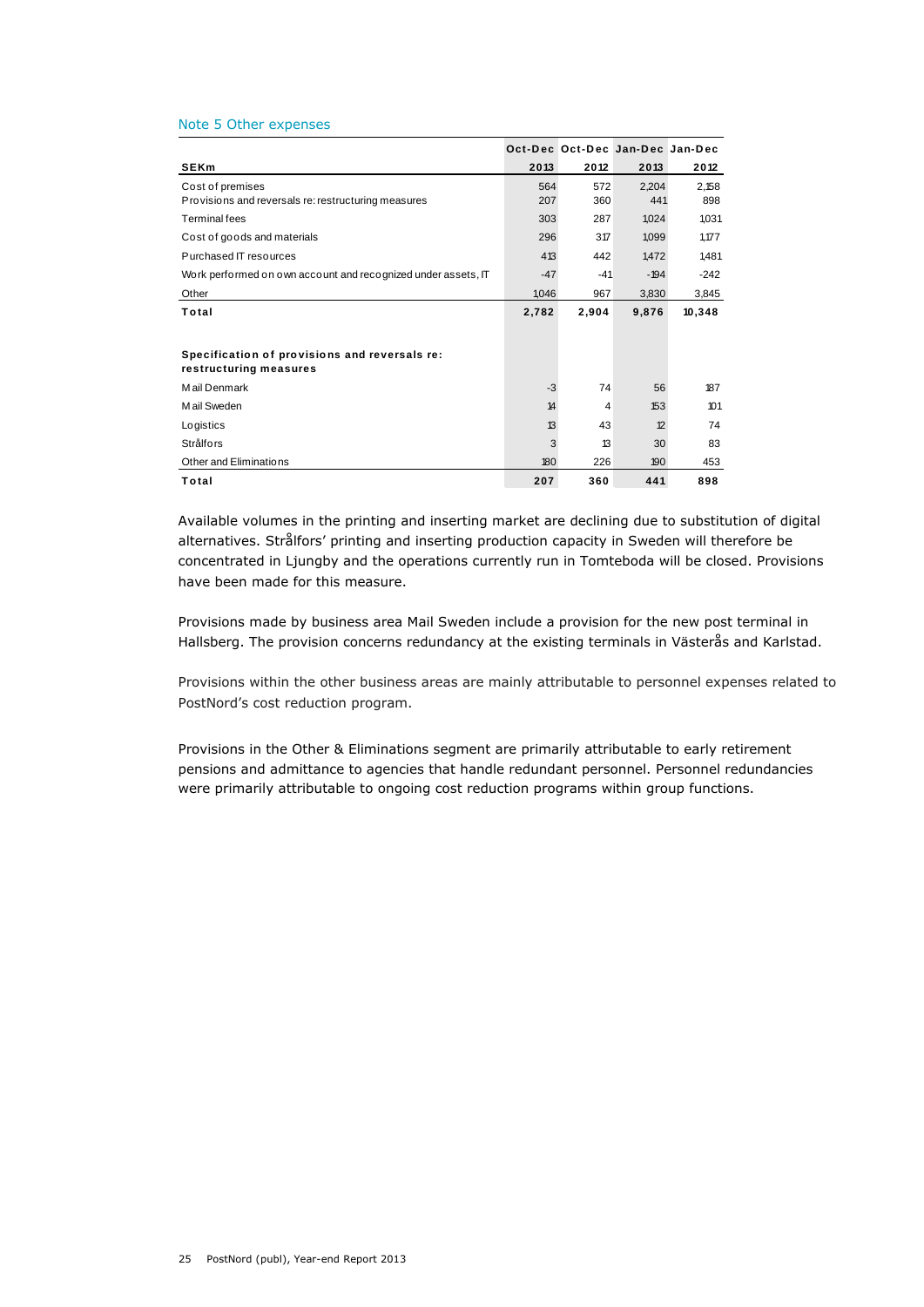|                                                     | <b>Beginning</b> |                   |           |                     | Translation | Ending  |
|-----------------------------------------------------|------------------|-------------------|-----------|---------------------|-------------|---------|
| 2013 Jan-Dec, SEKm                                  | balance          | <b>Provisions</b> | Reversals | <b>Utilizations</b> | effects     | balance |
| <b>Restructuring activities</b>                     |                  |                   |           |                     |             |         |
| Personnel reductions                                | 713              | 510               | $-75$     | $-400$              | 12          | 760     |
| Other closure costs                                 | 37               | 6                 |           | $-16$               |             | 28      |
| Future conditional pension benefits <sup>1)</sup>   |                  |                   |           |                     |             |         |
| Special payroll tax                                 | 189              |                   | -8        |                     |             | 181     |
| Future conditional pension benefits under IAS 19    | 781              | 51                | $-104$    |                     | 19          | 747     |
| Other                                               |                  |                   |           |                     |             |         |
| Job-related injuries                                | 43               | 4                 |           | $-5$                |             | 42      |
| Pension adjustments in relation to the Danish state | 40               | 24                |           | $-22$               |             | 43      |
| Provision, commemorative awards                     | 141              | 14                |           | $-24$               | 9           | 140     |
| Total                                               | 1,944            | 609               | $-187$    | $-467$              | 42          | 1,941   |
| Of which, current provisions                        | 359              |                   |           |                     |             | 555     |
| Of which, long-term provisions                      | 1,585            |                   |           |                     |             | 1,386   |

<sup>1)</sup> Restated due to IAS 19 Revised, Employee Benefits<sup>.</sup>

### *Provisions for restructuring measures*

Restructuring provisions include expenses that are estimated to arise in future years as a consequence of the group's cost reduction program for administration and decision to streamline production.

Amounts are calculated based on corporate management's best estimates. Provisions are reviewed at each reporting period and adjusted to reflect the current best estimate. If it is no longer probable that an outflow of resources will be required to settle the obligation, the provision is reversed.

New provisions and reversals are reported in the business operation that makes the decision about closure.

During 2013, provisions and reversals for restructuring measures with an earnings impact on other costs totaled SEK 441m. During the quarter, provisions and reversals for restructuring measures with an earnings impact on other costs totaled SEK 207m; see also Note 5, Other Expenses. The effect of provisions related to future conditional pension commitments, the reversal of pension payments to the Danish state and commemorative awards is reported as personnel expense.

The utilization of provisions totaled SEK 462m in 2013, of which SEK 451m were payments of personnel expenses. The utilization of provisions during the quarter totaled SEK 118m, of which SEK 117m were payments of personnel expenses.

The discount effect is reported in the income statement's financial items. Translation differences related to currency effects are reported in total comprehensive income.

#### *Provisions, estimated future conditional pensions*

PostNord is responsible for future conditional pension benefits under the transition regulations. The transition regulations apply to certain employees who are entitled to retire at the age of 60 or 63. Consideration has also been taken of special payroll tax.

#### *Other provisions*

Provisions for job-related injuries refer to the payment of annuities in accordance with the Industrial Injuries Insurance Act, and to occupational injury annuities.

The pension settlement in relation to the Danish state refers to future commitments regarding a specific group of employees within the Post Danmark group.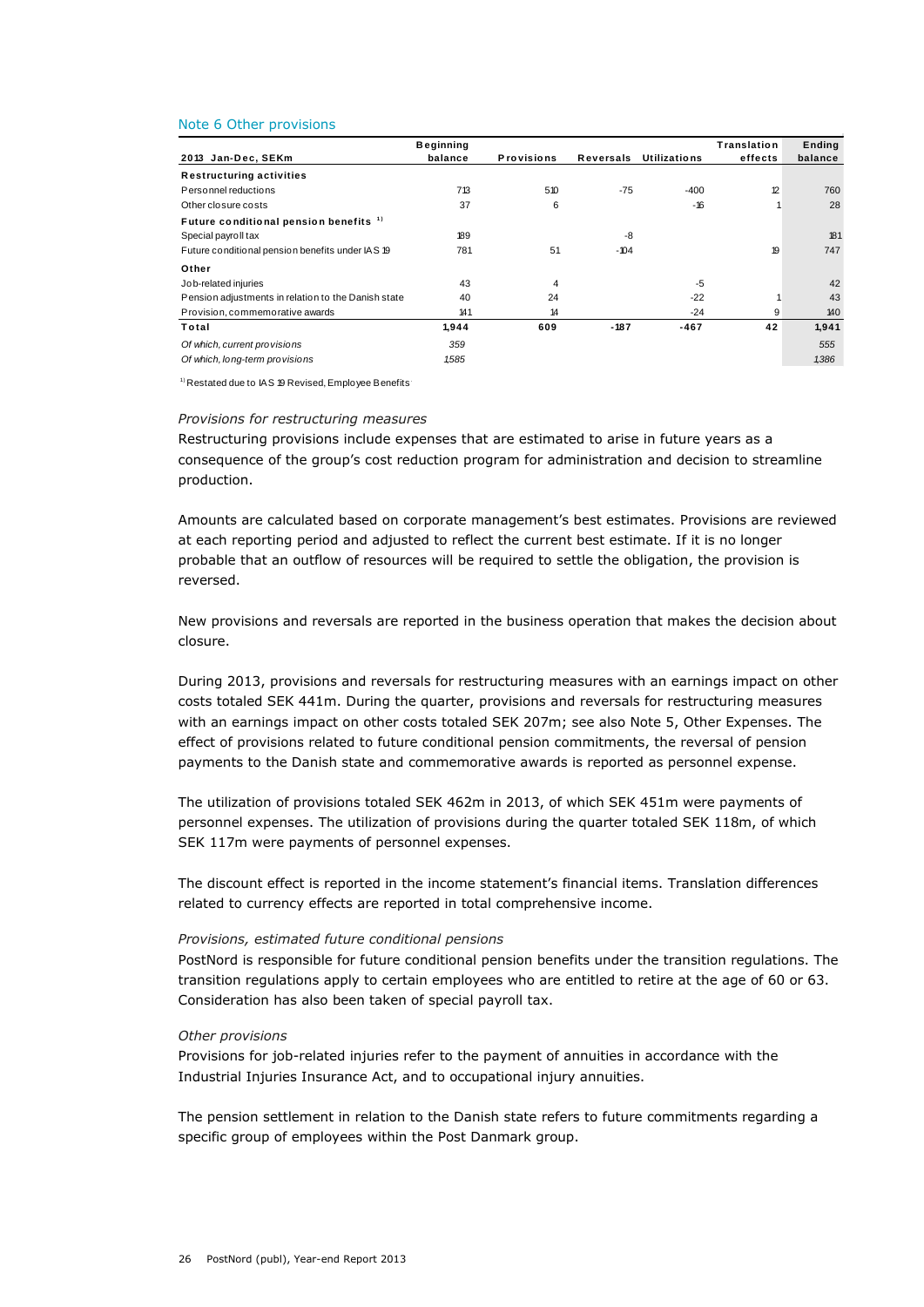Provisions for commemorative awards refer to anticipated commemorative awards in the form of extra salary and vacation received after 25 or 40 years of employment within the Post Danmark group.

# *Present value*

Provisions with payment periods longer than one year are discounted to the present value. Discount effects included in changes for the year are shown separately where significant. Provisions for future conditional pension benefits have payment periods longer than one year. Present value

|                                                     | <b>Beginning</b> |                   |                  |                     | Translation    | Ending  |
|-----------------------------------------------------|------------------|-------------------|------------------|---------------------|----------------|---------|
| 2012 Jan-Dec, SEKm                                  | balance          | <b>Provisions</b> | <b>Reversals</b> | <b>Utilizations</b> | effects        | balance |
| <b>Restructuring activities</b>                     |                  |                   |                  |                     |                |         |
| Personnel reductions                                | 435              | 947               | $-58$            | $-602$              | $-2$           | 720     |
| Other closure costs                                 | 35               | 10                | $-1$             | $-25$               |                | 19      |
| Future conditional pension benefits <sup>1)</sup>   |                  |                   |                  |                     |                |         |
| Special payroll tax                                 | 196              |                   | $-10$            |                     | 3              | 189     |
| Future conditional pension benefits under IAS 19    | 807              | 50                | -90              |                     | 14             | 781     |
| Other                                               |                  |                   |                  |                     |                |         |
| Job-related injuries                                | 48               | 3                 |                  | -8                  |                | 43      |
| Pension adjustments in relation to the Danish state | 49               | 6                 |                  | $-14$               | $-1$           | 40      |
| Provision, commemorative awards                     | 171              |                   |                  | $-25$               | $-5$           | 141     |
| Other provisions                                    | 13               |                   |                  |                     | $-2$           | 11      |
| Total                                               | 1,754            | 1,016             | $-159$           | $-674$              | $\overline{7}$ | 1,944   |
| Of which, current provisions                        | 351              |                   |                  |                     |                | 359     |
| Of which, long-term provisions                      | 1,403            |                   |                  |                     |                | 1,585   |

<sup>1)</sup> Restated due to IAS 19 Revised, Employee Benefits<sup>1</sup>

#### Note 7 Accrued expenses and deferred income

| we have a superised and deferred income |               |               |  |  |  |  |
|-----------------------------------------|---------------|---------------|--|--|--|--|
|                                         | <b>Dec 31</b> | <b>Dec 31</b> |  |  |  |  |
| <b>SEKm</b>                             | 2013          | 2012          |  |  |  |  |
| Provision for sold unutilized stamps    | 403           | 398           |  |  |  |  |
| Accrued payroll expenses                | 607           | 507           |  |  |  |  |
| Vacation pay liability                  | 1.534         | 1,563         |  |  |  |  |
| Special payroll tax, pension expenses   | 10            | 10            |  |  |  |  |
| Social security contributions           | 348           | 555           |  |  |  |  |
| <b>Terminal fees</b>                    | 289           | 429           |  |  |  |  |
| Other items                             | 721           | 603           |  |  |  |  |
| Total                                   | 3,912         | 4.065         |  |  |  |  |

## Not 8 Financial instruments

### *Accounting treatment and fair value valuation of financial instruments*

The fair value of loans is calculated as the discount value of future cash flows as regards repayment of principal and interest. Values are discounted to actual lending rate. For accounts receivable and accounts payable with a remaining credit period of less than one year, the book value is considered to constitute fair value. Accounts receivable and accounts payable with a remaining useful life of more than one year are discounted when the fair value is ascertained. Some of the group's financial instruments are reported at fair value and valuation is determined in accordance with the three levels set forth in IFRS 7, described below.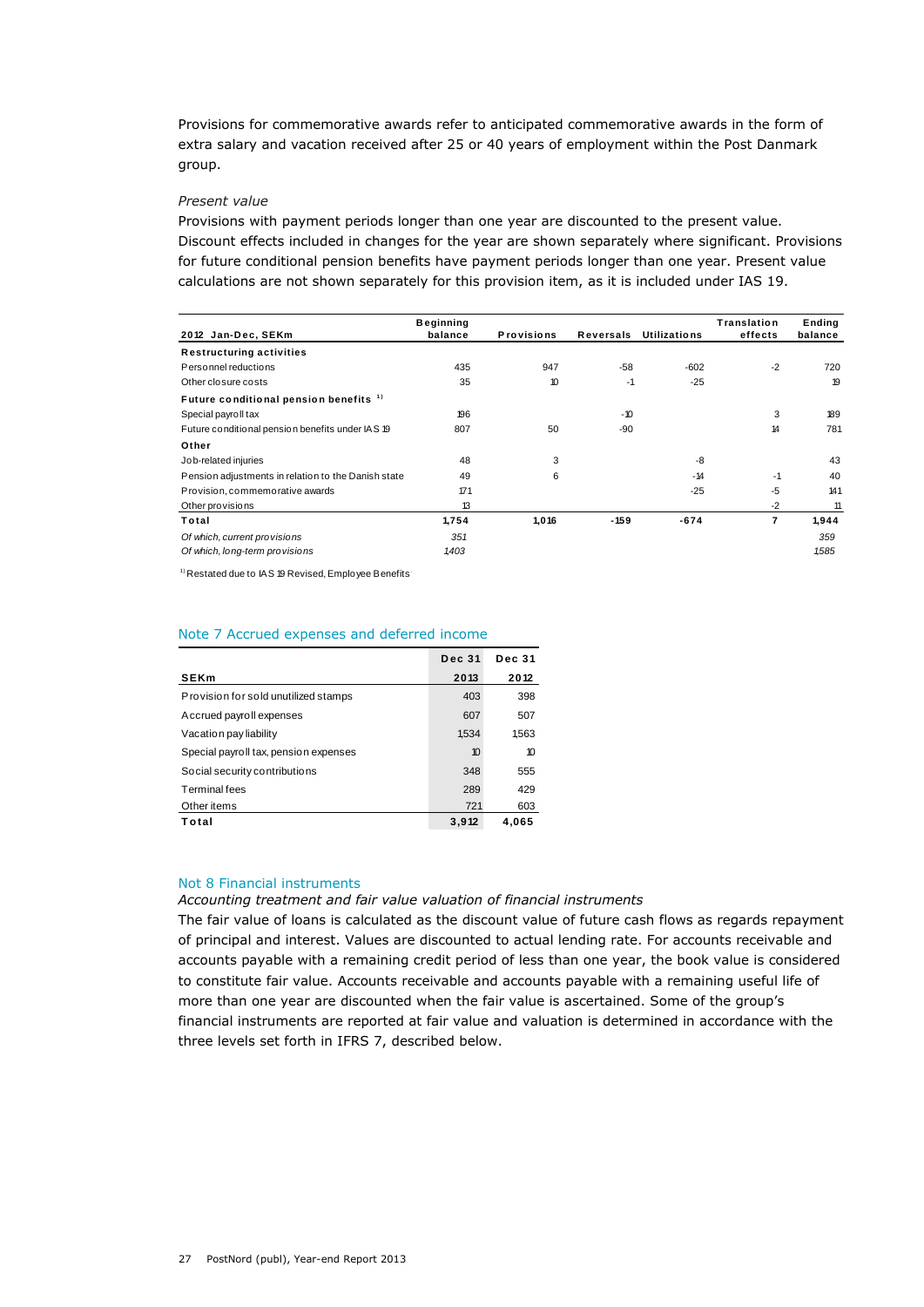|                                                                 | <b>Dec 31</b>         | <b>Dec 31</b>  |
|-----------------------------------------------------------------|-----------------------|----------------|
|                                                                 | 2013                  | 2012           |
| Reported and fair value of financial assets and                 |                       |                |
| liabilities, SEKm                                               | <b>Reported value</b> | Reported value |
| <b>Financial investments</b>                                    |                       |                |
| Endowment insurance policies at fair value via income statement | 145                   | 143            |
| Other financial investments                                     | 66                    | 73             |
| <b>Other financial assets</b>                                   |                       |                |
| Currency derivatives at fair value via income statement         | 12                    | 5              |
| Accounts receivable                                             |                       |                |
| 1)<br>Accounts receivable                                       | 4,632                 | 4.718          |
| Other receivables                                               |                       |                |
| Terminal settlements at fair value via income statement         | 334                   | 282            |
| <b>Short-term investments</b>                                   |                       |                |
| Interest-bearing receivables                                    | 163                   | 4              |
| Cash and cash equivalents                                       |                       |                |
| Commercial paper at fair value via income statement             | 295                   | 1.046          |
| Cash and bank balances                                          | 1,678                 | 2,000          |
| <b>Total financial assets</b>                                   | 7,325                 | 8,271          |
| Long-term interest-bearing liabilities                          |                       |                |
| Financial liabilities at amortized cost                         | 4,315                 | 3.845          |
| Other long-term liabilities                                     |                       |                |
| Financial liabilities at amortized cost                         | 79                    | 37             |
| <b>Current interest-bearing liabilities</b>                     |                       |                |
| Financial liabilities at amortized cost                         | 274                   | 467            |
| Accounts payable                                                |                       |                |
| Financial liabilities at amortized cost                         | 2,878                 | 2.514          |
| Other current liabilities                                       |                       |                |
| Terminal fees at fair value via income statement                | 289                   | 429            |
| Currency derivatives at fair value via income statement         | 8                     | 16             |
| Financial liabilities at amortized cost                         | 1,974                 | 2.293          |
| <b>Total financial liabilities</b>                              | 9,817                 | 9,601          |

 $1)$  Fair value for financial liabilities at amortized cost totals SEK 4,196m (3,722).

|                                                  | <b>Dec 31</b>                                   | <b>Dec 31</b> |
|--------------------------------------------------|-------------------------------------------------|---------------|
|                                                  | 2013                                            | 2012          |
| Financial assets and liabilities per level, SEKm | Level 1 Level 2 Level 3 Level 1 Level 2 Level 3 |               |
| <b>Financial assets</b>                          |                                                 |               |
| Endowment insurance policies                     | 145                                             | 143           |
| Currency derivatives                             | 12                                              | 5             |
| Terminal settlements                             | 334                                             | 282           |
| Governments and municipalities                   |                                                 | 298           |
| Commercial paper                                 | 295                                             | 748           |
| <b>Total financial assets</b>                    | 786                                             | 1,476         |
| <b>Financial liabilities</b>                     |                                                 |               |
| Currency derivatives                             | 8                                               | 16            |
| Terminal settlements                             | 289                                             | 429           |
| <b>Total financial liabilities</b>               | 297                                             | 445           |
|                                                  |                                                 |               |

Level 1 - The fair value of financial instruments is determined based on listed market prices on balance sheet date without deducting transaction costs. Level 1 essentially includes treasury bills and standardized derivatives for which the listed price is used in valuation. PostNord currently has no financial assets or liabilities based on this valuation level.

Level 2 - The fair value of financial instruments is determined based on valuation models that are based on other observable market data. Examples of level 2 observable data are market rates of interest and yield curves. In cases where listed price is unavailable, straight interpolation is applied.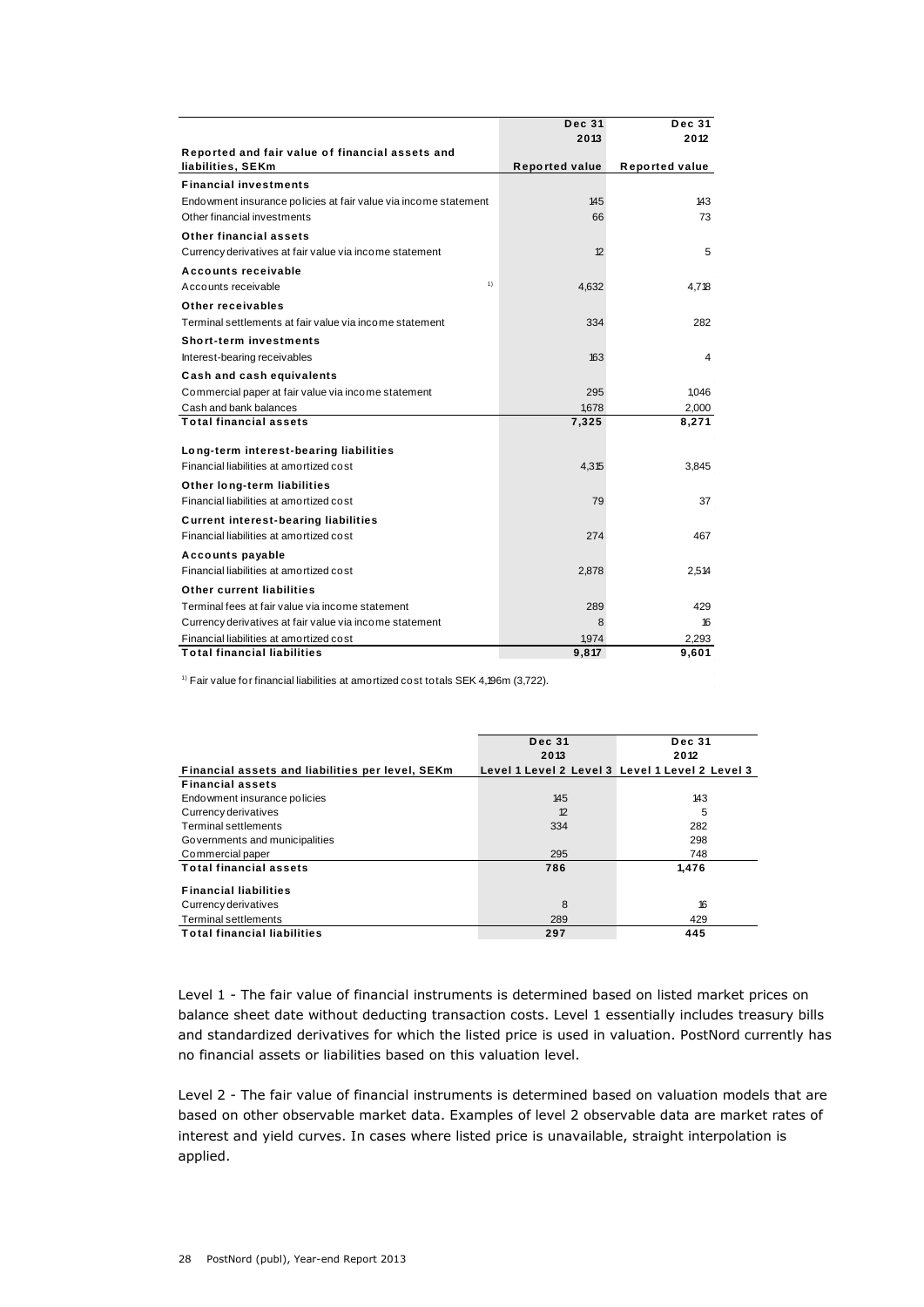Level 3 - The fair value of financial instruments is determined based on valuation models under which considerable input is derived from non-observable market data. PostNord currently has no financial assets of liabilities based on this valuation level.

# *Net borrowing*

The table below shows PostNord Group's net borrowing, which totaled SEK 2,572m (1,161).

| <b>Dec 31</b> | <b>Dec 31</b> |
|---------------|---------------|
| 2013          | 2012          |
| 200           | 397           |
| 62            | 18            |
| 262           | 415           |
|               |               |
| 1,189         | 1.146         |
| 2,937         | 2,531         |
| 4,126         | 3,677         |
| 4,388         | 4,092         |
|               |               |
| 295           | 1,046         |
| 1,521         | 1,885         |
| 1,816         | 2,931         |
| 2,572         | 1.161         |
|               |               |

<sup>1)</sup> Credit facilities of SEK 2,000m are not included in net borrowing and can be used for shortand long-term borrowing

| Note 9 Pledged assets and contingent liabilities |               |               |  |  |  |
|--------------------------------------------------|---------------|---------------|--|--|--|
|                                                  | <b>Dec 31</b> | <b>Dec 31</b> |  |  |  |
| <b>SEKm</b>                                      | 2013          | 2012          |  |  |  |
| Assets pledged for own liabilities               |               |               |  |  |  |
| Real estate mortgages <sup>1)</sup>              | 1.196         | 1,153         |  |  |  |
| Assets pledged as security <sup>2)</sup>         | 31            | 20            |  |  |  |
| Total                                            | 1,227         | 1,173         |  |  |  |
| <b>Contingent liabilities</b>                    |               |               |  |  |  |
| Warranty, PRI                                    | 97            | 89            |  |  |  |
| Other warranties                                 | 144           | 31            |  |  |  |
| Other                                            |               |               |  |  |  |
| Total                                            | 241           | 120           |  |  |  |

<sup>1)</sup> Security for portion of long-term interest bearing liabilities.

<sup>2)</sup> Security for portion of long-term receivables.

#### *Disputes*

PostNord operates extensive national and international businesses and is involved in disputes and lawsuits from time to time arising from its business operations. Except to the extent stated below, it is not anticipated that these disputes and lawsuits, either individually or collectively, will have a materially adverse effect on PostNord's earnings, profitability or financial position.

# *Dispute regarding Posten's licensing requirements*

On September 27, 2013 the Administrative Court in Stockholm issued a ruling on the 2012 Licensing Requirements, upholding the Post and Telecom Agency's (PTS) extremely stringent regulatory requirements which may harm Posten's competitiveness. Posten appealed the ruling to the Administrative Court of Appeals. On September 11 the PTS issued new licensing requirements effective October 1, 2013 through September 30, 2015. The transparency requirements in the new version are less stringent than the 2011 requirements, but the PTS reserves the right to amend the requirements following final judicial review of the 2012 version.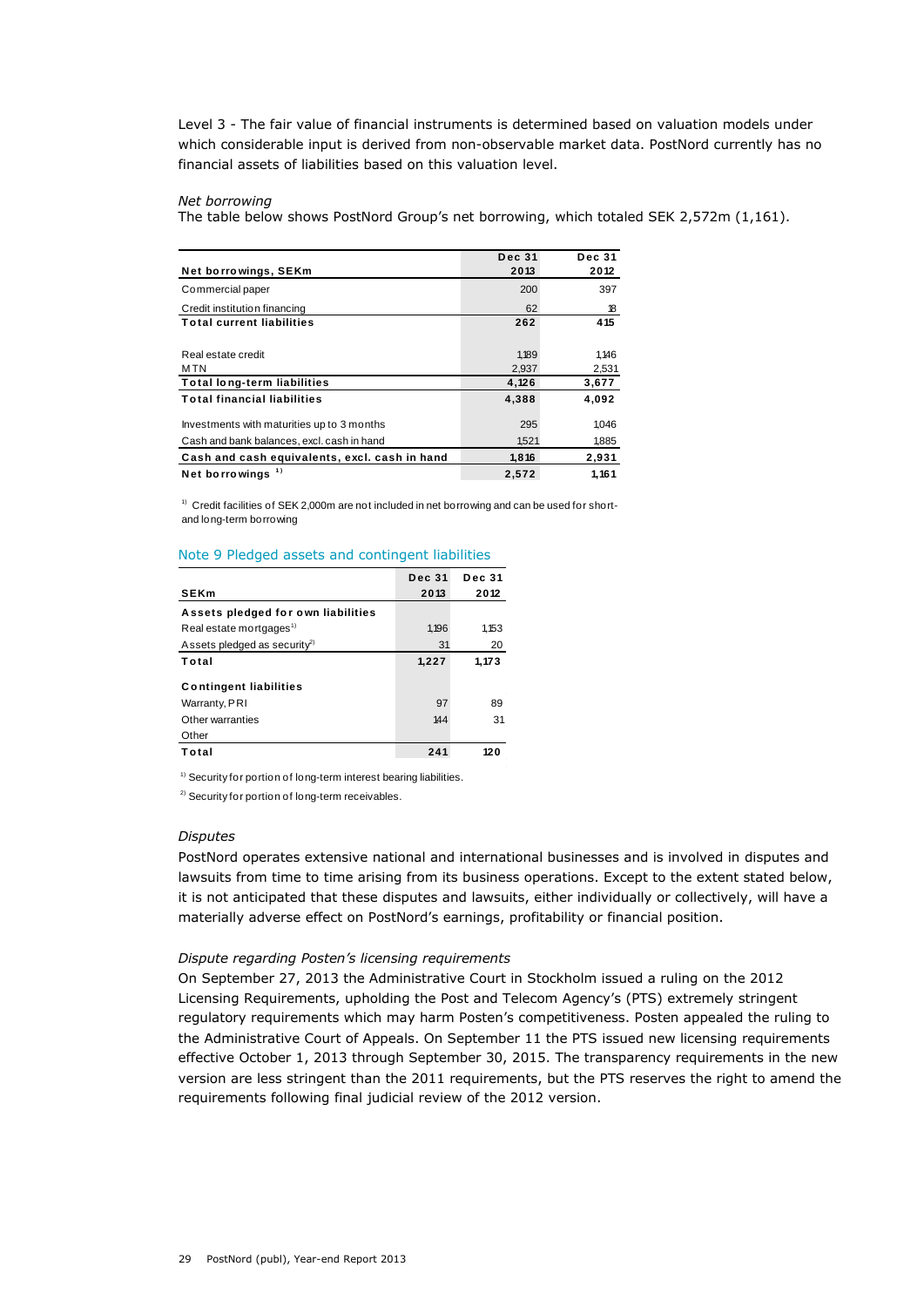#### Note 10 Related party transactions

### *Swedish state*

Posten AB paid SEK 3m (2) for the quarter and SEK 15m (11) for the full year to the Post and Telecom Agency (PTS) for permits to run postal operations, and Posten Meddelande AB paid SEK 2m (2) and SEK 9m (9), respectively, for handling dead letters. Posten Meddelande AB received disability compensation of SEK 7m (6) for the quarter and SEK 25m (25) for the full year from PTS for provision of postal services for disabled persons and elderly persons in sparsely populated areas.

Posten AB loaned SEK 50m (0) to the Swedish Transport Administration for advancing the date of railway construction to Roserberg's mail terminal. Posten AB has undertaken to advance a preliminary amount of SEK 130m.

### *Danish state*

During the period, Post Danmark A/S paid premiums of SEK 41m (44)<sup>1</sup> for the quarter and SEK 170m  $(188)^1$  for the full year to the Danish State for the group of civil servants employed prior to the date of incorporation. A further SEK 12m (27) is reserved in the balance sheet as of December 31, 2013 for any additional obligations to the same group of employees.

#### *Other organizations*

Posten's insurance association insures group commitments in Sweden for employee disability and family pensions based on ITP-P. The group's Swedish companies received SEK 1m (2) in compensation during the quarter and SEKm 7 (8) during the full year. Other payments from the insurance association are paid directly to policy holders.

Posten's Pension Fund manages pension funds for Posten AB, Posten Meddelande AB and PostNord Logistics AB. The companies transfer cash for new pension commitments in the fund and receive compensation for pensions paid. Transfers totaling SEK 111m (199) were made during the quarter and totaling SEK 111m (482) during the full year. No compensation was received during the quarter SEK 0m (79) or during the full year SEK 0m (360).

1) Previously reported quarterly data has been adjusted.

# Note 11 Investment commitments

As of December 31, 2013, PostNord Group had committed to acquire tangible fixed assets. These commitments total SEK 713m (510) and related primarily to sorting equipment and vehicles. Investment commitments of SEK 478m (361) were made in conjunction with the new terminal structure for Mail Sweden and SEK 150m was related to the replacement of equipment in the business area's terminals. It is expected that most commitments will be settled in late 2014-early 2015.

# Note 12 Acquisitions and divestments

# *Acquisition of subsidiaries*

On January 2, 2013 Post Danmark A/S acquired 100% of the shares in Distribution Services A/S. The company has been included in PostNord's financial statements since January 1, 2013. Distribution Services A/S, a Post Danmark subcontractor since 2003, specializes in the packaging and handling of unaddressed mail. The company became part of business area Mail Denmark as of January 1, 2013. The purchase price totaled SEK 174m. According to the acquisition analysis, the acquisition gave rise to goodwill comprised of synergy effects, result improvement potential and skills and knowledge to develop the business segment.

On April 25, 2013 PostNord signed an agreement for the cash acquisition of 100% of the shares in Bilfrakt Bothnia AB's subsidiaries Nordisk Kyl AB and Transbothnia AB, with operations in northern Sweden. Through the acquisition, PostNord is broadening the scope of its logistics business in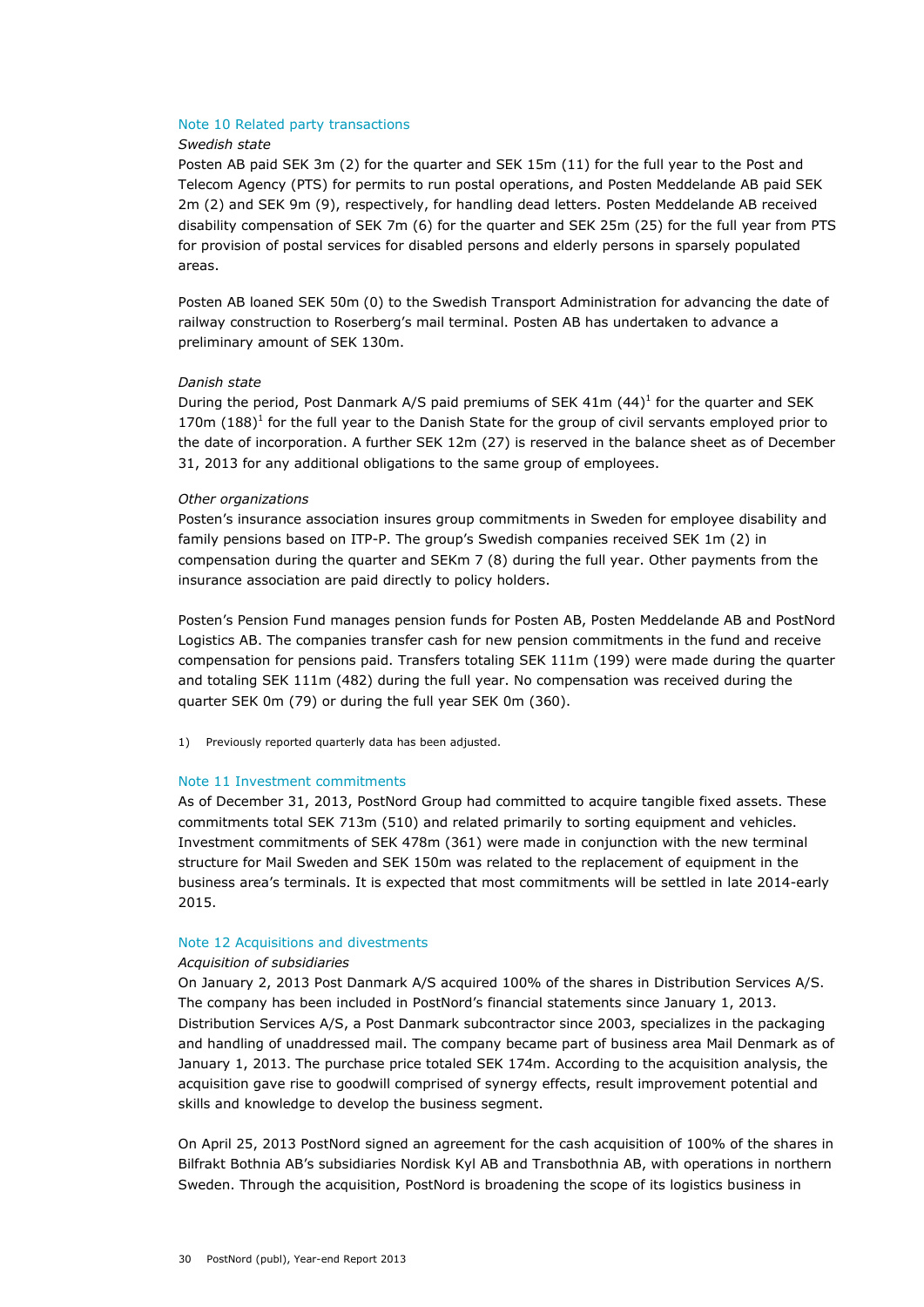Sweden within mixed cargo, consignment goods and thermal transports. In 2012 the acquired businesses had combined sales of around SEK 1 billion and 285 employees. The purchase price totaled SEK 115m, a portion of which (SEK 10m) is held as security for the seller's performance of the contract. The companies became part of business area Logistics as of June 1, 2013.

Net sales for Nordisk Kyl Logistik AB totaled SEK 387m in 2013. Net sales totaled SEK 313m during the June-December 2013 holding period. Operating profit in 2013 was SEK -16m. Operating profit during the holding period was SEK -12m. The surplus value of fixed assets (excluding goodwill) acquired by PostNord Group was written off according to plan at SEK 0m. The acquisition contributed SEK -12m to group operating profit.

Net sales for Transbothnia AB totaled SEK 344m in 2013 and SEK 250m during the June-December 2013 holding period. Operating profit was SEK 9m in 2013 and SEK 8m during the holding period. The surplus value of fixed assets (excluding goodwill) acquired by PostNord Group was written off according to plan at SEK 1m. The acquisition contributed SEK 7m to group operating profit. According to the acquisition analysis, the acquisition gave rise to goodwill comprised of synergy effects, result improvement and market positioning potential.

Conditional purchase consideration of SEK 12m, related to the previous acquisition of Roserberg Brevterminal AB, was paid during the period. The acquisition concerns land.

# *Acquisition of assets and liabilities*

On February 1, 2013, PostNord's wholly-owned subsidiary Tollpost Globe AS signed an agreement to take over the operations of Byrknes Auto AS, one of Norway's largest thermal carriers. The company mainly offers services for fish and grocery transports. Tollpost Globe AS is part of business area Logistics.

On April 30, 2013, PostNord subsidiaries acquired all operations of ISS Document A/S. On June 1, 2013, PostNord subsidiaries acquired the digitization service and document management assets of Aditro Financial Process AB. The acquisitions are part of business area Mail Denmark.

On August 30, 2012, PostNord subsidiaries acquired Itella's printing and inserting business in Poland. The acquisition strengthens Strålfors' position in the Polish market. According to acquisition analyses, assets were mainly comprised of miscellaneous equipment and intangible assets. The aggregate purchase price for all asset acquisitions totaled SEK 73m.

| Effect of acquisitions and divestments on                  |                                          | 2013 |        | 2012                            |        |          |  |
|------------------------------------------------------------|------------------------------------------|------|--------|---------------------------------|--------|----------|--|
| assets and liabilities, SEKm                               | <b>Acquisitions Divestments</b><br>Total |      |        | <b>Acquisitions Divestments</b> |        | Total    |  |
| Goodwill                                                   | 167                                      |      | 167    | 436                             | $-44$  | 392      |  |
| Other intangible fixed assets                              | 30                                       |      | 30     | 287                             | $-9$   | 278      |  |
| Other fixed assets                                         | 193                                      |      | 193    | 744                             | $-46$  | 698      |  |
| <b>Total fixed assets</b>                                  | 390                                      |      | 390    | 1,467                           | -99    | 1,368    |  |
| Current assets                                             | 86                                       |      | 86     | 313                             | $-36$  | 277      |  |
| <b>TOTAL ASSETS</b>                                        | 476                                      |      | 476    | 1,780                           | $-135$ | 1,645    |  |
| <b>TOTAL LIABILITIES</b>                                   | $-175$                                   | $-1$ | $-176$ | $-852$                          | 121    | $-731$   |  |
| <b>NET ASSETS</b>                                          | 301                                      | $-1$ | 300    | 928                             | - 14   | 914      |  |
| Capital gain from divested businesses/affiliated companies |                                          | $-1$ | -1     |                                 | $-5$   | $-5$     |  |
| Other items affecting cash flow                            | $-54$                                    |      | $-54$  | $-558$                          | 39     | $-519$   |  |
| Purchase sums paid/received                                | $-301$                                   |      | $-301$ | $-928$                          | 19     | $-909$   |  |
| Cash and cash equivalents (acquired/divested)              | 19                                       |      | 19     | 66                              | $-12$  | 54       |  |
| Net effect on cash and cash equivalents                    | $-336$                                   |      | $-336$ | $-1,420$                        | 46     | $-1,374$ |  |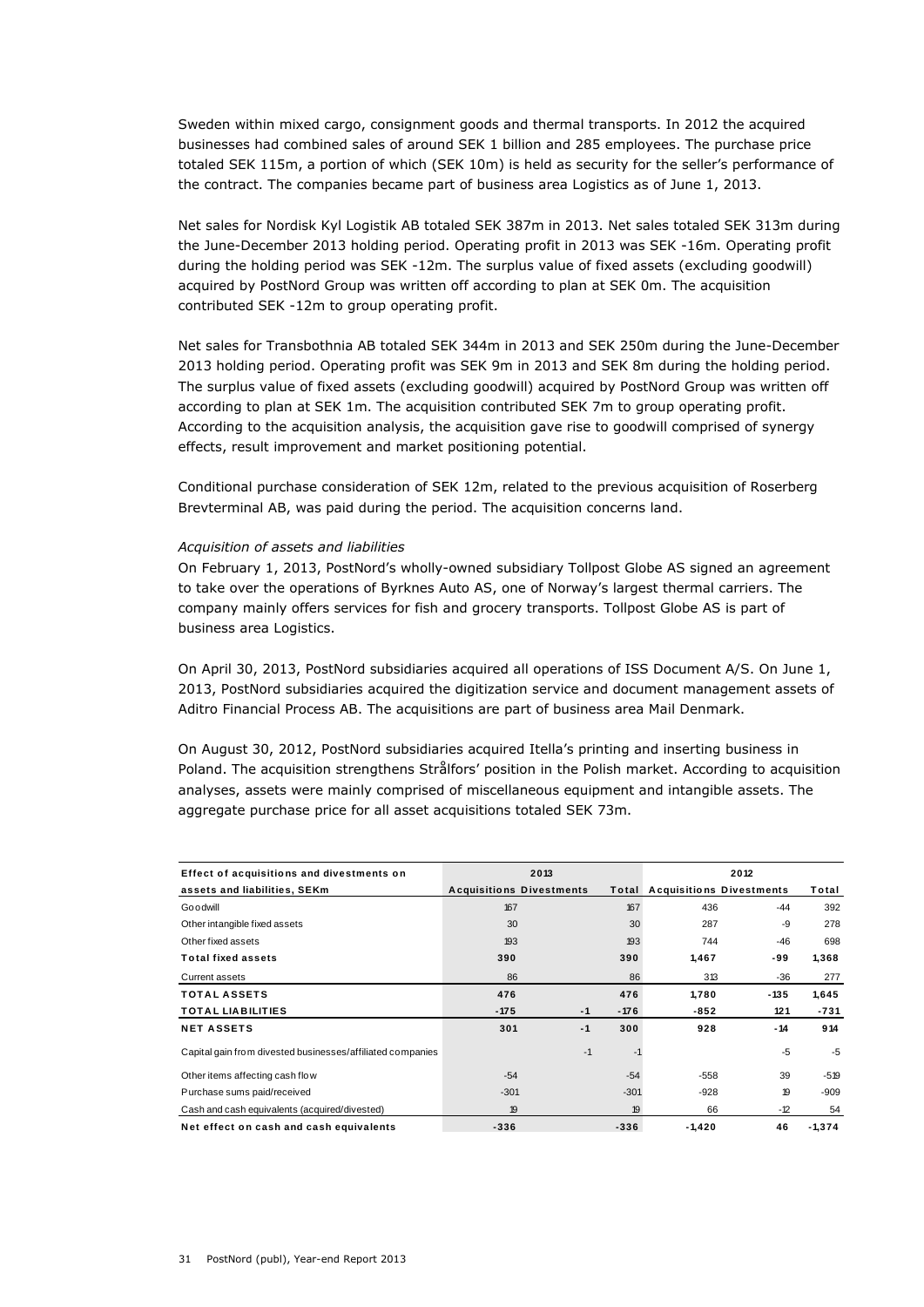| 2013 Jan-Dec, SEKm                                       | Goodwill | Other<br>intangible<br>assets | Other fixed<br>assets | Current<br>assets | Liabilities | Net<br>assets |
|----------------------------------------------------------|----------|-------------------------------|-----------------------|-------------------|-------------|---------------|
| Acquired                                                 |          |                               |                       |                   |             |               |
| Distribution Services A/S                                | 95       |                               | 93                    | 21                | $-35$       | 174           |
| Nordisk Kyl Logistik AB                                  | 46       | 9                             | 86                    | 25                | $-103$      | 63            |
| Transbothnia AB                                          | 26       | 21                            | $\overline{2}$        | 40                | $-37$       | 52            |
| Rosersberg Brevterminal AB, additional<br>purchase price |          |                               | 12                    |                   |             | 12            |
| <b>Total acquired</b>                                    | 167      | 30                            | 193                   | 86                | $-175$      | 301           |
| <b>Divested</b>                                          |          |                               |                       |                   |             |               |
| Tidningstorget AB                                        |          |                               |                       |                   | $-1$        | $-1$          |
| <b>Total divested</b>                                    |          |                               |                       |                   | $-1$        | $-1$          |

| 2012 Jan-Dec, SEKm                                                       | Goodwill | Other<br>intangible<br>assets | Other fixed<br>assets | Current | assets Liabilities | Net<br>assets |
|--------------------------------------------------------------------------|----------|-------------------------------|-----------------------|---------|--------------------|---------------|
| Acquired                                                                 |          |                               |                       |         |                    |               |
| Green Cargo Logistics AB (incl. subsidiary<br>Green Cargo Logistics A/S) | 331      | 227                           | 69                    | 213     | $-319$             | 521           |
| Kardinalmärket 1AB                                                       |          |                               | 314                   | 3       | $-205$             | 112           |
| Kommanditbolaget Sveterm                                                 |          |                               | 285                   | 12      | $-231$             | 66            |
| Nils Hansson Logistics AB, reduction of<br>purchase price                | $-1$     |                               |                       |         |                    | $-1$          |
| Eek Transport AS, adjustment of fixed<br>purchase price                  | 1        |                               |                       |         |                    | 1             |
| Harlem Transport AS                                                      | 105      | 60                            | 27                    | 85      | $-97$              | 180           |
| Rosersberg Brevterminal AB, additional<br>purchase price                 |          |                               | 49                    |         |                    | 49            |
| <b>Total acquired</b>                                                    | 436      | 287                           | 744                   | 313     | $-852$             | 928           |
| <b>Divested</b>                                                          |          |                               |                       |         |                    |               |
| Hit Starintex B.V.                                                       | 39       |                               | 1                     | 25      | $-55$              | 10            |
| EBT Property B.V.                                                        |          |                               | 45                    | 5       | $-45$              | 5             |
| Hit Belgium S.A                                                          | 5        | 9                             |                       | 5       | $-21$              | $-2$          |
| SPOT A/S                                                                 |          |                               |                       | 1       |                    | 1             |
| <b>Total divested</b>                                                    | 44       | 9                             | 46                    | 36      | $-121$             | 14            |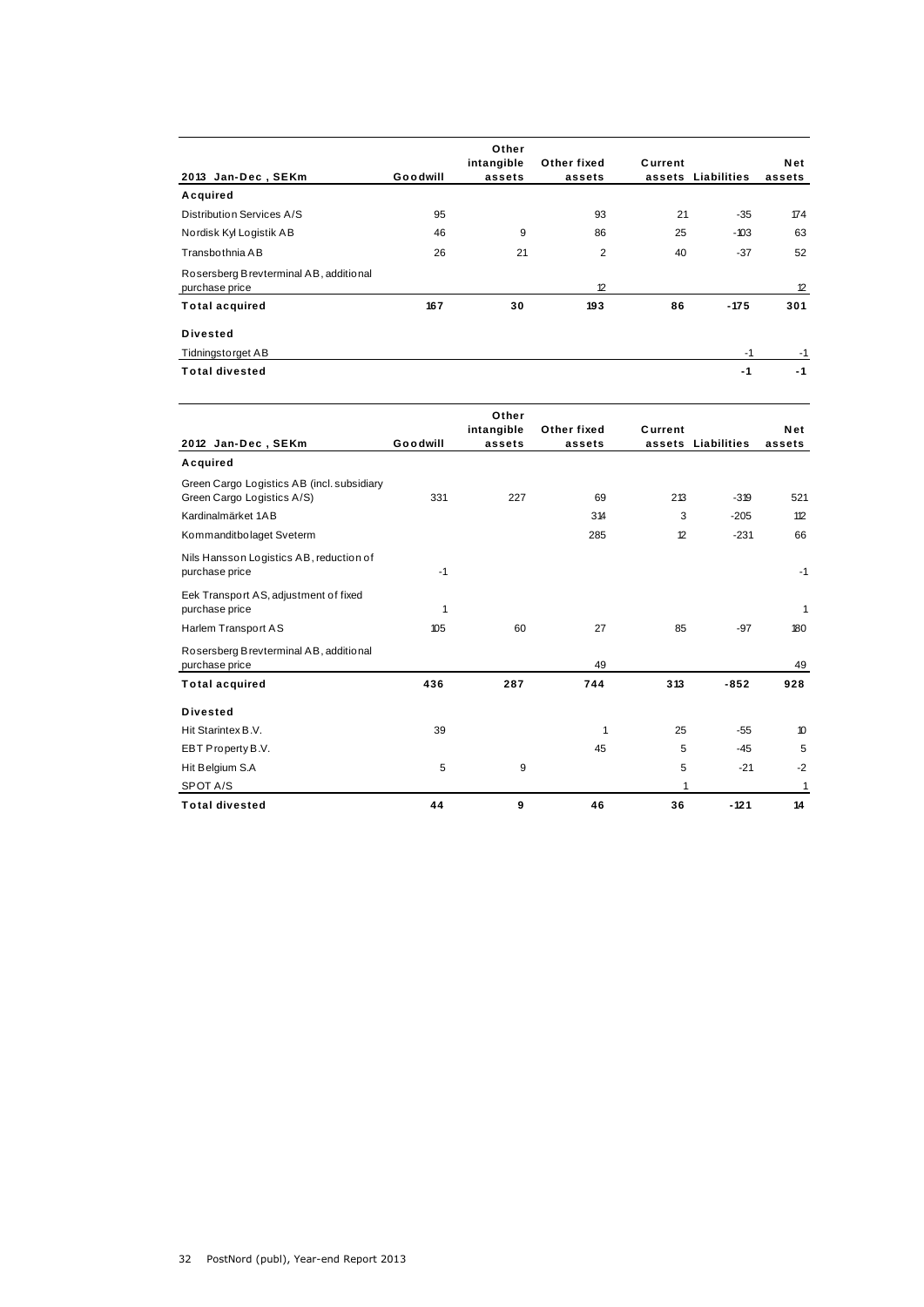# **06 Parent company**

The parent company, PostNord AB, ran a very limited inter-company service operation and had only three employees as of December 31, 2013: the President /CEO, the Group CFO and the Head of Group Strategy. No net sales were reported during the year. Operating expenses totaled SEK 11m (15) for the quarter and SEK 36m (54) for the full year. Financial items totaled SEK -847m (-14) for the quarter and SEK -110m (2,460) for the full year. Of financial items, SEK 773m (2,473) was attributable to dividends from subsidiaries and SEK 800m (0) to write-down of shares in subsidiaries. Net profit totaled SEK -852m (-23) for the quarter and SEK -30m (2,475) for the full year.

#### Proposed dividend

The Board of Directors proposes a dividend distribution totaling SEK 128.8m (103).

# **CONDENSED PARENT COMPANY FINANCIAL STATEMENTS**

| Income statement                              |      |                                 |       |        |       |
|-----------------------------------------------|------|---------------------------------|-------|--------|-------|
|                                               |      | Oct-Dec Oct-Dec Jan-Dec Jan-Dec |       |        |       |
| <b>SEKm</b>                                   | Note | 2013                            | 2012  | 2013   | 2012  |
|                                               |      |                                 |       |        |       |
| Other income                                  |      | 6                               | 6     | 24     | 23    |
| Income                                        |      | 6                               | 6     | 24     | 23    |
| Personnel expenses                            |      | -8                              | -8    | $-24$  | $-28$ |
| Other expenses                                |      | $-3$                            | -7    | $-12$  | $-26$ |
| <b>Operating expenses</b>                     |      | $-11$                           | - 15  | $-36$  | -54   |
| <b>OPERATING PROFIT</b>                       |      | -5                              | -9    | $-12$  | $-31$ |
| Income from participations in group companies |      | $\Omega$                        |       | 773    | 2,473 |
| Write-down of shares in subsidiaries          |      | $-800$                          |       | $-800$ |       |
| Interest income and similar income items      |      | 11                              | 13    | 40     | 44    |
| Interest expense and similar expense items    |      | $-58$                           | $-27$ | $-123$ | -57   |
| <b>Financial items</b>                        |      | $-847$                          | $-14$ | $-110$ | 2,460 |
| Profit after financial items                  |      | $-852$                          | $-23$ | $-122$ | 2,429 |
| Appropriations                                |      |                                 |       | 92     | 46    |
| Profit before tax                             |      | $-852$                          | $-23$ | $-30$  | 2,475 |
| Tax                                           |      |                                 |       |        |       |
| <b>NET PROFIT</b>                             |      | $-852$                          | $-23$ | $-30$  | 2,475 |

#### Income statement

## Comprehensive income statement

| Comprehensive income statement            |        |       |       |                                 |  |  |  |
|-------------------------------------------|--------|-------|-------|---------------------------------|--|--|--|
|                                           |        |       |       | Oct-Dec Oct-Dec Jan-Dec Jan-Dec |  |  |  |
| <b>SEKm</b>                               | 2013   | 2012  | 2013  | 2012                            |  |  |  |
| Net profit                                | $-852$ | $-23$ | $-30$ | 2.475                           |  |  |  |
| Other comprehensive profit for the period |        |       |       |                                 |  |  |  |
| <b>COMPREHENSIVE PROFIT</b>               | $-852$ | $-23$ | $-30$ | 2.475                           |  |  |  |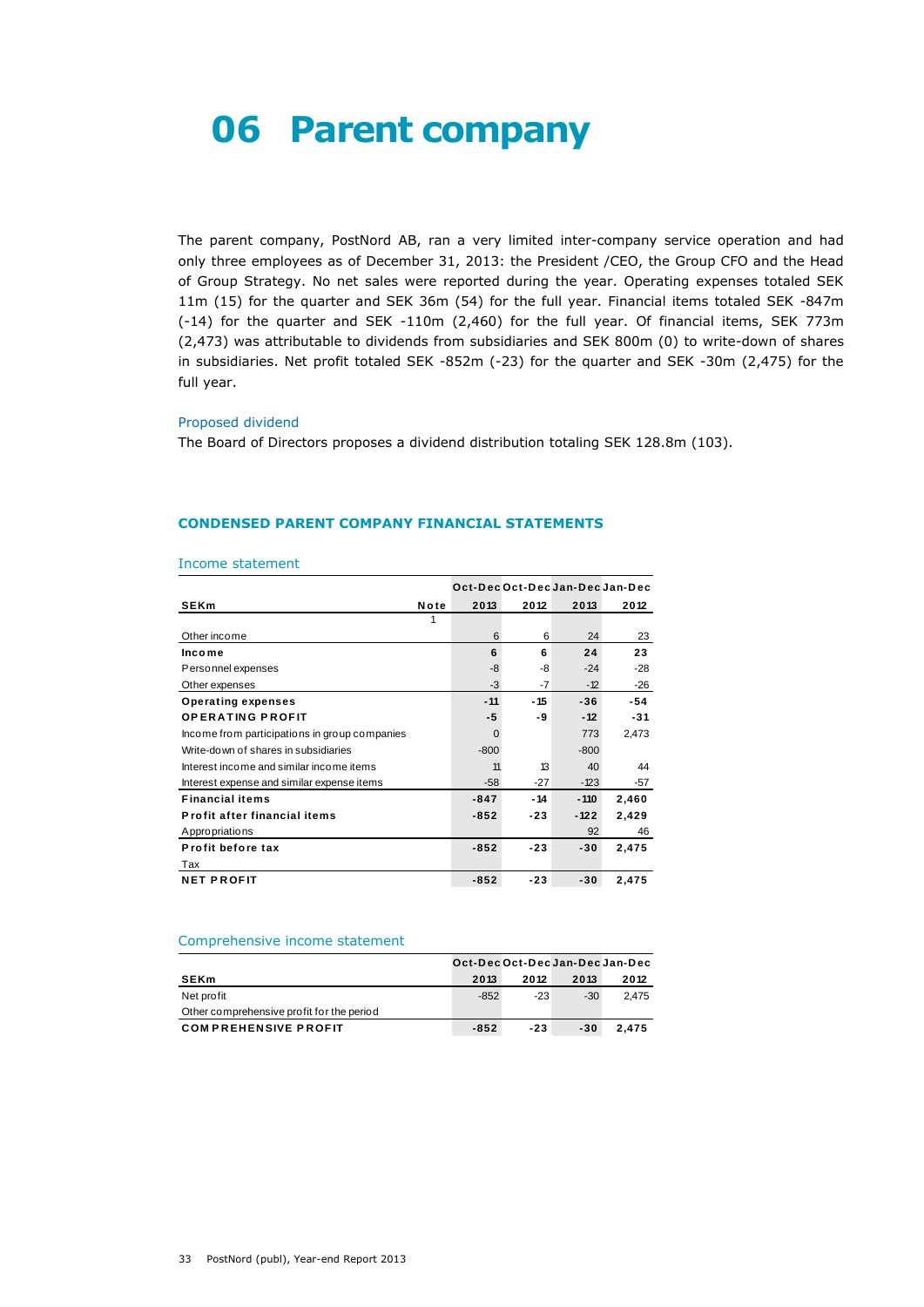#### Balance sheets

| Dalatice Stieels                                   |                |               |                     |
|----------------------------------------------------|----------------|---------------|---------------------|
|                                                    |                | <b>Dec 31</b> | <b>Dec 31</b>       |
| <b>SEKm</b>                                        | Note           | 2013          | 2012                |
|                                                    | 1              |               |                     |
| <b>ASSETS</b>                                      |                |               |                     |
| <b>Financial assets</b>                            | $\overline{2}$ | 11,684        | 12,480              |
| <b>Total fixed assets</b>                          |                | 11,684        | 12,480              |
| Current receivables                                |                | 8,143         | 6,313               |
| <b>Total current assets</b>                        |                | 8,143         | 6,313               |
| <b>TOTAL ASSETS</b>                                |                | 19,827        | 18,793              |
| <b>EQUITY AND LIABILITIES</b>                      |                |               |                     |
| Equity                                             |                | 15,708        | 15,841              |
| Long-term liabilities                              |                | 3,905         | 2,536               |
| <b>Current liabilities</b>                         |                | 214           | 416                 |
| <b>TOTAL EQUITY AND LIABILITIES</b>                |                | 19,827        | 18,793              |
|                                                    |                |               |                     |
| <b>CONTINGENT LIABILITIES</b>                      |                |               |                     |
| Warranty, PRI                                      |                | 140           | 103                 |
| Guarantees on behalf of subsidiaries <sup>1)</sup> |                | 381           | $256$ <sup>1)</sup> |
| <b>Total contingent liabilities</b>                |                | 521           | 359                 |
|                                                    |                |               |                     |

<sup>1)</sup> As of December 31, 2012, PostNord AB's subsidiary Posten AB had pledged a total of SEK 100m on behalf of wholly-owned subsidiaries.

# Notes

#### *Note 1 Accounting principles*

The parent company applies the Annual Accounts Act and RFR 2, Reporting of Legal Entities, essentially the same accounting principles as those applied by the group. The differences between the parent company's and the group's accounting principles result from the parent company's limitations in applying IFRS as a consequence of the Swedish Annual Accounts Act and the Law on Safeguarding of Pension Commitments, and are to some extent also based on tax considerations. The same accounting principles and methods of calculation were used in this interim report as in the 2013 Annual Report.

### *Note 2 Financial assets*

Financial assets are comprised of shares in subsidiaries totaling SEK 11,676m (12,476) and a longterm receivable of SEK 8m (4). The shares are held in subsidiaries Posten AB, book value SEK 7,089m, and Post Danmark A/S, book value SEK 4,587m.

Solna, February 20, 2014 PostNord AB (publ)

Håkan Ericsson *President & CEO*

This report has not been audited.

PostNord AB (publ) is required to disclose this information under the Security Markets Act. The information was submitted for publication on February 21, 2014 at 8:30 AM CET.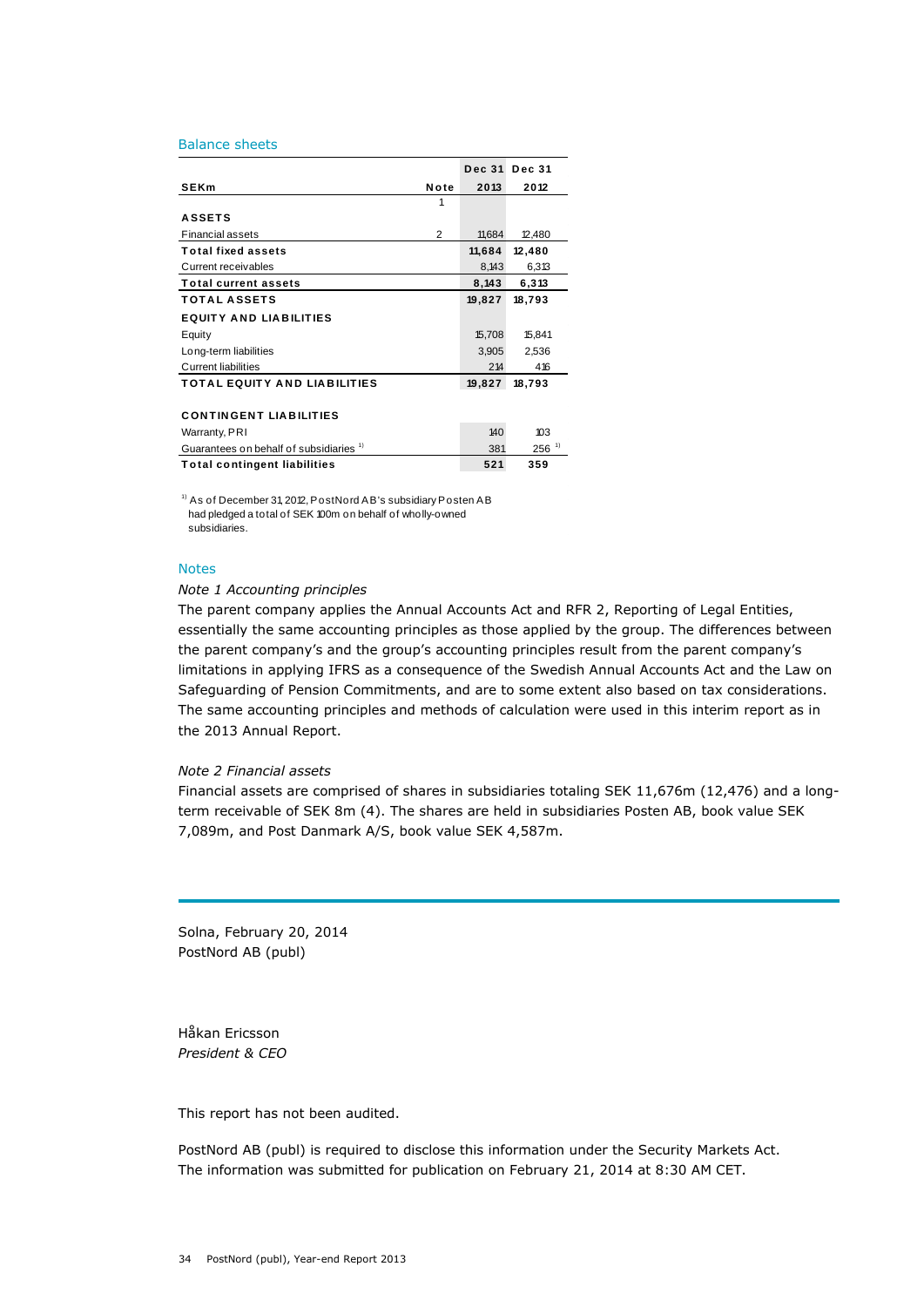# **07 Quarterly data**

|                                                                        |                | Jan-Mar Apr-Jun         | Jul-Sep         | Oct-Dec                | Jan-Mar              | Apr-Jun             | Jul-Sep             | Oct-Dec    |
|------------------------------------------------------------------------|----------------|-------------------------|-----------------|------------------------|----------------------|---------------------|---------------------|------------|
| SEKm, unless otherwise specified                                       | 2012           | 2012                    | 2012            | 2012                   | 2013                 | 2013                | 2013                | 2013       |
| PostNord Group <sup>1)</sup>                                           |                |                         |                 |                        |                      |                     |                     |            |
| Net sales                                                              | 9,993          | 9,487                   | 8,959           | 10,481                 | 9,832                | 9,757               | 9,306               | 10,638     |
| Other income                                                           | 63             | 60                      | 68              | 62                     | 45                   | 63                  | 56                  | 69         |
| Expenses                                                               | 9,727          | 9,689                   | 8,866           | $10,387$ <sup>2)</sup> | 9,548                | 9,907               | 9,117               | 10,528     |
| Operating profit (EBITDA)                                              | 741            | 276                     | 583             | $810^{-2}$             | 738                  | 318                 | 647                 | 621        |
| Operating profit (EBIT)                                                | 330            | $-142$                  | 165             | $158^{2}$              | 333                  | $-84$               | 247                 | 180        |
| Profit before tax                                                      | 303            | $-177$                  | 119<br>$23^{2}$ | $122^{2}$<br>$69^{2}$  | 276                  | $-113$              | 184                 | 121        |
| Net profit                                                             | 208            | $-153$                  |                 |                        | 185                  | -80                 | 184                 | 33         |
| Operating margin (EBITDA), %                                           | 7.4            | 2.9                     | 6.5             | 7.7                    | 7.5                  | 3.2                 | 6.9                 | 5.8<br>1.7 |
| Operating margin (EBIT), %                                             | 3.3            | neg                     | 1.8<br>$-324$   | 1.5                    | 3.4                  | neg<br>$-17$        | 2.6                 |            |
| Cash flows from operating activities                                   | 291            | 472                     |                 | 1,386                  | 392                  |                     | $-363$              | 1,650      |
| Net debt<br>Return on equity, rolling 12-month, %                      | 1,112          | 3,843                   | 5,017           | 4,299                  | 4,413                | 4,890               | 4,009               | 2,991      |
|                                                                        | n/a<br>40      | n/a<br>30               | n/a<br>27       | 2.6<br>$27^{2}$        | 2.7<br>29            | 3.9<br>30           | 4.4<br>36           | 3.9<br>35  |
| Equity-Assets ratio, close of period, %<br>Average number of employees | 38,791         | 39,085                  | 41,047          | 39,929                 | 38,521 <sup>2)</sup> | $39,419^{2}$        | 40,143 $^{2}$       | 39,137     |
| Mail Denmark <sup>3)</sup>                                             |                |                         |                 |                        |                      |                     |                     |            |
| Net sales                                                              | 2,800          | 2,517                   | 2,213           | $2,635^{2}$            | 2,371                | 2,284               | 2,175               | 2,534      |
| Letters                                                                | 1,631          | 1,423                   | 1221            | 1,457                  | 1,385                | 1,297               | 1,194               | 1,433      |
| Advertisements and Newspapers                                          | 434            | 392                     | 367             | 390                    | 326                  | 337                 | 333                 | 347        |
| Parcels                                                                | 548            | 513                     | 468             | 570                    | 501                  | 490                 | 482                 | 548        |
| Other                                                                  | 187            | 189                     | 157             | 2)<br>218              | 159                  | 160                 | 166                 | 206        |
| Other income                                                           | 10             | 10                      | 28              | 7                      | 10                   | 36                  | 18                  | 35         |
| Operating profit (EBIT)                                                | 87             | $-171$                  | $-75$           | $-18$                  | -9                   | $-103$              | $-37$               | 60         |
| Operating margin, %                                                    | 3.1            | neg                     | neg             | neg                    | neg                  | neg                 | neg                 | 2.3        |
| Average number of employees                                            | 12,984         | 12,530                  | 12,833          | 12,673                 | 12,358               | 12,674              | 12,016              | 12,198     |
| Volumes, millions of units produced                                    |                |                         |                 |                        |                      |                     |                     |            |
| Priority mail                                                          | 88             | 77                      | 72              | 83                     | 75                   | 70                  | 63                  | 70         |
| Non-priority and business mail                                         | 105            | 87                      | 79              | 94                     | 94                   | 80                  | 73                  | 90         |
| Parcels                                                                | 10             | 9                       | 9               | 11                     | 10                   | 10                  | 9                   | 11         |
|                                                                        |                |                         |                 |                        |                      |                     |                     |            |
| <b>Mail Sweden</b>                                                     |                |                         |                 |                        |                      |                     |                     |            |
| Net sales                                                              | 3,908          | 3,695                   | 3,440           | 4,094                  | 3,852                | 3,683               | 3,448               | 4,067      |
| Letters                                                                | 2,098          | 1,906                   | 1681            | 2,26                   | 1,991                | 1,863               | 1,671               | 2,083      |
| Advertisements and Newspapers                                          | 1,176          | 1,160                   | 1154            | 1,296                  | 1,225                | 1,186               | 1,141               | 1261       |
| Other                                                                  | 634            | 629                     | 605             | 672                    | $636^{2}$            | 634                 | 636                 | 723        |
| Other income                                                           | 186            | 202                     | 197             | 202                    | 200                  | 225                 | 189                 | 227        |
| Operating profit (EBIT)                                                | 250            | $-3$                    | 169             | 377                    | 268                  | $-21$               | 145                 | 191        |
| Operating margin, %                                                    | 6.1            | neg                     | 4.6             | 8.8                    | 6.6                  | neg                 | 4.0                 | 4.4        |
| Average number of employees                                            | 16,778         | 17,364                  | 18,715          | 17,905                 | 16,763               | 16,917              | 17.953              | 17,035     |
| Volumes, millions of units produced                                    |                |                         |                 |                        |                      |                     |                     |            |
| Priority mail                                                          | 242            | 230                     | 211             | 242                    | 232                  | 226                 | 213                 | 241        |
| Non-priority mail                                                      | 344            | 276                     | 260             | 318                    | 326                  | 266                 | 249                 | 303        |
| Logistics <sup>3)</sup>                                                |                |                         |                 |                        |                      |                     |                     |            |
| Net sales                                                              | 2,745          | 2,832                   | 2,885           | 3,300                  | 3,161                | 3,372               | 3,300               | 3,599      |
| Parcels                                                                | 1,175          | 1,150                   | 1,107           | 1,328                  | 1,207                | 1,204               | 1,138               | 1,367      |
| Solutions (heavy freight and integrated solutions)                     | 726            | 837                     | 1,003           | 1,099                  | 1,146                | 1,295               | 1,363               | 1,395      |
| Other logistics services (mixed cargo, etc.)                           | 844            | 845                     | 775             | 873                    | 808                  | 873                 | 799                 | 837        |
| Other income                                                           | 366            | 290                     | 330             | $345^{2}$              | 325                  | 315                 | 331                 | 312        |
| Operating profit (EBIT)                                                | 58             | 13                      | 108             | 93                     | 66                   | 46                  | 76                  | 9          |
| Operating margin, %                                                    | 1.9            | 0.4                     | 3.4             | 2.6                    | 1.9                  | 1.2                 | 2.1                 | 0.2        |
| Average number of employees                                            | 6,156          | 6,397                   | 6,687           | 6,695                  | $6,896^{2}$          | 7,422 <sup>2)</sup> | 7,765 <sup>2)</sup> | 7,413      |
| Volumes, millions of units produced                                    |                |                         |                 |                        |                      |                     |                     |            |
| Parcels                                                                | 18             | 18                      | 17              | 20                     | 19                   | 19                  | 19                  | 22         |
| Strålfors                                                              |                |                         |                 |                        |                      |                     |                     |            |
| Net sales                                                              | 717            | 655                     | 611             | 682                    | 682                  | 645                 | 610                 | 675        |
| Other income                                                           | $\overline{7}$ | $\overline{\mathbf{7}}$ | 5               | $-2$                   | $\overline{c}$       | 5                   | 3                   | 5          |
| Operating profit (EBIT)                                                | $-58$          | 9                       | 15              | 9                      | 18                   | -30                 | 18                  | 10         |
| Operating margin, %                                                    | neg            | 1.4                     | 2.4             | 13                     | 2.6                  | neg                 | 2.9                 | 1.5        |
| Average number of employees                                            | 1,521          | 1,520                   | 1,515           | 1,491                  | 1,468                | 1,456               | 1,463               | 1,492      |
|                                                                        |                |                         |                 |                        |                      |                     |                     |            |

1) Restated due to IAS 19 Revised, Employee Benefits.<br><sup>2)</sup> Previously reported quarterly data has been adjusted.

<sup>2)</sup> Previously reported quarterly data has been adjusted.<br><sup>3)</sup> Restated due to reorganization of the group's parcel operations in Denmark.